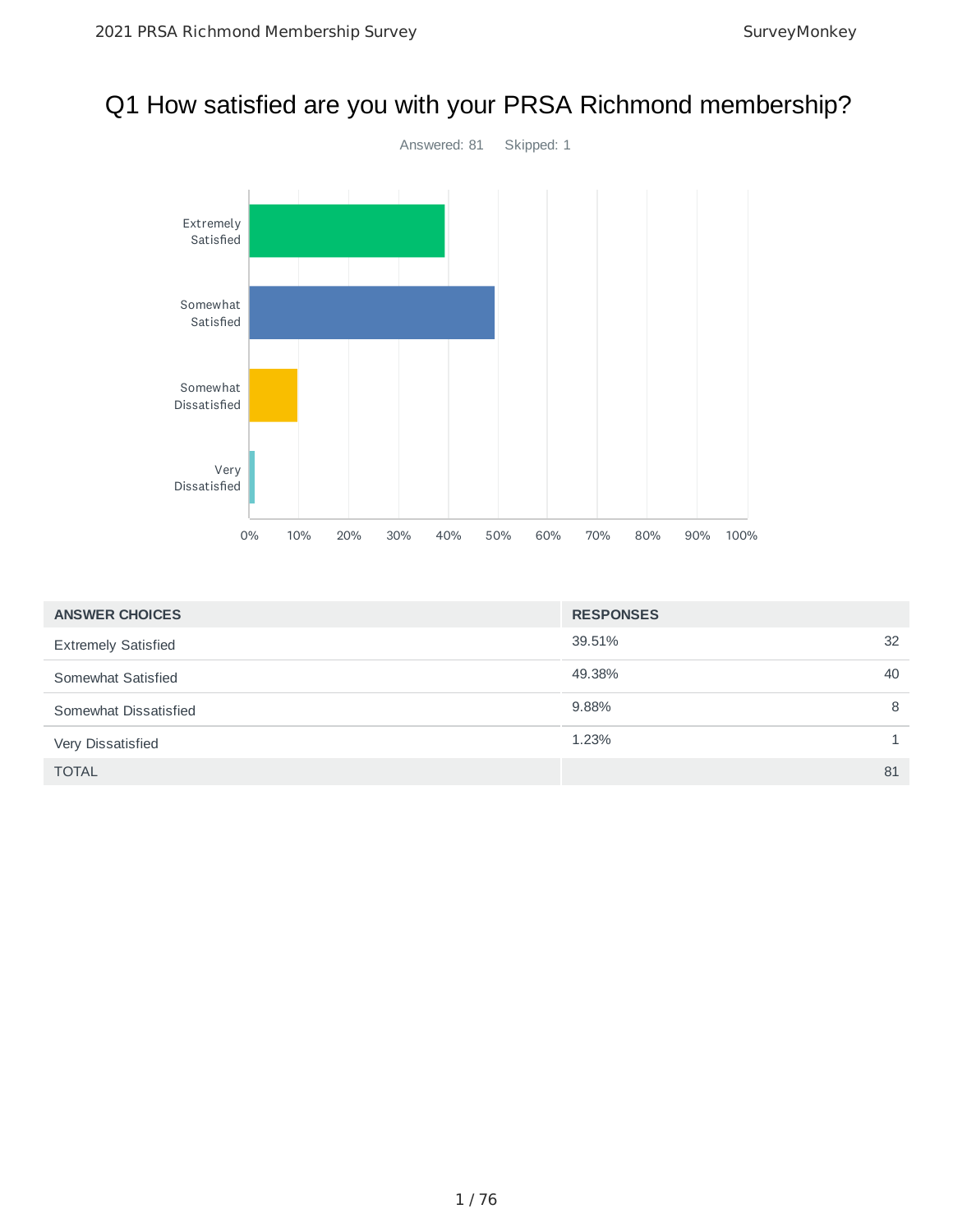## Q2 Please choose the top five (5) most important services PRSA Richmond offers.

Answered: 81 Skipped: 1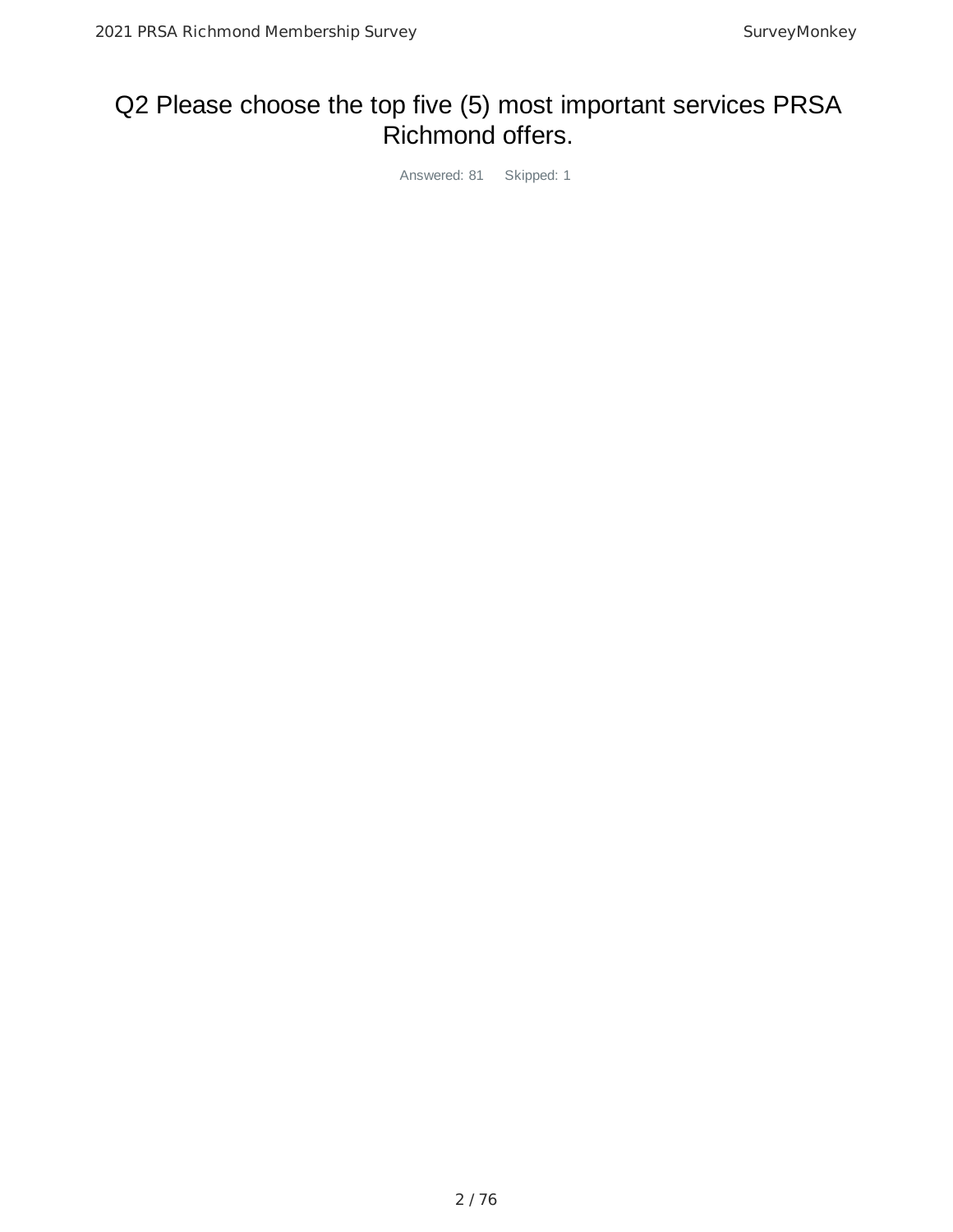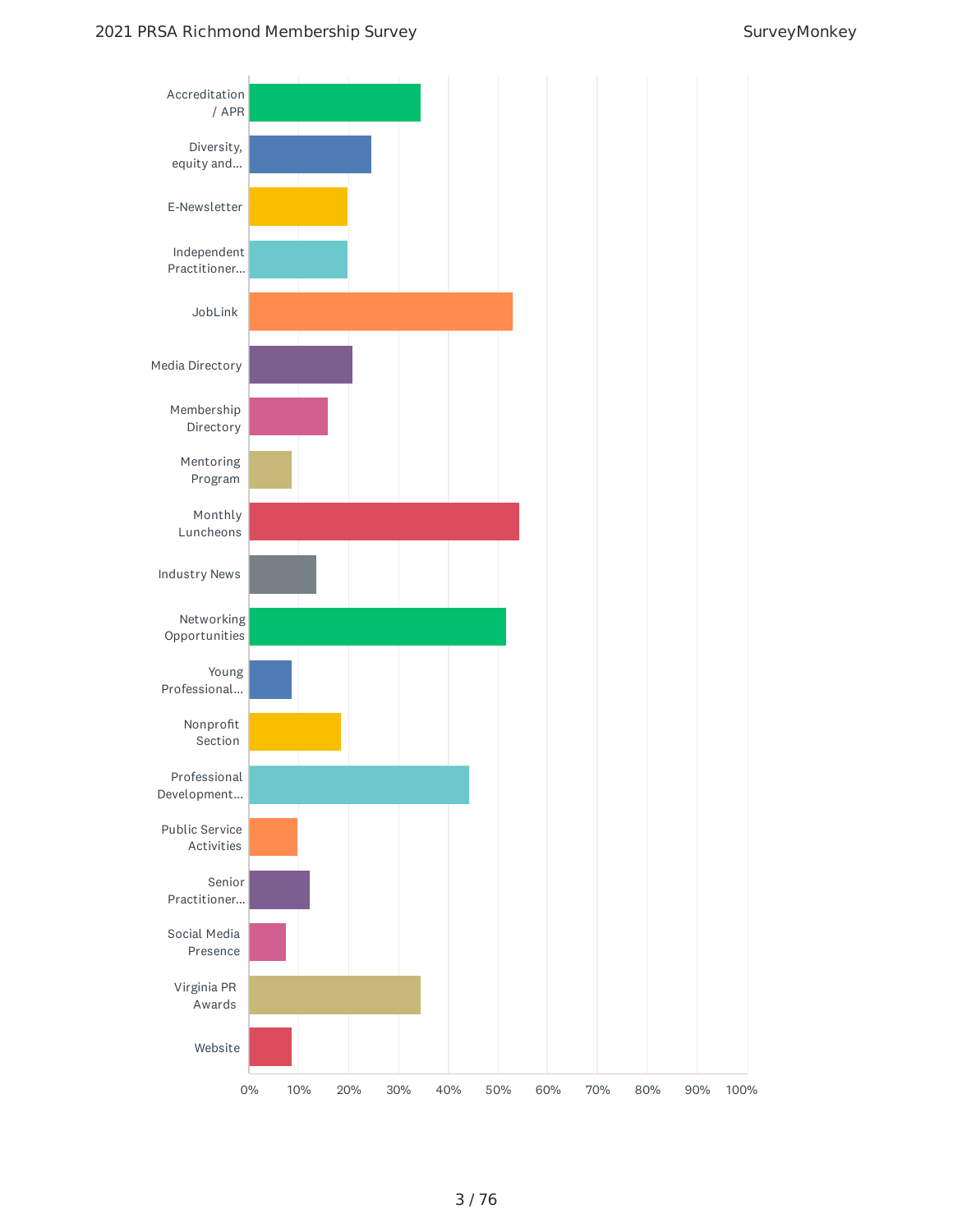#### 2021 PRSA Richmond Membership Survey Survey Monkey

| <b>ANSWER CHOICES</b>                          | <b>RESPONSES</b> |                |
|------------------------------------------------|------------------|----------------|
| <b>Accreditation / APR</b>                     | 34.57%           | 28             |
| Diversity, equity and inclusion                | 24.69%           | 20             |
| E-Newsletter                                   | 19.75%           | 16             |
| <b>Independent Practitioners Section</b>       | 19.75%           | 16             |
| <b>JobLink</b>                                 | 53.09%           | 43             |
| Media Directory                                | 20.99%           | 17             |
| Membership Directory                           | 16.05%           | 13             |
| Mentoring Program                              | 8.64%            | $\overline{7}$ |
| Monthly Luncheons                              | 54.32%           | 44             |
| <b>Industry News</b>                           | 13.58%           | 11             |
| Networking Opportunities                       | 51.85%           | 42             |
| Young Professionals Section (former Next Wave) | 8.64%            | $\overline{7}$ |
| Nonprofit Section                              | 18.52%           | 15             |
| Professional Development Workshops             | 44.44%           | 36             |
| <b>Public Service Activities</b>               | 9.88%            | 8              |
| Senior Practitioners Section                   | 12.35%           | 10             |
| Social Media Presence                          | 7.41%            | 6              |
| Virginia PR Awards                             | 34.57%           | 28             |
| Website                                        | 8.64%            | $\overline{7}$ |
| Total Respondents: 81                          |                  |                |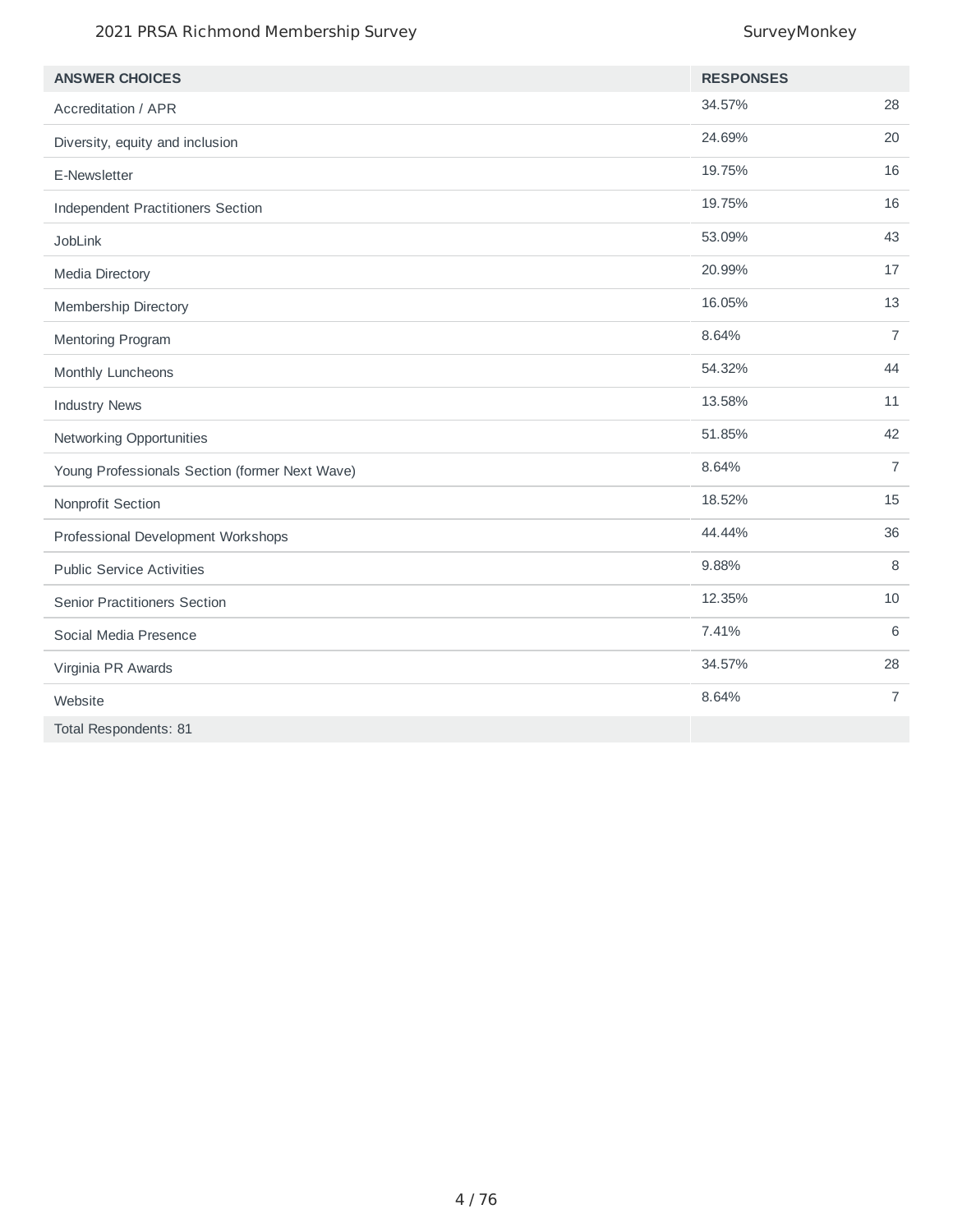## Q3 Please rank the importance of the services PRSA Richmond offers its members.

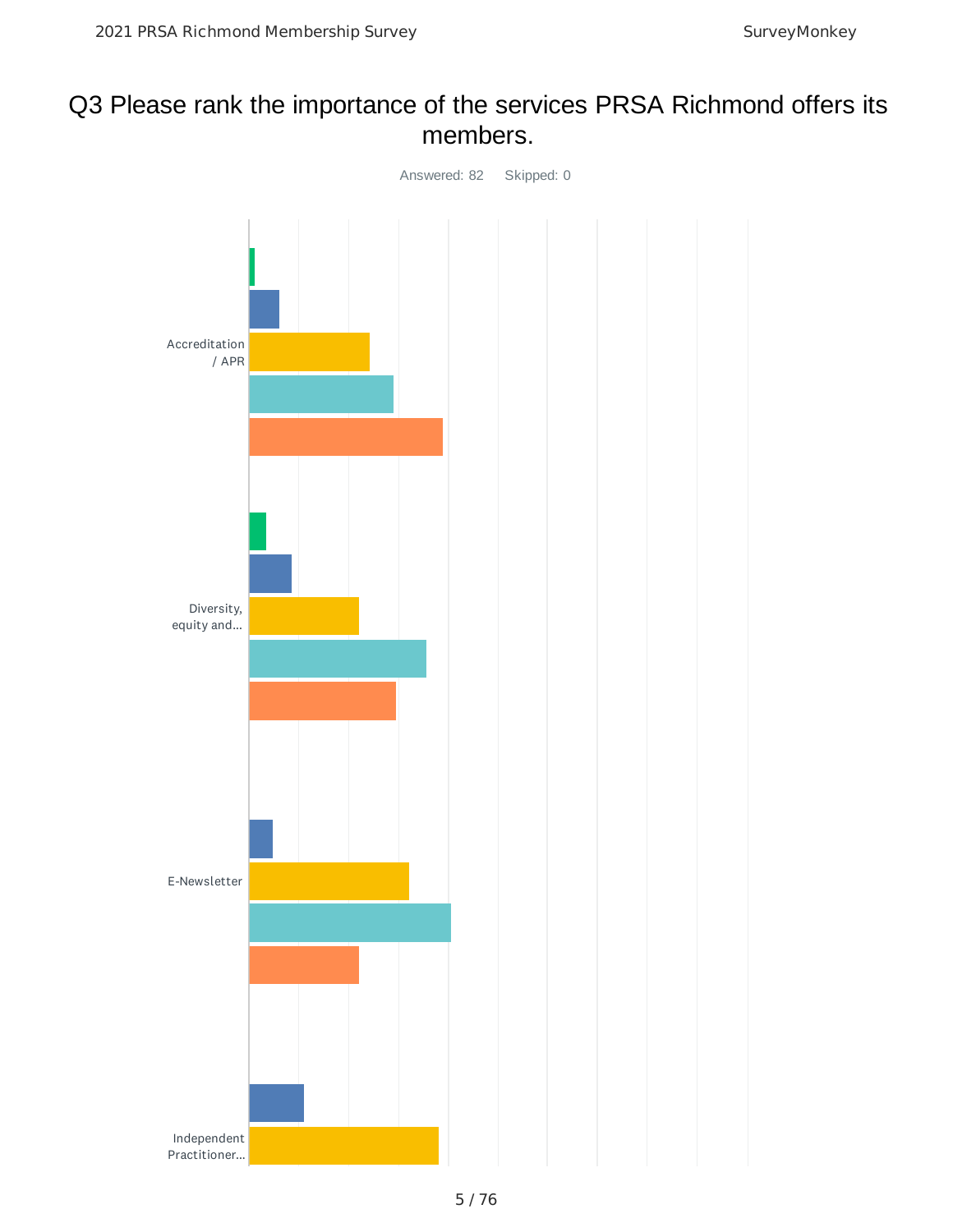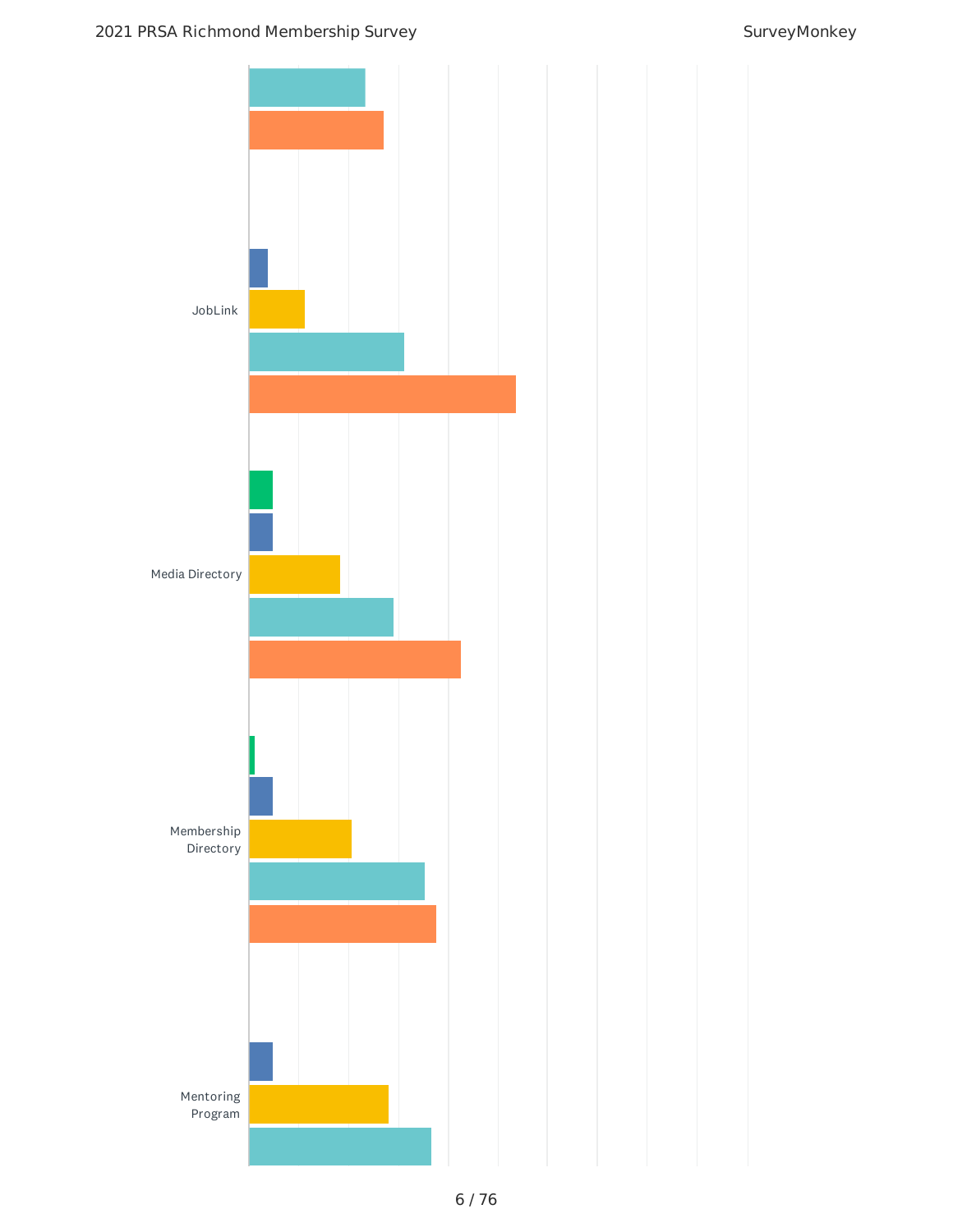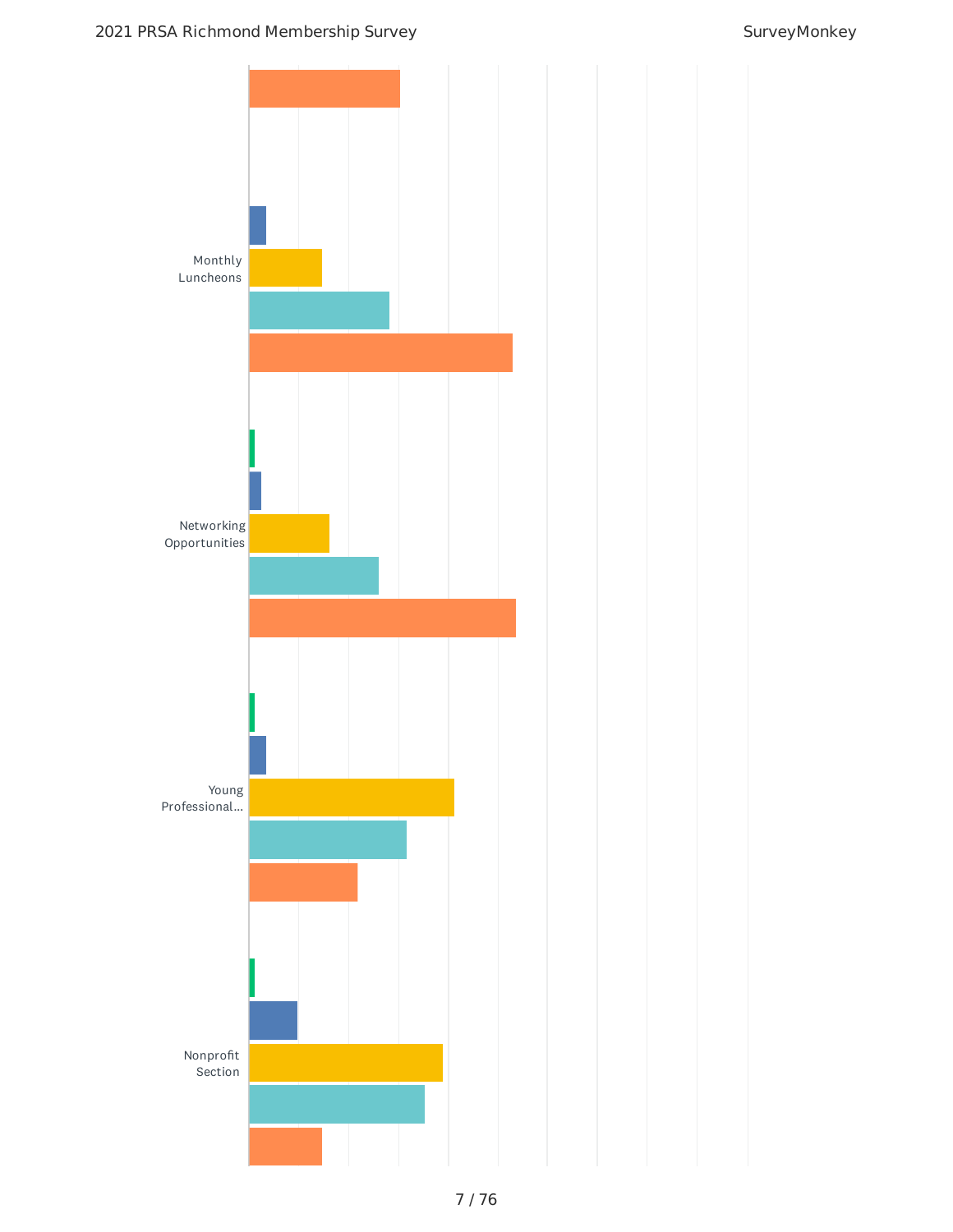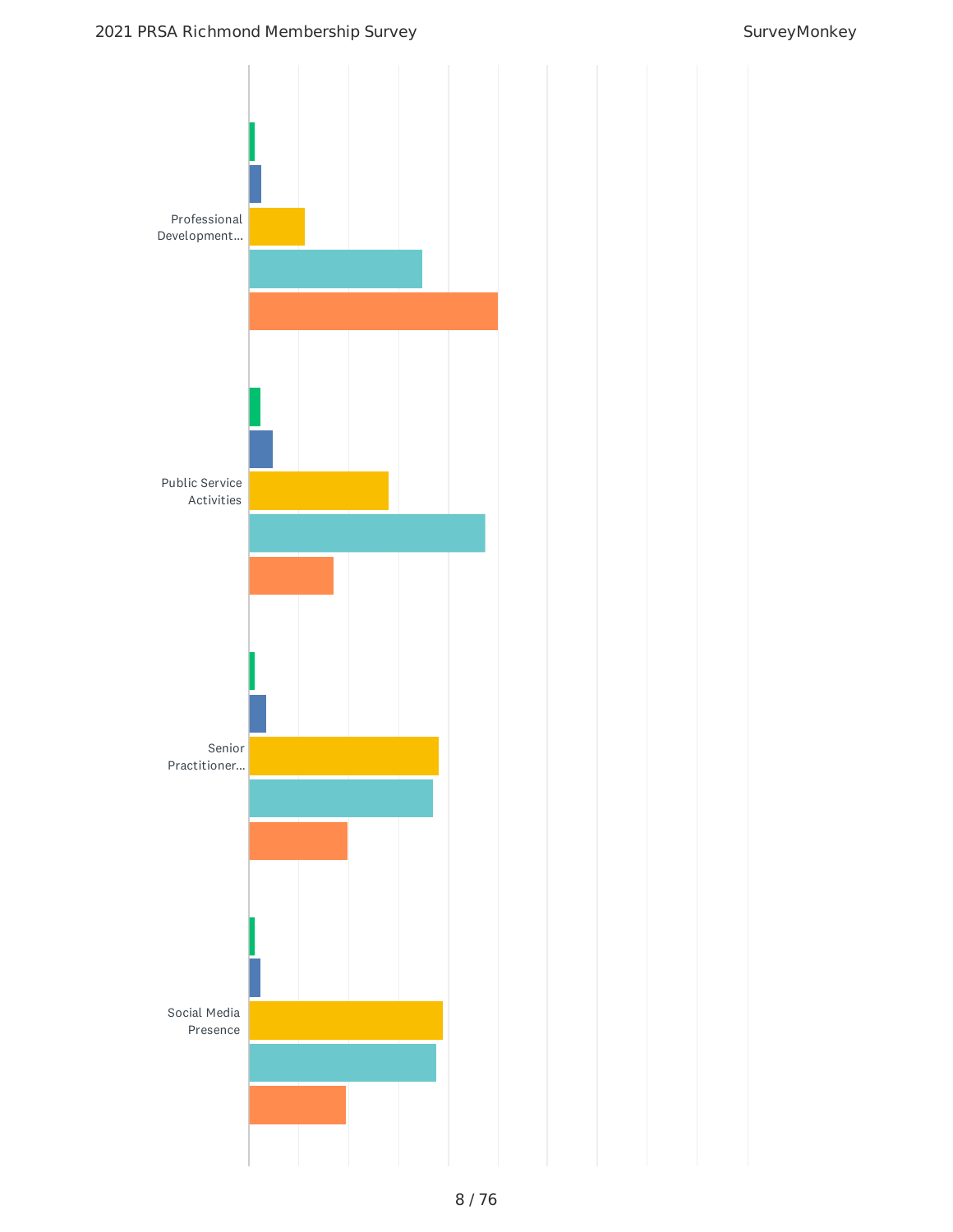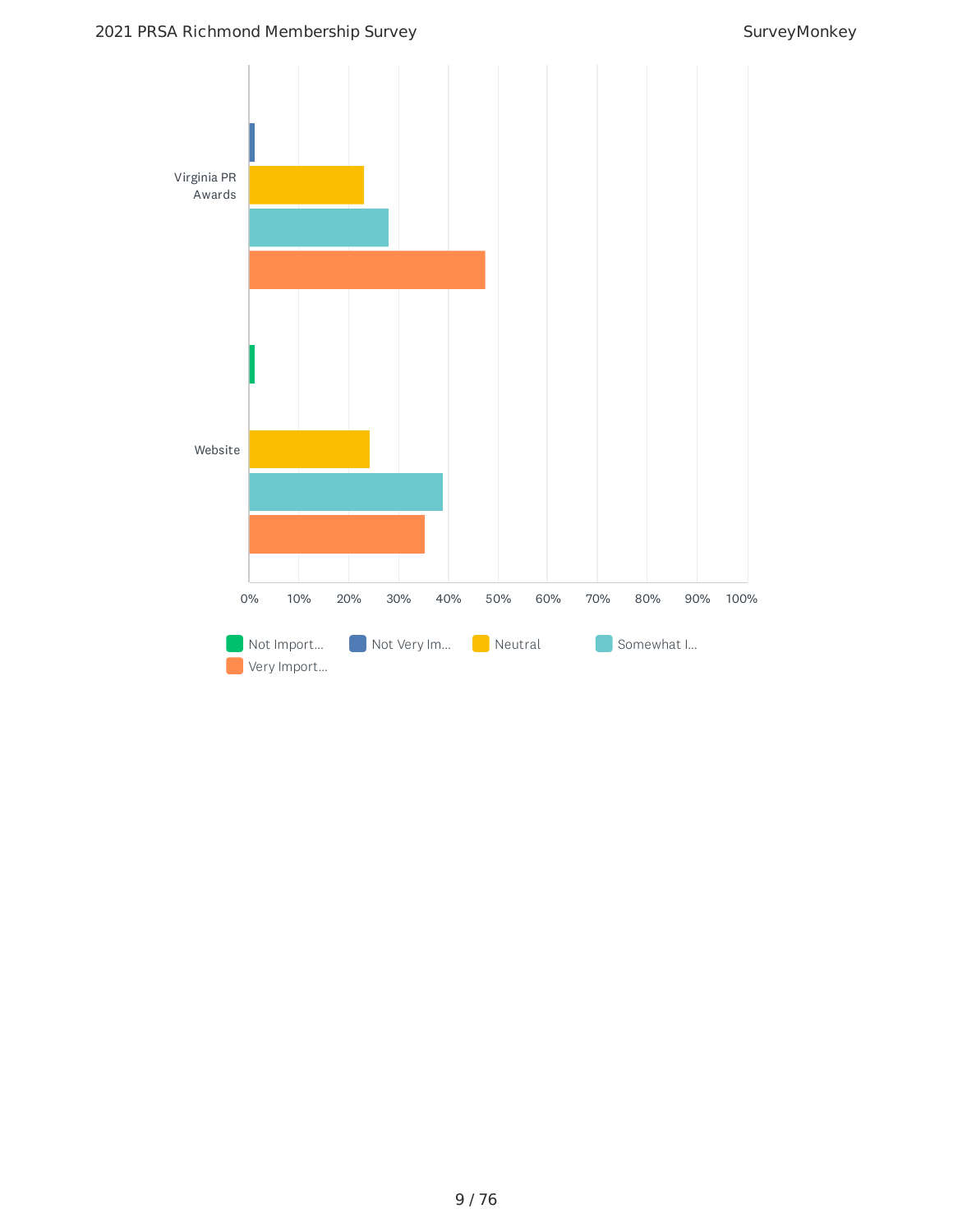#### 2021 PRSA Richmond Membership Survey Survey Survey Monkey

|                                                      | <b>NOT</b><br><b>IMPORTANT</b><br><b>AT ALL</b> | <b>NOT VERY</b><br><b>IMPORTANT</b> | <b>NEUTRAL</b> | <b>SOMEWHAT</b><br><b>IMPORTANT</b> | <b>VERY</b><br><b>IMPORTANT</b> | <b>TOTAL</b> | <b>WEIGHTED</b><br><b>AVERAGE</b> |
|------------------------------------------------------|-------------------------------------------------|-------------------------------------|----------------|-------------------------------------|---------------------------------|--------------|-----------------------------------|
| <b>Accreditation / APR</b>                           | 1.22%<br>$\mathbf{1}$                           | 6.10%<br>5                          | 24.39%<br>20   | 29.27%<br>24                        | 39.02%<br>32                    | 82           | 3.99                              |
| Diversity, equity and<br>inclusion training          | 3.70%<br>3                                      | 8.64%<br>$\overline{7}$             | 22.22%<br>18   | 35.80%<br>29                        | 29.63%<br>24                    | 81           | 3.79                              |
| E-Newsletter                                         | 0.00%<br>0                                      | 4.94%<br>$\overline{4}$             | 32.10%<br>26   | 40.74%<br>33                        | 22.22%<br>18                    | 81           | 3.80                              |
| Independent<br><b>Practitioners Section</b>          | 0.00%<br>0                                      | 11.11%<br>9                         | 38.27%<br>31   | 23.46%<br>19                        | 27.16%<br>22                    | 81           | 3.67                              |
| JobLink                                              | 0.00%<br>$\mathbf 0$                            | 3.75%<br>3                          | 11.25%<br>9    | 31.25%<br>25                        | 53.75%<br>43                    | 80           | 4.35                              |
| <b>Media Directory</b>                               | 4.88%<br>4                                      | 4.88%<br>4                          | 18.29%<br>15   | 29.27%<br>24                        | 42.68%<br>35                    | 82           | 4.00                              |
| <b>Membership Directory</b>                          | 1.22%<br>1                                      | 4.88%<br>4                          | 20.73%<br>17   | 35.37%<br>29                        | 37.80%<br>31                    | 82           | 4.04                              |
| <b>Mentoring Program</b>                             | 0.00%<br>0                                      | 4.88%<br>$\overline{4}$             | 28.05%<br>23   | 36.59%<br>30                        | 30.49%<br>25                    | 82           | 3.93                              |
| Monthly Luncheons                                    | 0.00%<br>0                                      | 3.70%<br>3                          | 14.81%<br>12   | 28.40%<br>23                        | 53.09%<br>43                    | 81           | 4.31                              |
| Networking Opportunities                             | 1.25%<br>1                                      | 2.50%<br>$\overline{2}$             | 16.25%<br>13   | 26.25%<br>21                        | 53.75%<br>43                    | 80           | 4.29                              |
| Young Professionals<br>Section (former Next<br>Wave) | 1.22%<br>1                                      | 3.66%<br>3                          | 41.46%<br>34   | 31.71%<br>26                        | 21.95%<br>18                    | 82           | 3.70                              |
| Nonprofit Section                                    | 1.22%<br>1                                      | 9.76%<br>8                          | 39.02%<br>32   | 35.37%<br>29                        | 14.63%<br>12                    | 82           | 3.52                              |
| Professional<br>Development Workshops                | 1.25%<br>1                                      | 2.50%<br>2                          | 11.25%<br>9    | 35.00%<br>28                        | 50.00%<br>40                    | 80           | 4.30                              |
| <b>Public Service Activities</b>                     | 2.44%<br>2                                      | 4.88%<br>4                          | 28.05%<br>23   | 47.56%<br>39                        | 17.07%<br>14                    | 82           | 3.72                              |
| <b>Senior Practitioners</b><br>Section               | 1.23%<br>1                                      | 3.70%<br>3                          | 38.27%<br>31   | 37.04%<br>30                        | 19.75%<br>16                    | 81           | 3.70                              |
| Social Media Presence                                | 1.22%<br>1                                      | 2.44%<br>2                          | 39.02%<br>32   | 37.80%<br>31                        | 19.51%<br>16                    | 82           | 3.72                              |
| Virginia PR Awards                                   | 0.00%<br>$\mathbf 0$                            | 1.22%<br>$\mathbf{1}$               | 23.17%<br>19   | 28.05%<br>23                        | 47.56%<br>39                    | 82           | 4.22                              |
| Website                                              | 1.22%<br>1                                      | 0.00%<br>0                          | 24.39%<br>20   | 39.02%<br>32                        | 35.37%<br>29                    | 82           | 4.07                              |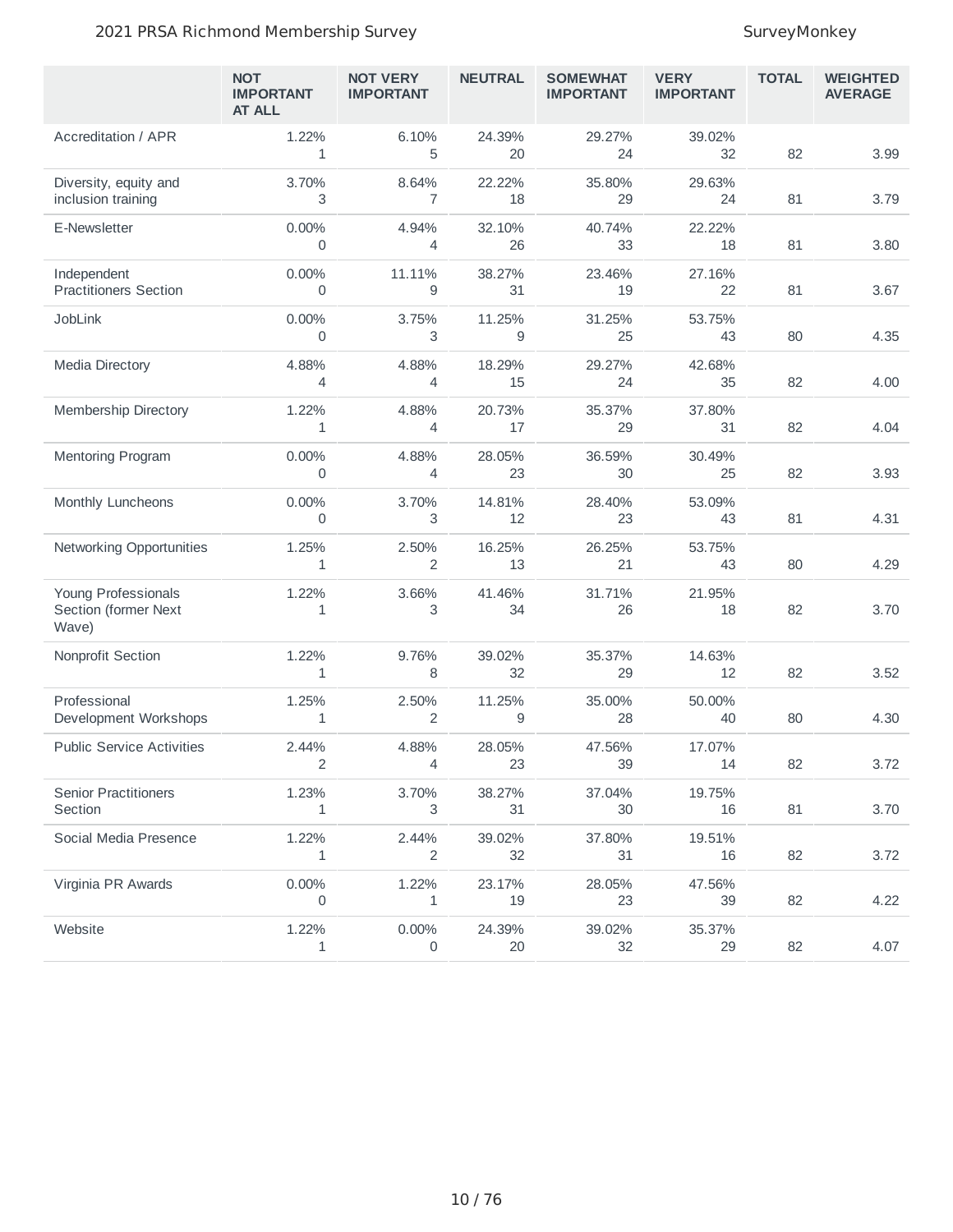### Q4 How often do you attend PRSA Richmond monthly programs (luncheons)?



| <b>ANSWER CHOICES</b> | <b>RESPONSES</b> |
|-----------------------|------------------|
| Every Month           | 25.93%<br>21     |
| Almost Every Month    | 50.62%<br>41     |
| A Few Times A Year    | 16.05%<br>13     |
| Rarely                | 6.17%<br>5       |
| Never                 | 1.23%            |
| <b>TOTAL</b>          | 81               |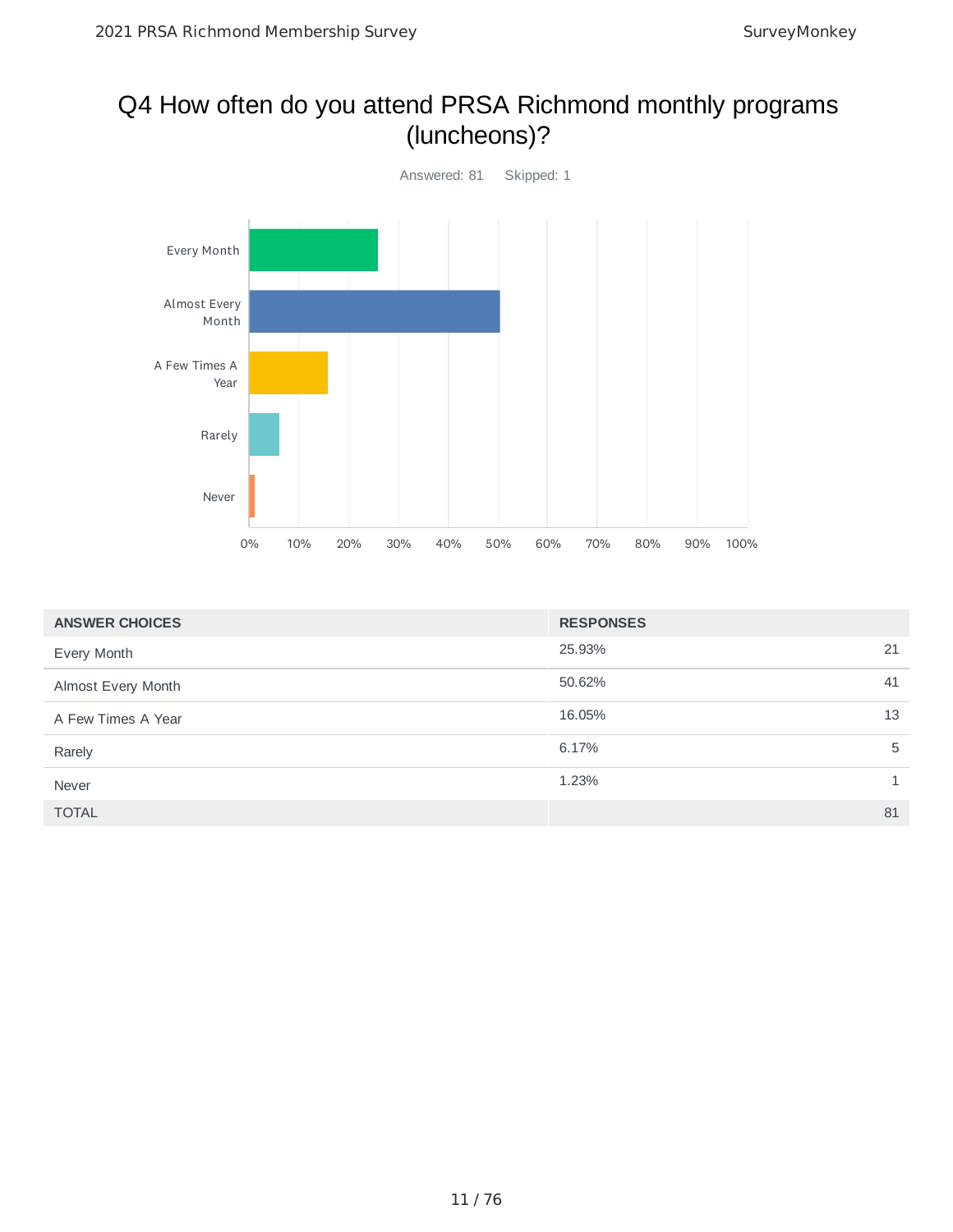### Q5 What is the main reason for attending the monthly programs (luncheons)?



| <b>ANSWER CHOICES</b>          | <b>RESPONSES</b> |              |
|--------------------------------|------------------|--------------|
| Professional development       | 40.24%           | 33           |
| <b>Business development</b>    | 14.63%           | 12           |
| Meeting new peers              | 17.07%           | 14           |
| Speakers                       | 6.10%            | 5            |
| <b>Topics</b>                  | 18.29%           | 15           |
| To realize membership benefits | 1.22%            | $\mathbf{1}$ |
| Job Hunting                    | 1.22%            | $\mathbf{1}$ |
| Other (please specify)         | 1.22%            | $\mathbf{1}$ |
| <b>TOTAL</b>                   |                  | 82           |

| # | <b>OTHER (PLEASE SPECIFY)</b>                                                                                                                                                                                                    | <b>DATE</b>        |
|---|----------------------------------------------------------------------------------------------------------------------------------------------------------------------------------------------------------------------------------|--------------------|
|   | I did not attend monthly lunch programs in 2021. All virtual and topics were not appealing to<br>my job. In-person, I used to attend because of the networking and most often the<br>topics/speakers were better. Not this year. | 11/23/2021 1:22 PM |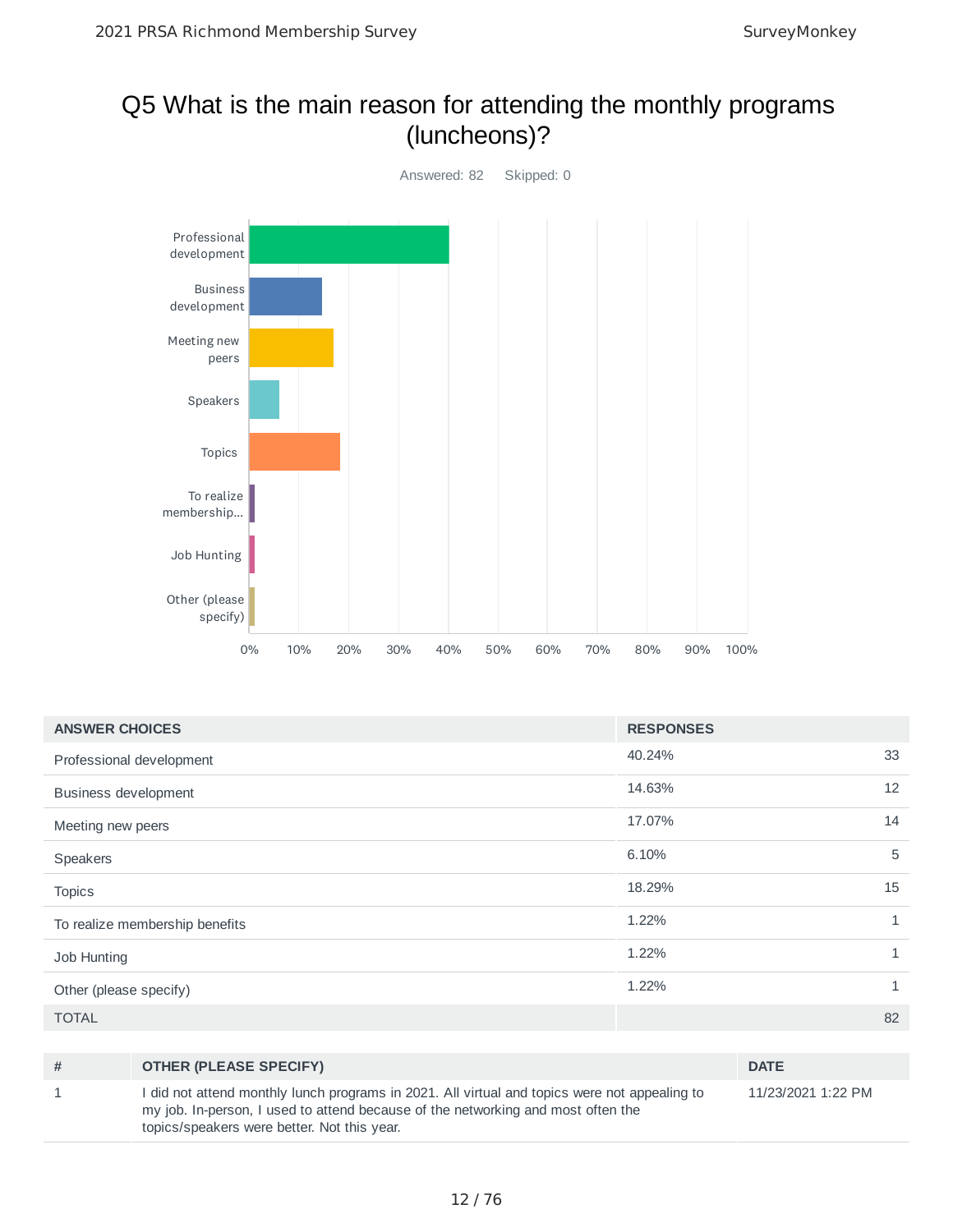### Q6 During COVID-19, what is the main reason for not attending the monthly programs (luncheons)?



| <b>ANSWER CHOICES</b>          | <b>RESPONSES</b> |                |
|--------------------------------|------------------|----------------|
| Time of Day                    | 6.17%            | 5              |
| Day of Week                    | 14.81%           | 12             |
| Day of Month                   | 8.64%            | $\overline{7}$ |
| Location                       | 2.47%            | 2              |
| Speaker                        | 2.47%            | 2              |
| <b>Topic</b>                   | 19.75%           | 16             |
| Tired of Zoom/virtual sessions | 23.46%           | 19             |
| Other (please specify)         | 22.22%           | 18             |
| <b>TOTAL</b>                   |                  | 81             |

| # | <b>OTHER (PLEASE SPECIFY)</b>                  | <b>DATE</b>        |
|---|------------------------------------------------|--------------------|
|   | Worried about infection                        | 12/1/2021 6:39 AM  |
|   | Fear of infection                              | 12/1/2021 4:30 AM  |
|   | Epidemic prevention and control starts from me | 11/30/2021 9:00 PM |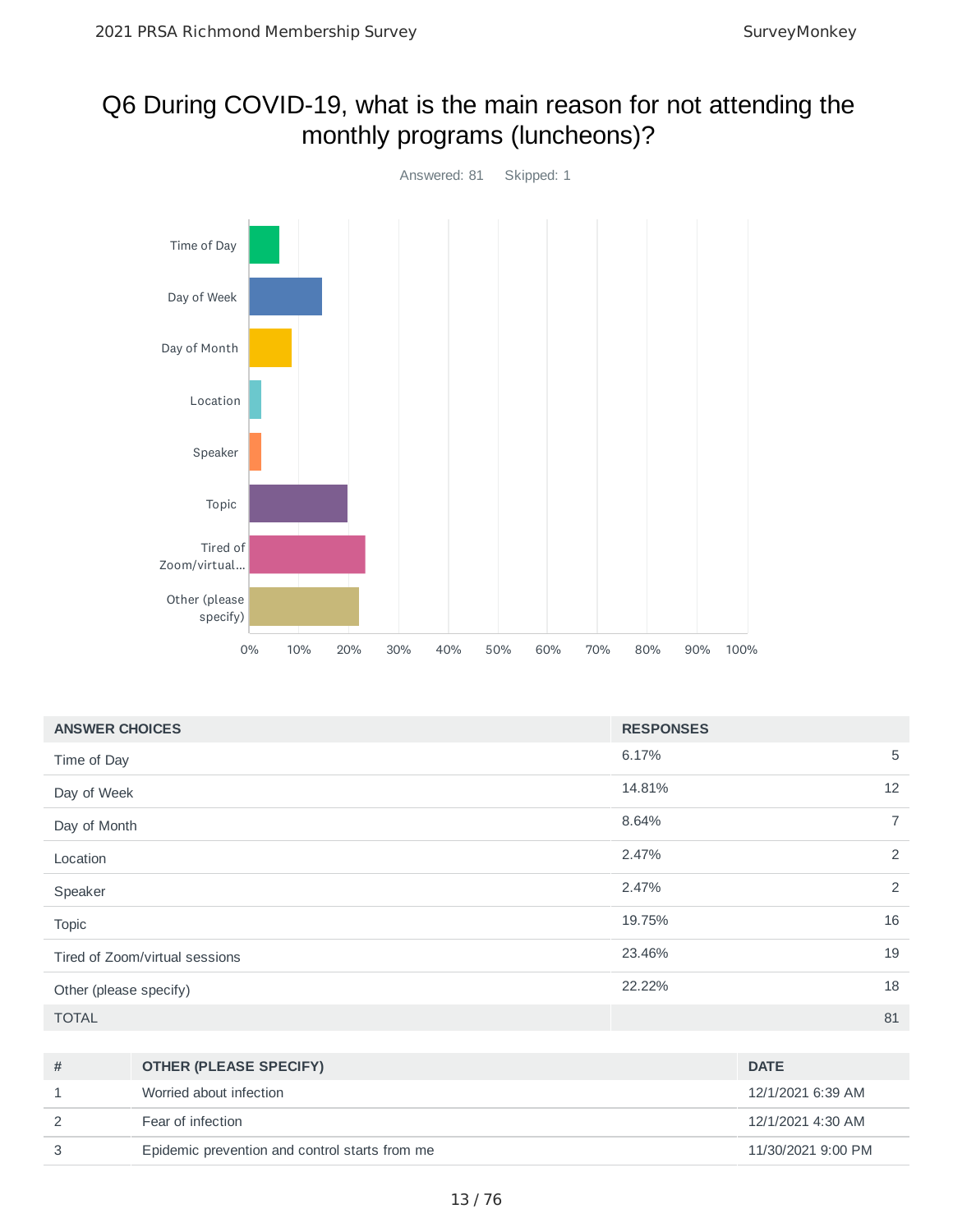#### 2021 PRSA Richmond Membership Survey Survey Survey Monkey

| 4  | Zoom took away the in-person networking. Topics were poor.                                                                                                                 | 11/23/2021 1:22 PM  |
|----|----------------------------------------------------------------------------------------------------------------------------------------------------------------------------|---------------------|
| 5  | Work-related conflicts                                                                                                                                                     | 11/23/2021 11:13 AM |
| 6  | Work conflict and time to get to location                                                                                                                                  | 11/23/2021 10:48 AM |
| 7  | there haven't been any                                                                                                                                                     | 11/23/2021 10:10 AM |
| 8  | too busy                                                                                                                                                                   | 11/22/2021 10:44 AM |
| 9  | too busy                                                                                                                                                                   | 11/22/2021 9:27 AM  |
| 10 | in-person events provide opportunity for networking that Zoom does not; my schedule has<br>been so busy during COVID that it's hard to prioritize professional development | 11/21/2021 5:24 PM  |
| 11 | The ability to watch later means I always intend to watch later                                                                                                            | 11/21/2021 10:43 AM |
| 12 | conflict with other meetings                                                                                                                                               | 11/19/2021 3:07 PM  |
| 13 | I think I've attended every Zoom luncheon                                                                                                                                  | 11/19/2021 2:45 PM  |
| 14 | When other time-sensitive priorities pop up, it's nice to know I can watch the monthly recorded<br>session later on.                                                       | 11/15/2021 5:50 PM  |
| 15 | Time. Working too many hours and had no time to attend, even virtually.                                                                                                    | 11/15/2021 5:05 PM  |
| 16 | work schedule                                                                                                                                                              | 11/15/2021 2:50 PM  |
| 17 | conflicts with other meetings                                                                                                                                              | 11/14/2021 4:20 PM  |
| 18 | TOPIC AND TIRED OF VIRTUAL SESSIONS                                                                                                                                        | 11/13/2021 1:39 PM  |
|    |                                                                                                                                                                            |                     |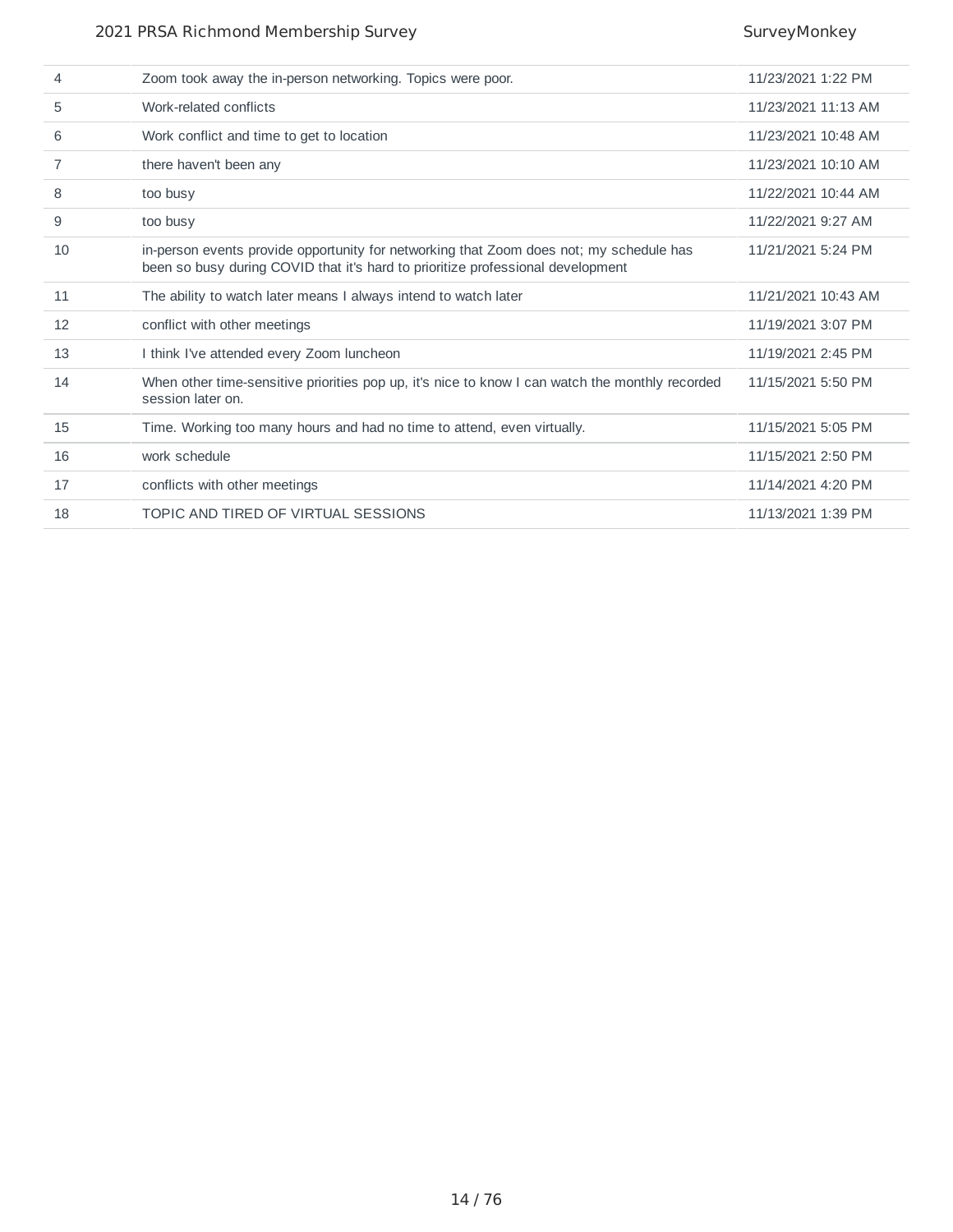# Q7 Do you have any suggestions for program topics or speakers?

Answered: 53 Skipped: 29

| #  | <b>RESPONSES</b>                                                                                                                                                                                                                                                                                                           | <b>DATE</b>         |
|----|----------------------------------------------------------------------------------------------------------------------------------------------------------------------------------------------------------------------------------------------------------------------------------------------------------------------------|---------------------|
| 1  | case studies and real life examples (award winning programs, speakers from other companies)                                                                                                                                                                                                                                | 12/2/2021 4:04 PM   |
| 2  | More vivid                                                                                                                                                                                                                                                                                                                 | 12/1/2021 6:39 AM   |
| 3  | Environmental protection                                                                                                                                                                                                                                                                                                   | 12/1/2021 6:37 AM   |
| 4  | Believe that you can be bigger and stronger                                                                                                                                                                                                                                                                                | 12/1/2021 4:51 AM   |
| 5  | More novel                                                                                                                                                                                                                                                                                                                 | 12/1/2021 4:30 AM   |
| 6  | no                                                                                                                                                                                                                                                                                                                         | 12/1/2021 12:41 AM  |
| 7  | no                                                                                                                                                                                                                                                                                                                         | 11/30/2021 10:51 PM |
| 8  | I hope the theme of the show can be more primitive                                                                                                                                                                                                                                                                         | 11/30/2021 9:04 PM  |
| 9  | I hope the speech can be shorter and more focused so that people can pay more attention and<br>listen carefully.                                                                                                                                                                                                           | 11/30/2021 9:00 PM  |
| 10 | Maybe talk more about mentoring programs.                                                                                                                                                                                                                                                                                  | 11/30/2021 4:26 PM  |
| 11 | Temporarily no                                                                                                                                                                                                                                                                                                             | 11/30/2021 2:32 PM  |
| 12 | COVID-19 seldom dine together                                                                                                                                                                                                                                                                                              | 11/30/2021 1:52 PM  |
| 13 | Temporarily no                                                                                                                                                                                                                                                                                                             | 11/30/2021 11:35 AM |
| 14 | No problem                                                                                                                                                                                                                                                                                                                 | 11/30/2021 11:28 AM |
| 15 | Let's keep it simple                                                                                                                                                                                                                                                                                                       | 11/30/2021 11:21 AM |
| 16 | no                                                                                                                                                                                                                                                                                                                         | 11/30/2021 11:12 AM |
| 17 | Not yet.                                                                                                                                                                                                                                                                                                                   | 11/30/2021 11:08 AM |
| 18 | Now it's good to keep doing it                                                                                                                                                                                                                                                                                             | 11/30/2021 11:02 AM |
| 19 | No.                                                                                                                                                                                                                                                                                                                        | 11/30/2021 10:59 AM |
| 20 | CLUBMEMBER: Is the professional organization compact and serious Were the people very<br>SUPPORTIVE and were very SUPPORTIVE for the couple without feeling uncomfortable or<br>being critical                                                                                                                             | 11/30/2021 10:55 AM |
| 21 | ΝO                                                                                                                                                                                                                                                                                                                         | 11/30/2021 10:43 AM |
| 22 | There is no                                                                                                                                                                                                                                                                                                                | 11/30/2021 10:41 AM |
| 23 | A speaker can be passionate and set the mood                                                                                                                                                                                                                                                                               | 11/30/2021 10:31 AM |
| 24 | N/A                                                                                                                                                                                                                                                                                                                        | 11/29/2021 3:50 PM  |
| 25 | non-profit marketing tips                                                                                                                                                                                                                                                                                                  | 11/24/2021 9:24 AM  |
| 26 | n/a                                                                                                                                                                                                                                                                                                                        | 11/23/2021 9:24 PM  |
| 27 | Change communications - David Grossman                                                                                                                                                                                                                                                                                     | 11/23/2021 1:45 PM  |
| 28 | Media Relations Tactics Social Media Tactics Trends in PR 2022 New Media Vs. Traditional<br>Media where are we headed Crisis Comms - showing a case study. And not from a healthcare<br>setting or pandemic. Something real. Best PR Practices for Brands PanelsNews<br>MediaorLocal business execs talking something real | 11/23/2021 1:22 PM  |
| 29 | Not at this time                                                                                                                                                                                                                                                                                                           | 11/23/2021 11:13 AM |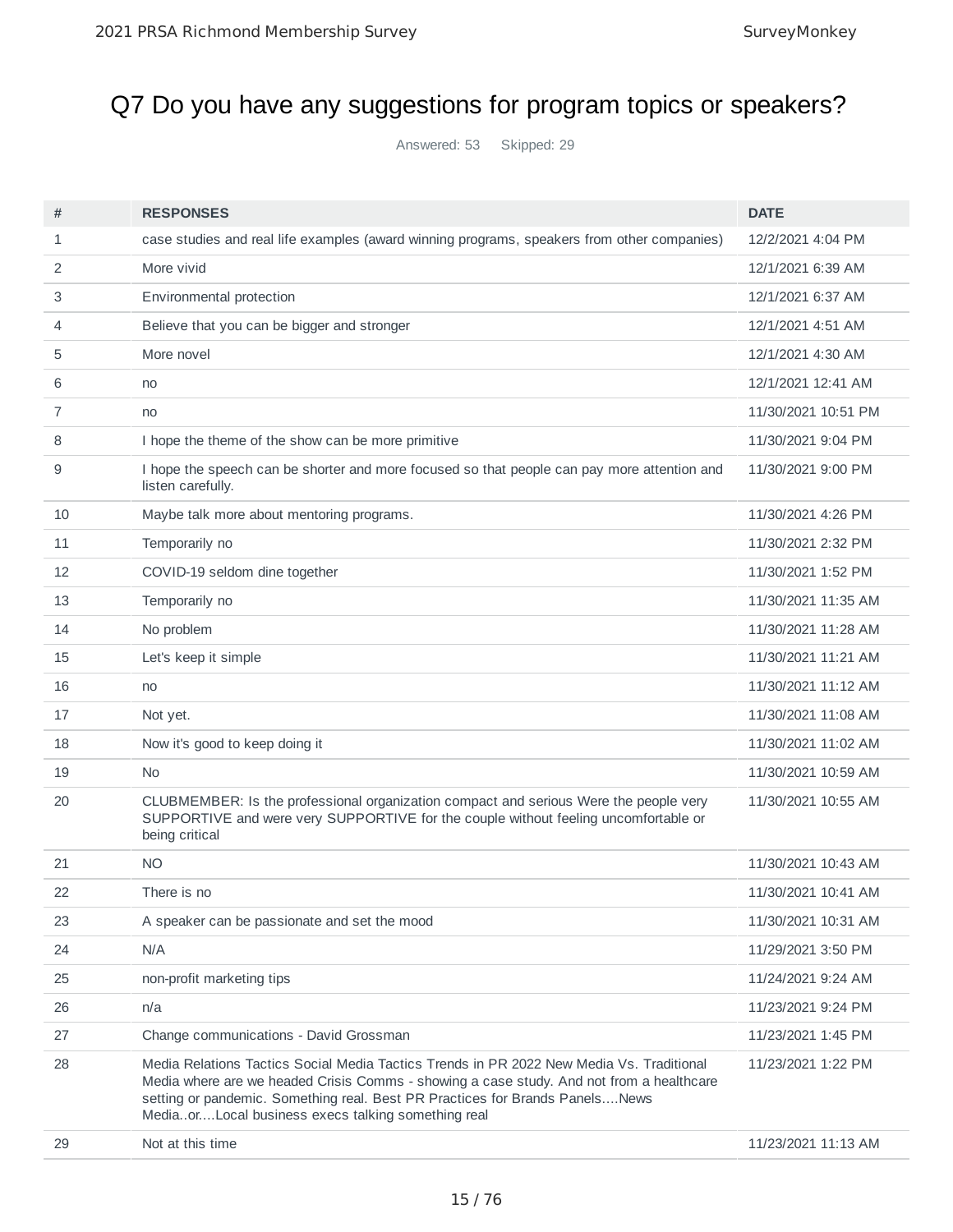#### 2021 PRSA Richmond Membership Survey Survey Survey Monkey

| 30 | Self care for PR professional, focus on non-profit specifically specialties and challenges<br>faced/overcome, how to handle doing more with less resources personnel, how to better work<br>with other offices in understanding the role and importance of the pr professional at the<br>decision making table.                                                                            | 11/23/2021 10:48 AM |
|----|--------------------------------------------------------------------------------------------------------------------------------------------------------------------------------------------------------------------------------------------------------------------------------------------------------------------------------------------------------------------------------------------|---------------------|
| 31 | Research focus especially integrating research into awards submissions.                                                                                                                                                                                                                                                                                                                    | 11/23/2021 10:21 AM |
| 32 | n/a                                                                                                                                                                                                                                                                                                                                                                                        | 11/22/2021 10:44 AM |
| 33 | Not a luncheon topic perse, but I'd love for PRSA to facilitate more media training<br>opportunities. This is definitely a blind spot for me and I don't have many ways to build this<br>skillset.                                                                                                                                                                                         | 11/22/2021 10:20 AM |
| 34 | Science/tech communications                                                                                                                                                                                                                                                                                                                                                                | 11/22/2021 9:27 AM  |
| 35 | case studies of successful communications                                                                                                                                                                                                                                                                                                                                                  | 11/21/2021 5:24 PM  |
| 36 | I loved Josh Greene and the Wikipedia presentation but would love more of a DIY instruction<br>workshop. SEO with changes to algorithms. Latest data on pitching trends: pitching reporters<br>vs editors/producers, time of day, medium, etc.                                                                                                                                             | 11/21/2021 10:43 AM |
| 37 | Topics: Thought Leadership best practices & programs; Storytelling & Content best practices<br>and programs                                                                                                                                                                                                                                                                                | 11/19/2021 6:51 PM  |
| 38 | I really enjoyed the PR Museum speaker, talk about handling PR during a pandemic. Topics<br>that tie in well with what is going on in the world.                                                                                                                                                                                                                                           | 11/19/2021 3:24 PM  |
| 39 | I'd like to hear more discussion about the path to becoming a Fellow PRSA.                                                                                                                                                                                                                                                                                                                 | 11/19/2021 3:07 PM  |
| 40 | From PR to PM: How project management tools can help communications pros Interpersonal<br>communication styles: what to know so you can work with all types of communicators But<br>what does it mean: social media data overload also always love a good start-to-finish RPIE<br>case study                                                                                               | 11/19/2021 2:45 PM  |
| 41 | The last several speakers were NOT PR focused. Stay on the topic of our industry!                                                                                                                                                                                                                                                                                                          | 11/16/2021 10:28 AM |
| 42 | I would like to hear Dean Browell from Feedback Agency do a presentation on Ethnography.                                                                                                                                                                                                                                                                                                   | 11/15/2021 6:23 PM  |
| 43 | Keep up the good work                                                                                                                                                                                                                                                                                                                                                                      | 11/15/2021 2:50 PM  |
| 44 | foundations of PR, case studies, emerging trends, DEI                                                                                                                                                                                                                                                                                                                                      | 11/15/2021 2:11 PM  |
| 45 | As much as possible, any time we can gain new insights into work practices that affect our<br>profession (i.e., the program about social media influencers, and how that ideally works)<br>provides value-added for the time/money invested in my membership when I can return to my<br>workplace and share information with my colleagues which provides usable marketplace<br>resources. | 11/15/2021 11:50 AM |
| 46 | more DEI topics, that cover more in-depth and how different types of organizations and<br>different parts of country are handling successfully and unsuccessfully                                                                                                                                                                                                                          | 11/14/2021 4:20 PM  |
| 47 | 1. Comms success stories in virtual work environment 2. Speakers from top 5 Great Places to<br>Work in RVA area                                                                                                                                                                                                                                                                            | 11/14/2021 8:40 AM  |
| 48 | Almost all of the topics have been the same and focused on DEI this year.                                                                                                                                                                                                                                                                                                                  | 11/13/2021 1:39 PM  |
| 49 | Budgeting and communication planning                                                                                                                                                                                                                                                                                                                                                       | 11/13/2021 1:34 AM  |
| 50 | Social and economic equity for pecific minority populations                                                                                                                                                                                                                                                                                                                                | 11/12/2021 4:33 PM  |
| 51 | None at this time                                                                                                                                                                                                                                                                                                                                                                          | 11/12/2021 3:26 PM  |
| 52 | n/a                                                                                                                                                                                                                                                                                                                                                                                        | 11/12/2021 3:25 PM  |
| 53 | National speakers. UX overview and best practices; influencer campaigns; content marketing                                                                                                                                                                                                                                                                                                 | 11/12/2021 3:21 PM  |
|    |                                                                                                                                                                                                                                                                                                                                                                                            |                     |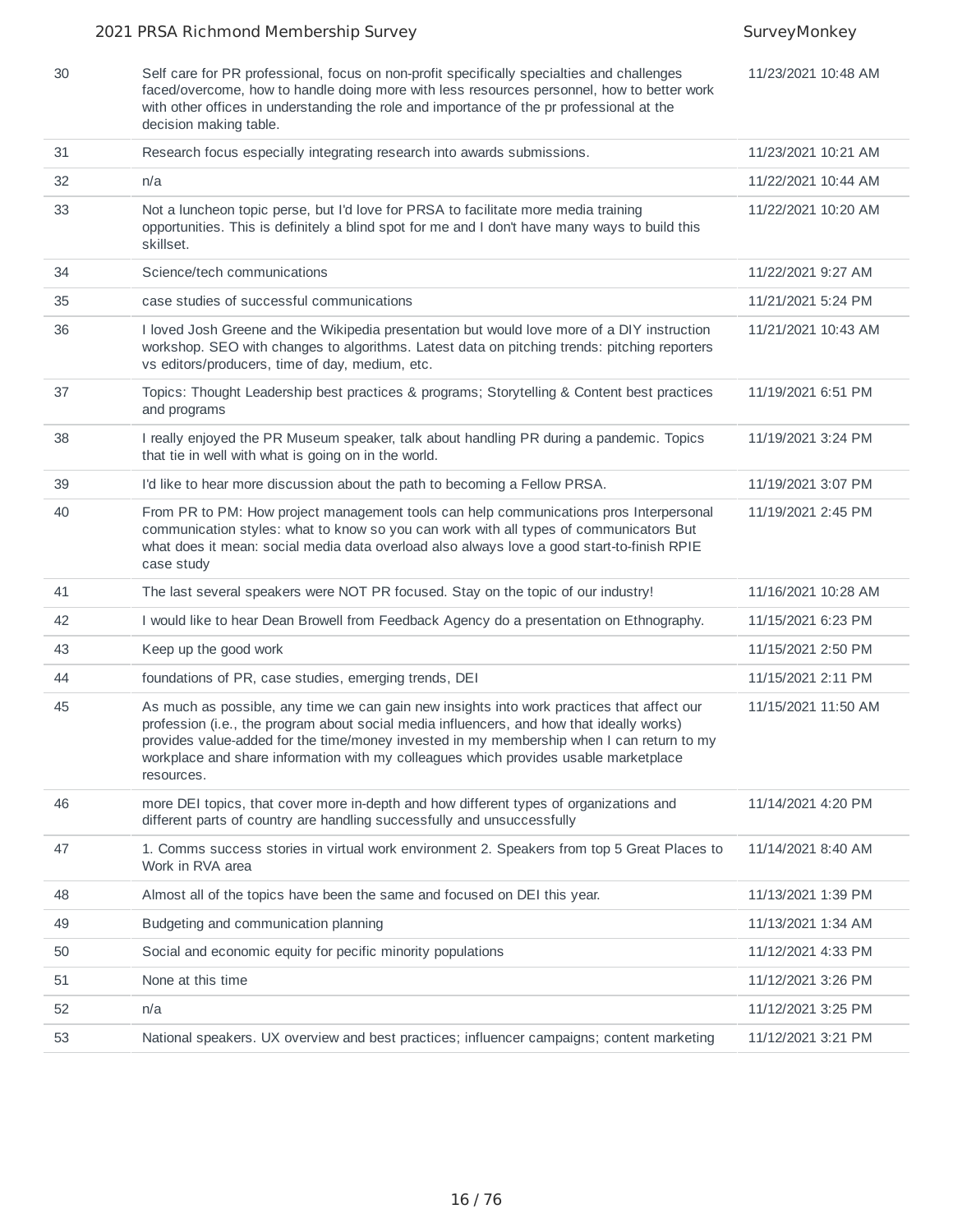## Q8 Since 2019, have you attended a PRSA Richmond professional development workshop - outside of the monthly programs (luncheons)?



| <b>ANSWER CHOICES</b> | <b>RESPONSES</b> |    |
|-----------------------|------------------|----|
| Yes                   | 45.12%           | 37 |
| <b>No</b>             | 42.68%           | 35 |
| Unsure                | 12.20%           | 10 |
| <b>TOTAL</b>          |                  | 82 |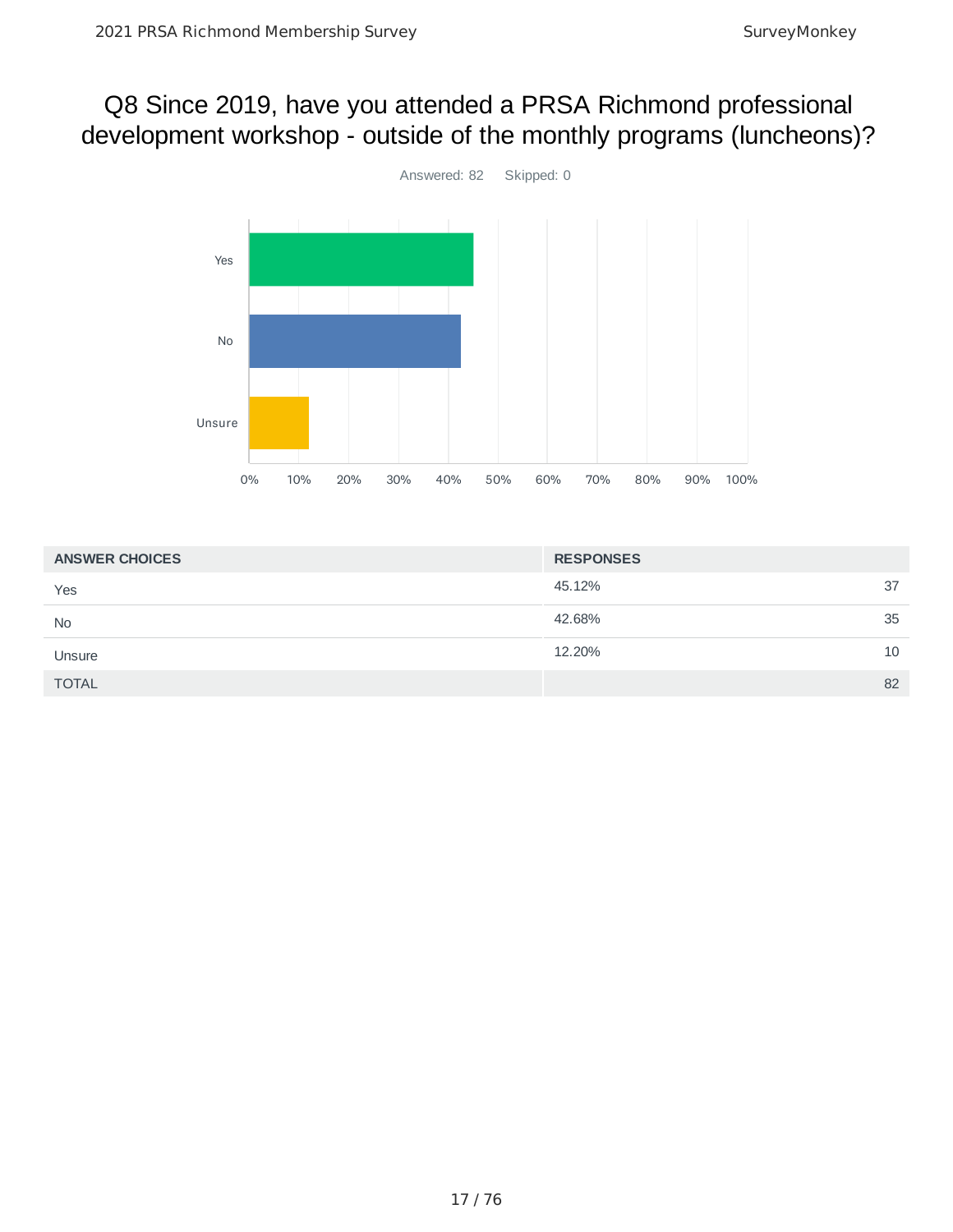## Q9 PRSA Richmond professional development costs approximately \$25 for members. How would you rate the value of Richmond PRSA professional development events?



| <b>ANSWER CHOICES</b> | <b>RESPONSES</b>       |
|-----------------------|------------------------|
| Excellent             | 36.59%<br>30           |
| Good                  | 40.24%<br>33           |
| Fair                  | 6<br>7.32%             |
| Poor                  | $\mathcal{P}$<br>2.44% |
| Unsure                | 13.41%<br>11           |
| <b>TOTAL</b>          | 82                     |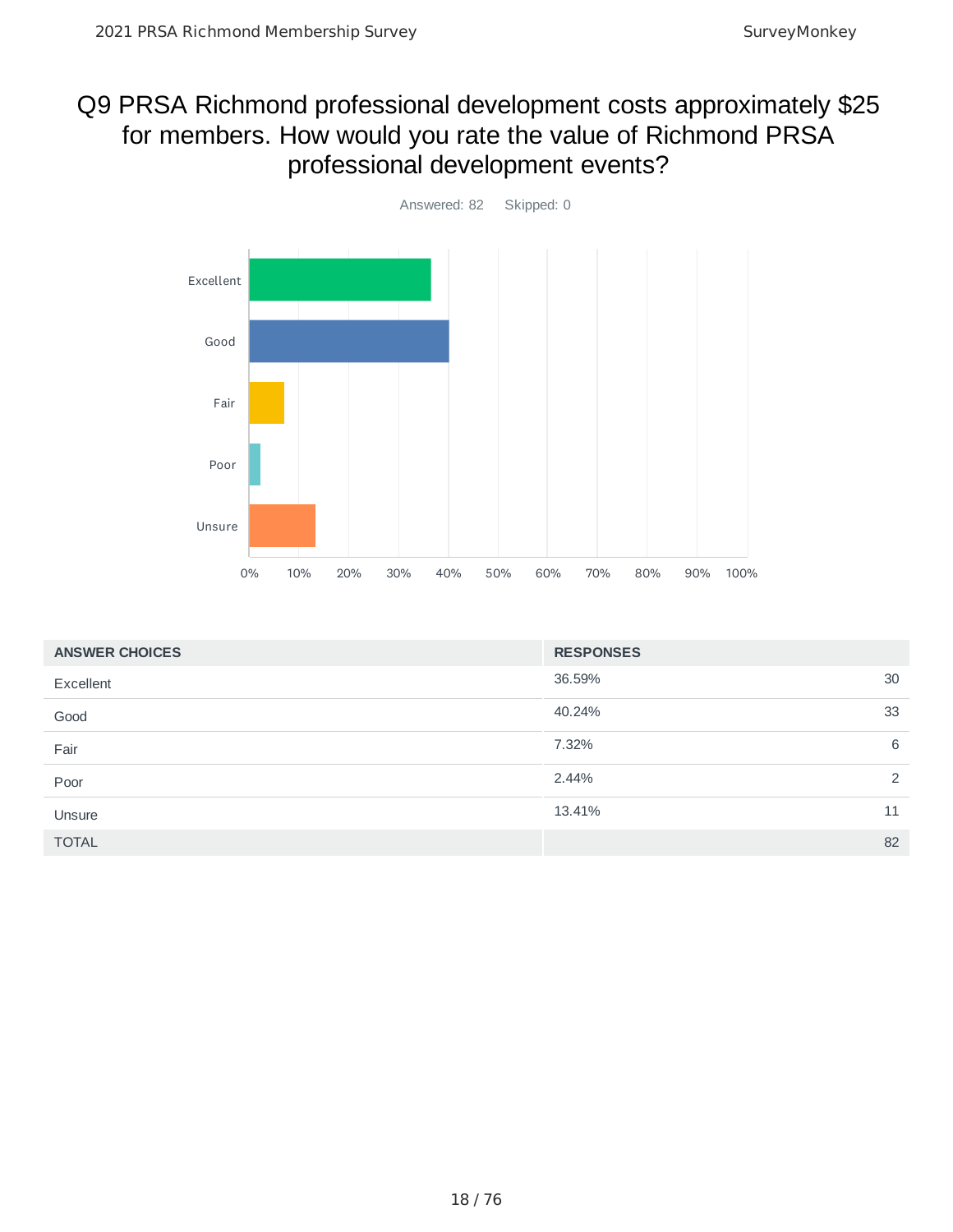# Q10 How would you rate your satisfaction with PRSA Richmond professional development workshops in the past two years?



| <b>ANSWER CHOICES</b>      | <b>RESPONSES</b> |    |
|----------------------------|------------------|----|
| <b>Extremely Satisfied</b> | 18.29%           | 15 |
| Somewhat Satisfied         | 39.02%           | 32 |
| Neutral                    | 19.51%           | 16 |
| Somewhat Dissatisfied      | 6.10%            | 5  |
| Very Dissatisfied          | 2.44%            | 2  |
| I have not attended        | 14.63%           | 12 |
| <b>TOTAL</b>               |                  | 82 |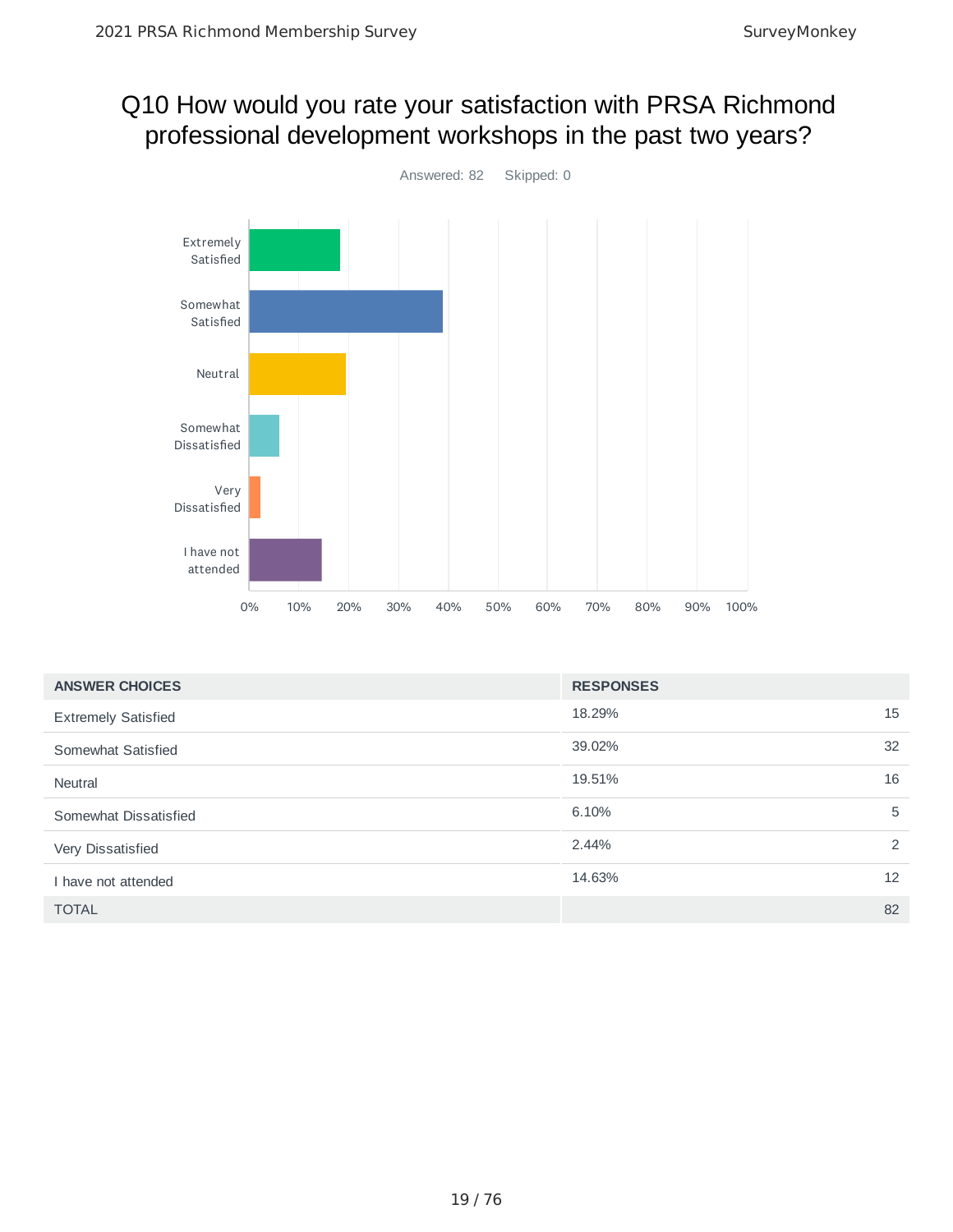## Q11 Please choose the top three (3) topics that interest you for tactical professional development workshops:

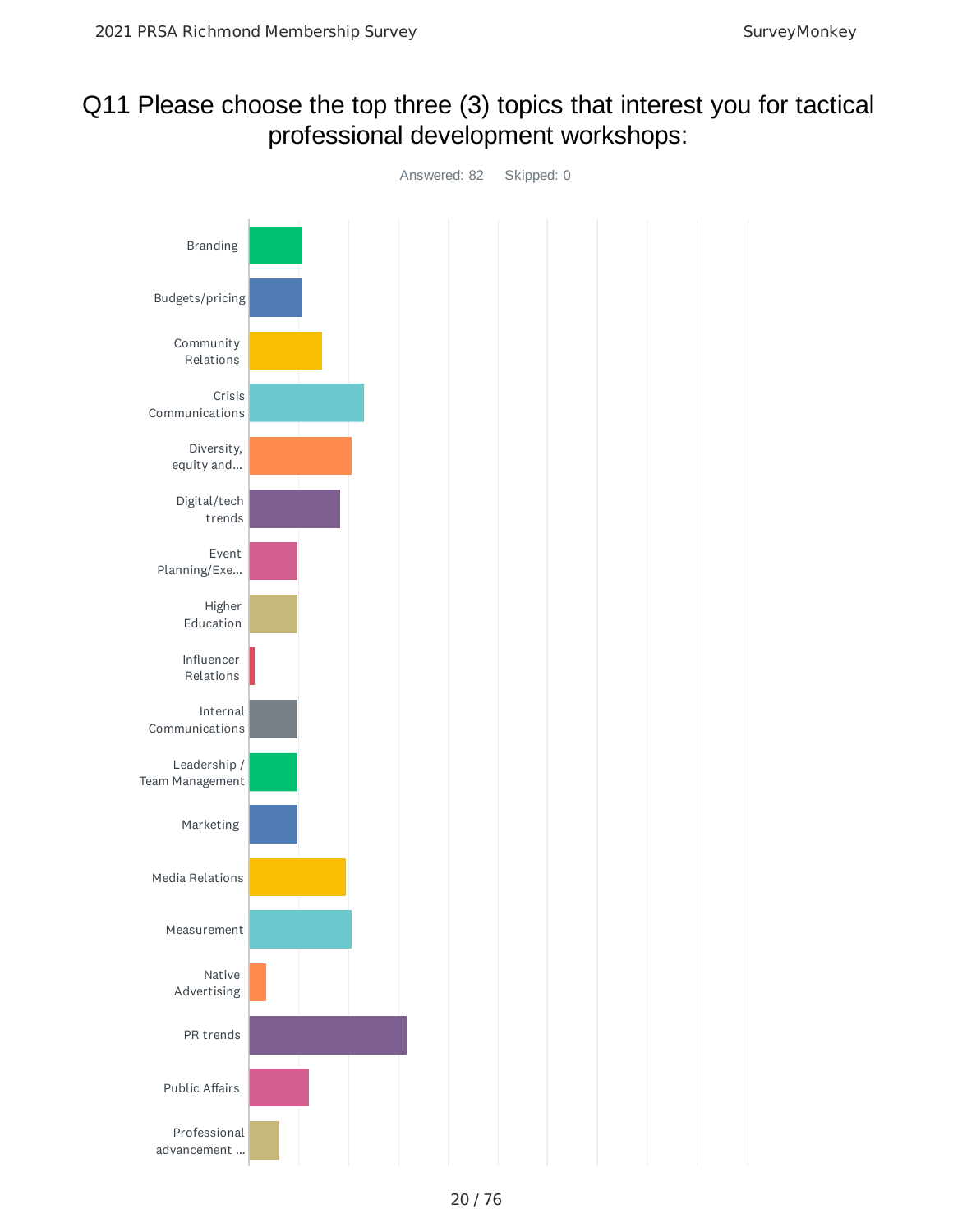#### 2021 PRSA Richmond Membership Survey Survey Survey Survey Monkey

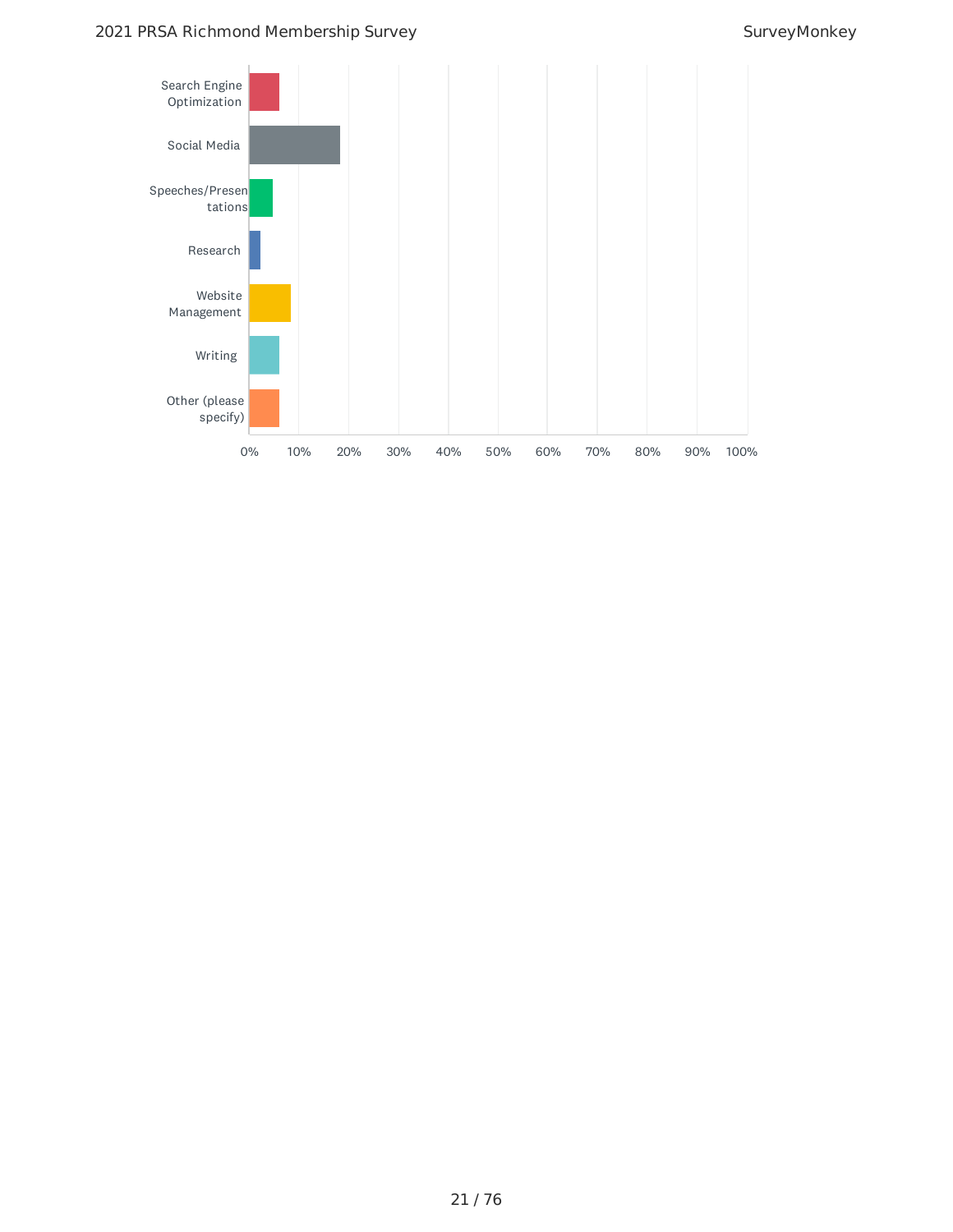#### 2021 PRSA Richmond Membership Survey Survey Survey Monkey

| <b>ANSWER CHOICES</b>                         | <b>RESPONSES</b> |                |
|-----------------------------------------------|------------------|----------------|
| <b>Branding</b>                               | 10.98%           | $9\,$          |
| Budgets/pricing                               | 10.98%           | 9              |
| <b>Community Relations</b>                    | 14.63%           | 12             |
| <b>Crisis Communications</b>                  | 23.17%           | 19             |
| Diversity, equity and inclusion               | 20.73%           | 17             |
| Digital/tech trends                           | 18.29%           | 15             |
| Event Planning/Execution                      | 9.76%            | 8              |
| <b>Higher Education</b>                       | 9.76%            | 8              |
| <b>Influencer Relations</b>                   | 1.22%            | $\mathbf{1}$   |
| <b>Internal Communications</b>                | 9.76%            | 8              |
| Leadership / Team Management                  | 9.76%            | 8              |
| Marketing                                     | 9.76%            | $\, 8$         |
| <b>Media Relations</b>                        | 19.51%           | 16             |
| Measurement                                   | 20.73%           | $17\,$         |
| Native Advertising                            | 3.66%            | 3              |
| PR trends                                     | 31.71%           | 26             |
| <b>Public Affairs</b>                         | 12.20%           | 10             |
| Professional advancement for PR professionals | 6.10%            | 5              |
| Search Engine Optimization                    | 6.10%            | 5              |
| Social Media                                  | 18.29%           | 15             |
| Speeches/Presentations                        | 4.88%            | 4              |
| Research                                      | 2.44%            | $\overline{2}$ |
| Website Management                            | 8.54%            | $\overline{7}$ |
| Writing                                       | 6.10%            | $\mathbf 5$    |
| Other (please specify)                        | 6.10%            | $\mathbf 5$    |
| Total Respondents: 82                         |                  |                |

| # | <b>OTHER (PLEASE SPECIFY)</b>                              | <b>DATE</b>         |
|---|------------------------------------------------------------|---------------------|
|   | Media/Spokesperson Training. Tips for media interviews.    | 11/23/2021 1:22 PM  |
|   | Internal agency best practices, development communications | 11/22/2021 10:44 AM |
|   | Thought Leadership                                         | 11/19/2021 6:51 PM  |
| 4 | Fellow PRSA                                                | 11/19/2021 3:07 PM  |
| ь | Corporate partnerships/sponsorships                        | 11/12/2021 4:33 PM  |
|   |                                                            |                     |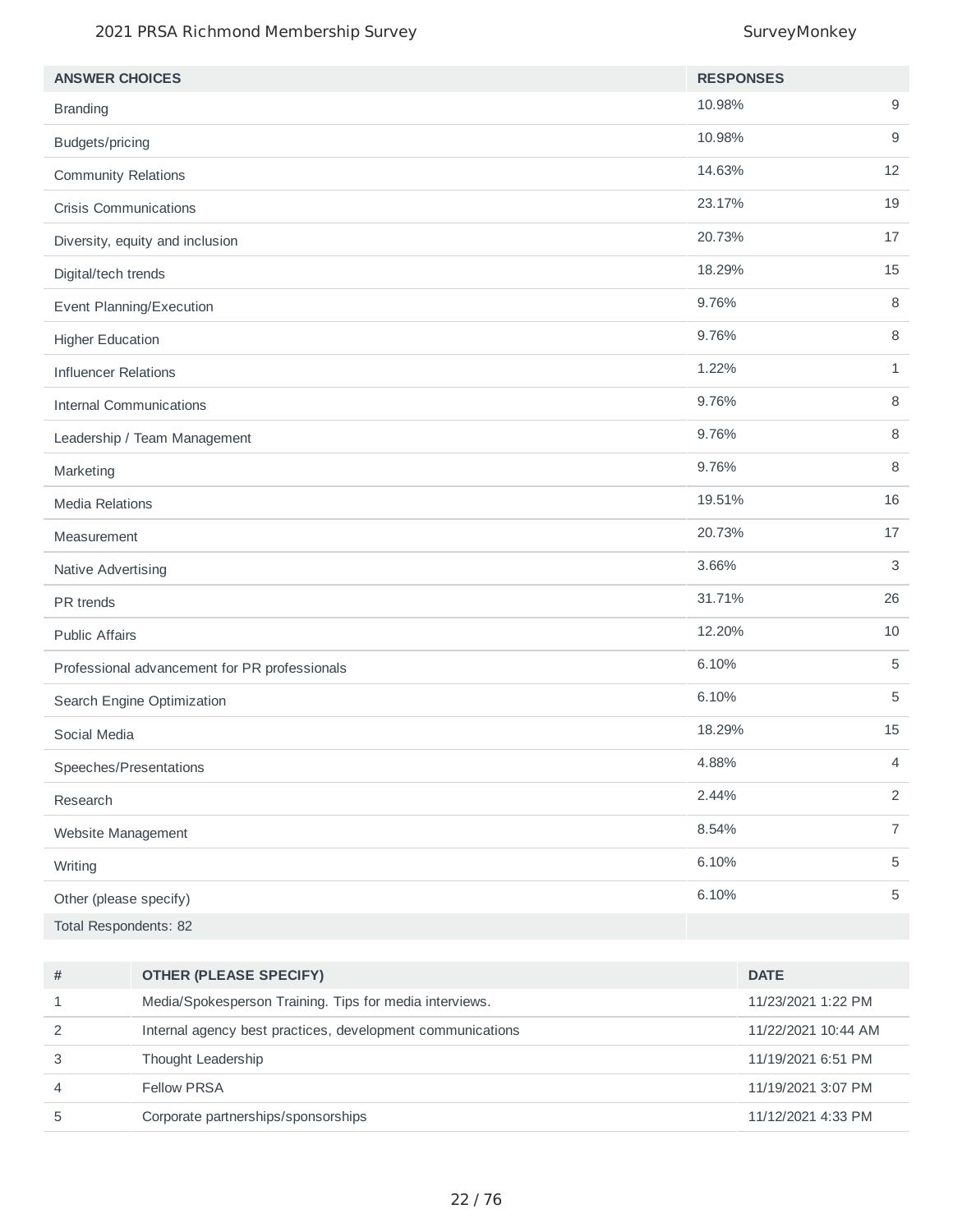#### Q12 What adjacent disciplines to PR would you be interested in learning about?



| <b>ANSWER CHOICES</b>     | <b>RESPONSES</b> |    |
|---------------------------|------------------|----|
| <b>Human Resources</b>    | 30.49%           | 25 |
| <b>Communications Law</b> | 41.46%           | 34 |
| Marketing                 | 59.76%           | 49 |
| <b>Business</b>           | 31.71%           | 26 |
| Advertising               | 30.49%           | 25 |
| Tech                      | 25.61%           | 21 |
| Other (please specify)    | 2.44%            | 2  |
| Total Respondents: 82     |                  |    |

| # | <b>OTHER (PLEASE SPECIFY)</b>                 | <b>DATE</b>        |
|---|-----------------------------------------------|--------------------|
|   | Risk Management and/or Mergers & Acquisitions | 11/19/2021 6:51 PM |
|   | Writing for SEO                               | 11/12/2021 4:33 PM |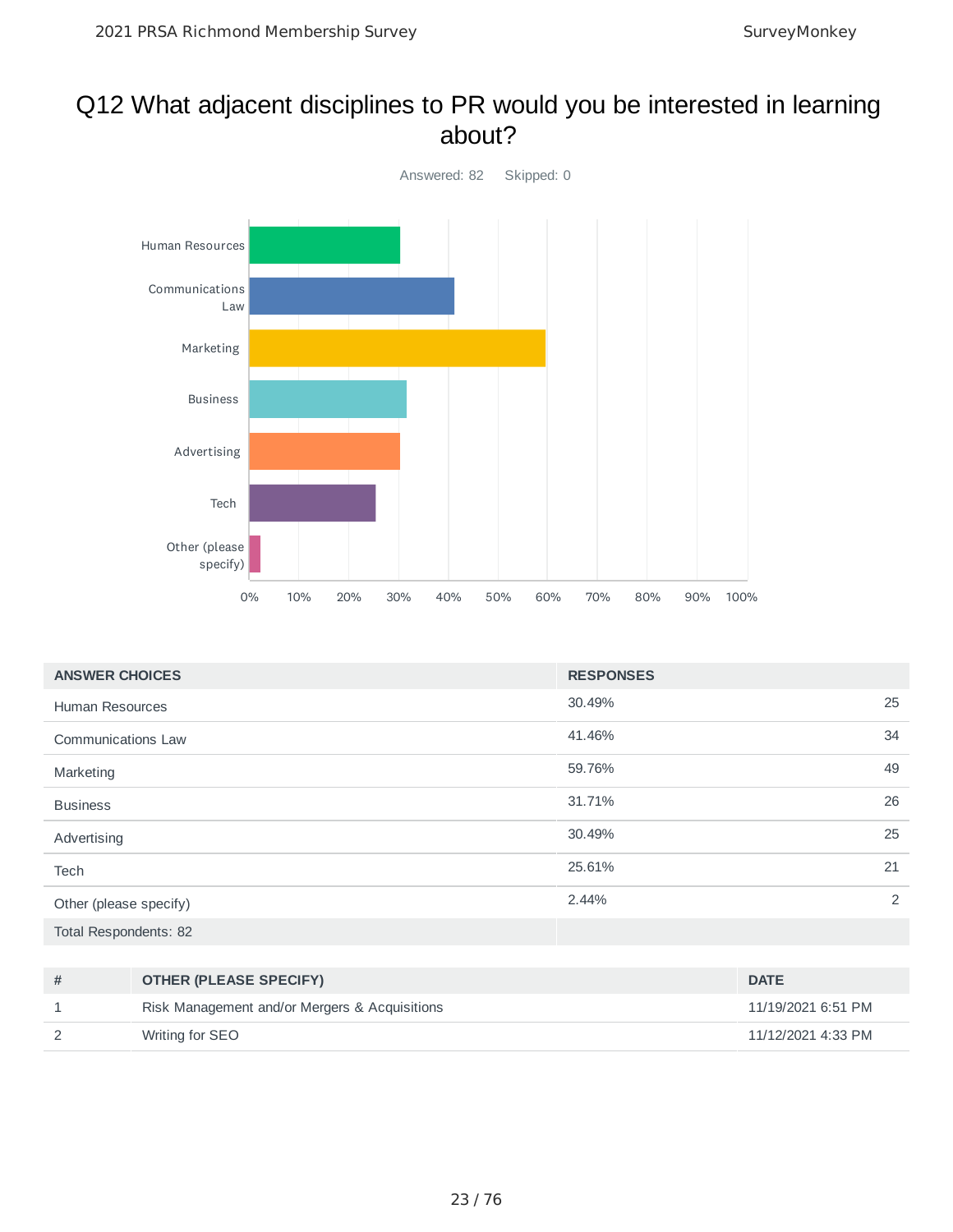

#### 37.04% 30 13.58% 11 9.88% 8 11.11% 9 14.81% 12 13.58% 11 TOTAL 81 **ANSWER CHOICES RESPONSES** Already Have My APR Definitely Will Very Likely Somewhat Likely Not Very Likely Not At All Likely

# Q13 How likely are you to seek APR accreditation in 2022/2023?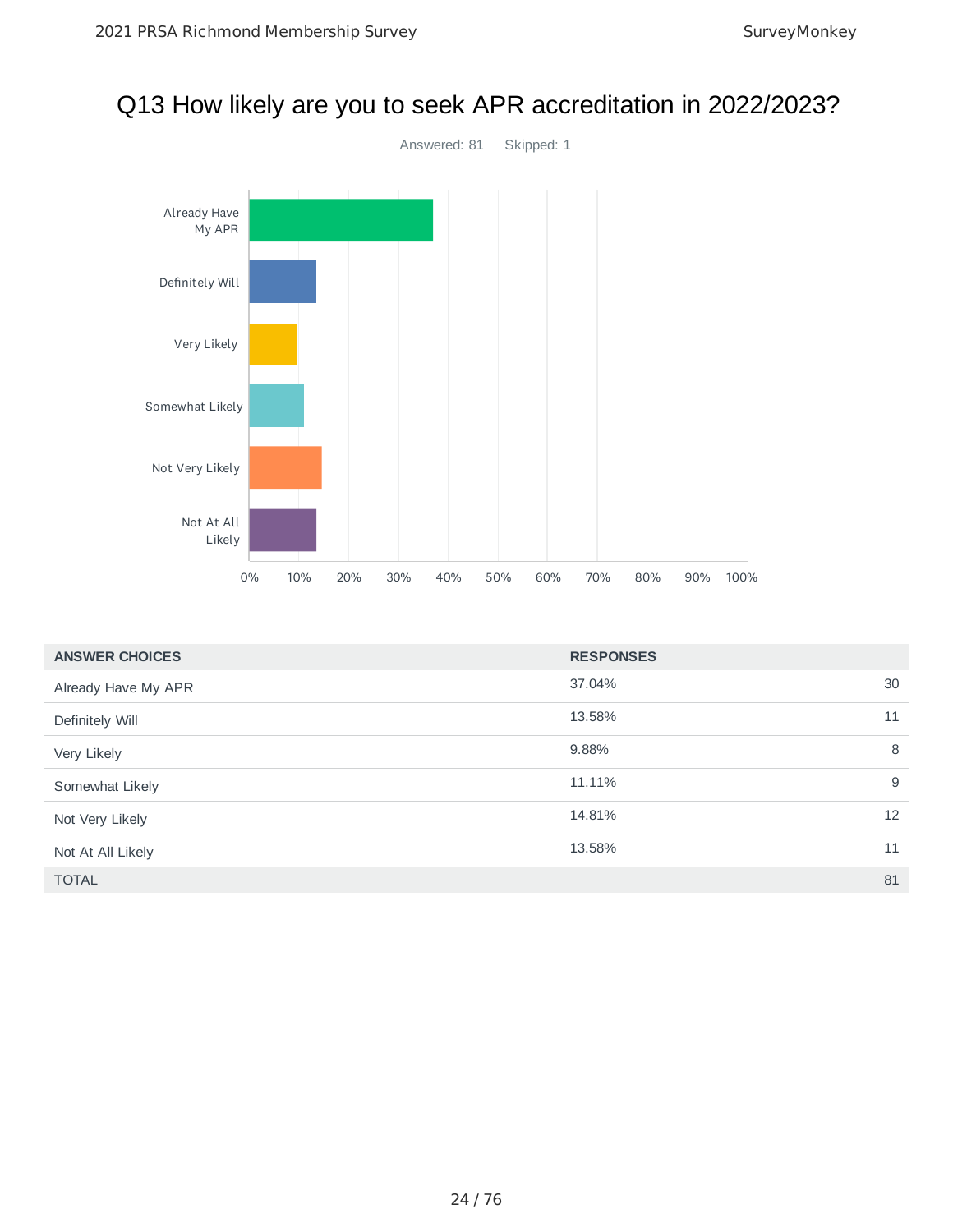### Q14 Is there anything the chapter can do to make it easier for you or others to seek APR accreditation?



| <b>ANSWER CHOICES</b> | <b>RESPONSES</b> |    |
|-----------------------|------------------|----|
| <b>No</b>             | 82.28%           | 65 |
| Yes (please explain)  | 17.72%           | 14 |
| <b>TOTAL</b>          |                  | 79 |

| #  | <b>YES (PLEASE EXPLAIN)</b>                                                               | <b>DATE</b>         |
|----|-------------------------------------------------------------------------------------------|---------------------|
| 1  | Take a formal course of study to help you get off to a good start.                        | 12/1/2021 4:51 AM   |
| 2  | Listening to a lot of people can give you a sense of direction                            | 11/30/2021 10:55 AM |
| 3  | host a bootcamp                                                                           | 11/24/2021 3:10 PM  |
| 4  | More communication via email about APR opportunites                                       | 11/24/2021 9:24 AM  |
| 5  | Have a more formal APR mentorship program.                                                | 11/23/2021 1:45 PM  |
| 6  | Bring back in-person training, peer-to-peer mentoring, study sessions in person           | 11/23/2021 1:22 PM  |
| 7  | Help with prep for APR when time is limited with work                                     | 11/23/2021 10:48 AM |
| 8  | More clear instructions with easier to understand costs                                   | 11/23/2021 10:10 AM |
| 9  | An actual prep course- not just the boot camp                                             | 11/22/2021 1:48 PM  |
| 10 | virtual mentoring                                                                         | 11/19/2021 4:10 PM  |
| 11 | Maybe connect ppl considering APR to current APR for quick chat about the process         | 11/19/2021 2:45 PM  |
| 12 | I don't hear it being talked about enoughcould be due to covid and no meetings in person. | 11/15/2021 6:23 PM  |
| 13 | Help with mentoring.                                                                      | 11/15/2021 5:05 PM  |
| 14 | Cost reduction, locations outside of RIC                                                  | 11/12/2021 4:33 PM  |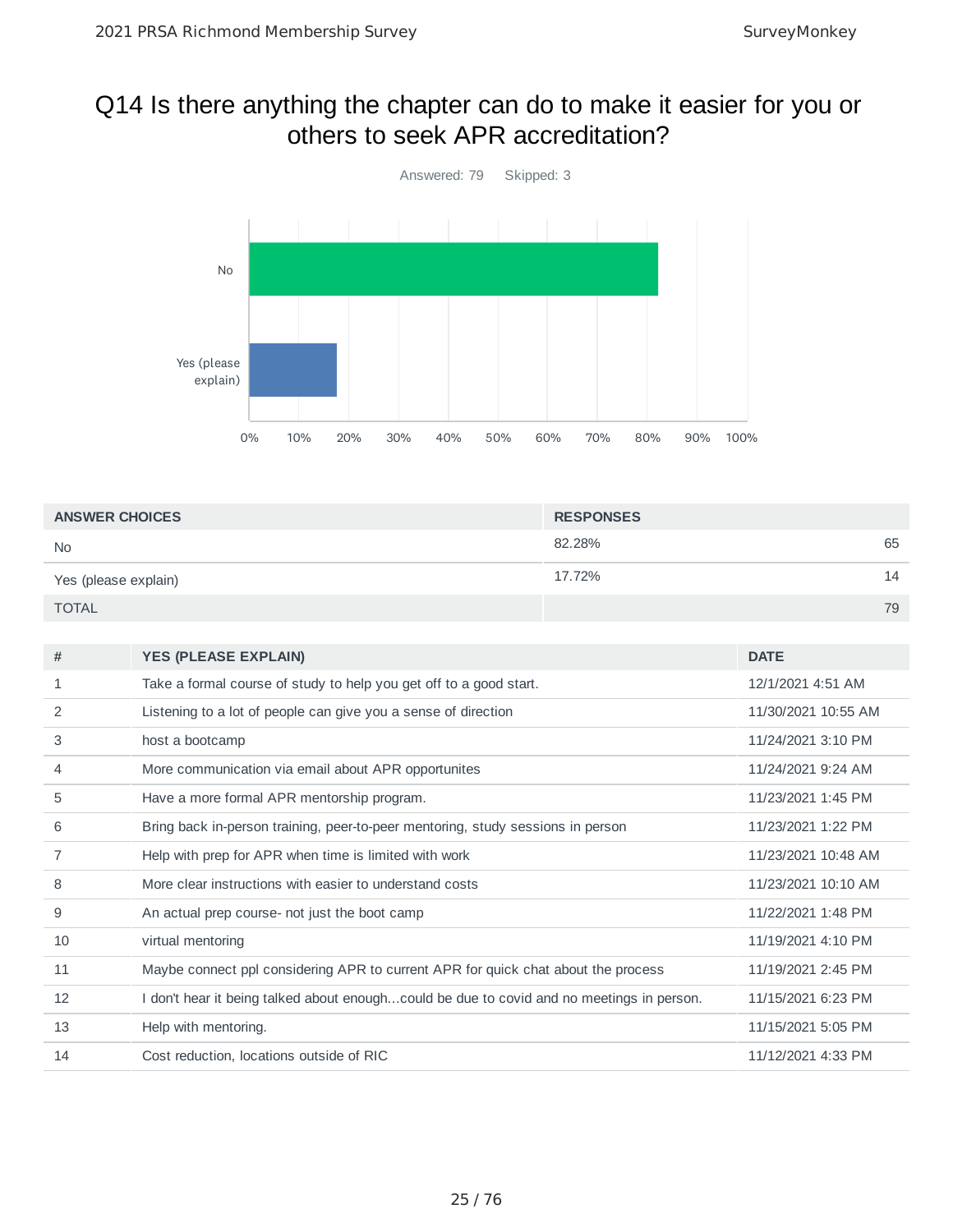### Q15 Please rate the value of APR in your professional career:



| <b>ANSWER CHOICES</b>     | <b>RESPONSES</b> |              |
|---------------------------|------------------|--------------|
| <b>Extremely Valuable</b> | 13.58%           | 11           |
| Somewhat Valuable         | 50.62%           | 41           |
| Not Very Valuable         | 11.11%           | 9            |
| Not Valuable At All       | 2.47%            | 2            |
| Unsure                    | 3.70%            | 3            |
| I Dont Have my APR        | 17.28%           | 14           |
| Yes (please explain)      | 1.23%            | $\mathbf{1}$ |
| <b>TOTAL</b>              |                  | 81           |
|                           |                  |              |

| # | <b>YES (PLEASE EXPLAIN)</b>                                                                                                                                                                                                                                         | <b>DATE</b>         |
|---|---------------------------------------------------------------------------------------------------------------------------------------------------------------------------------------------------------------------------------------------------------------------|---------------------|
|   | It depends. Some organizations and hiring managers value it tremendously, others don't know<br>what it it is. I'm glad I have my APR, but my current organizations does not value it very<br>much. If I ever decide to look for a new job, it will be very helpful. | 11/22/2021 10:44 AM |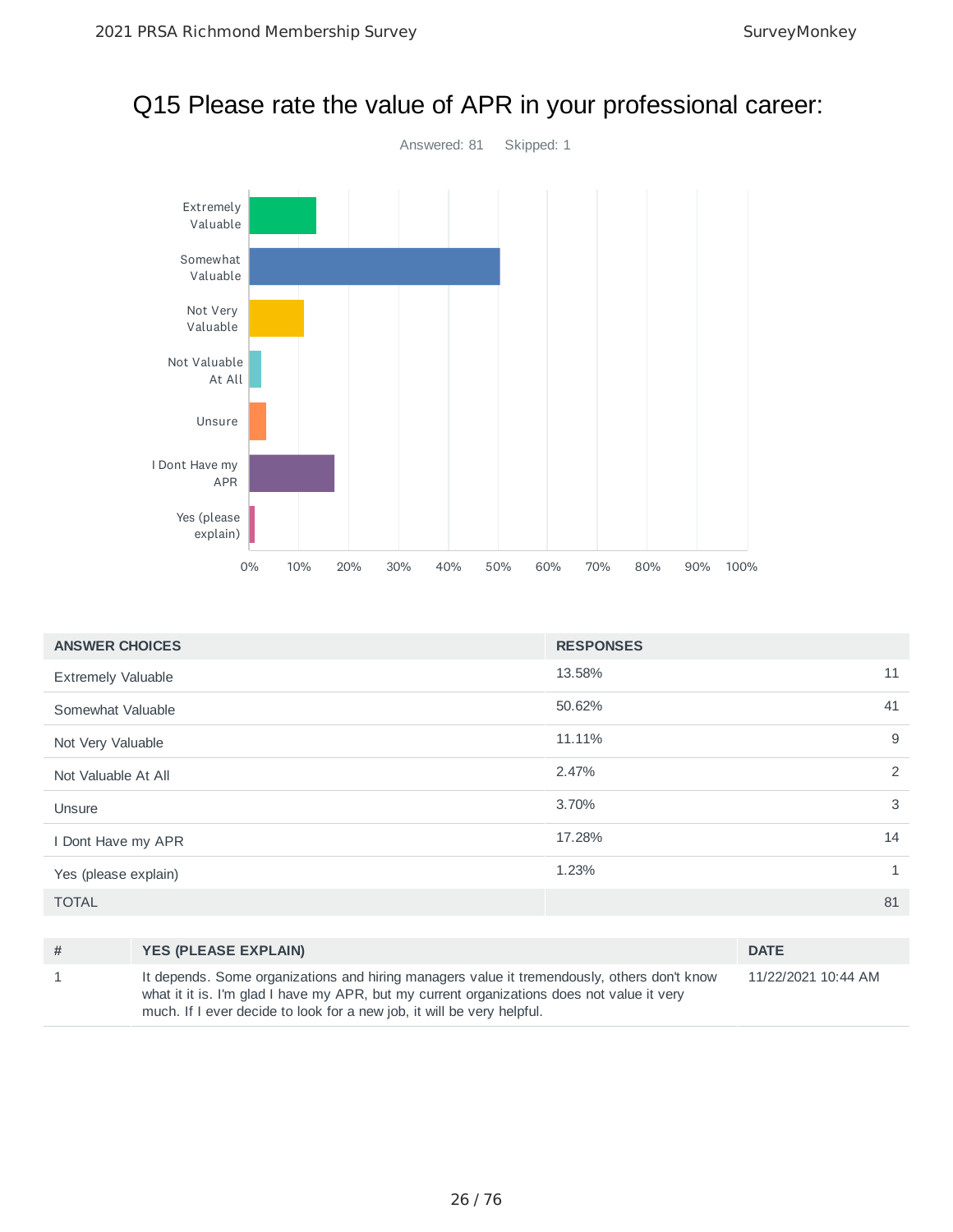## Q16 Please rate the following features on PRSA Richmond's website:

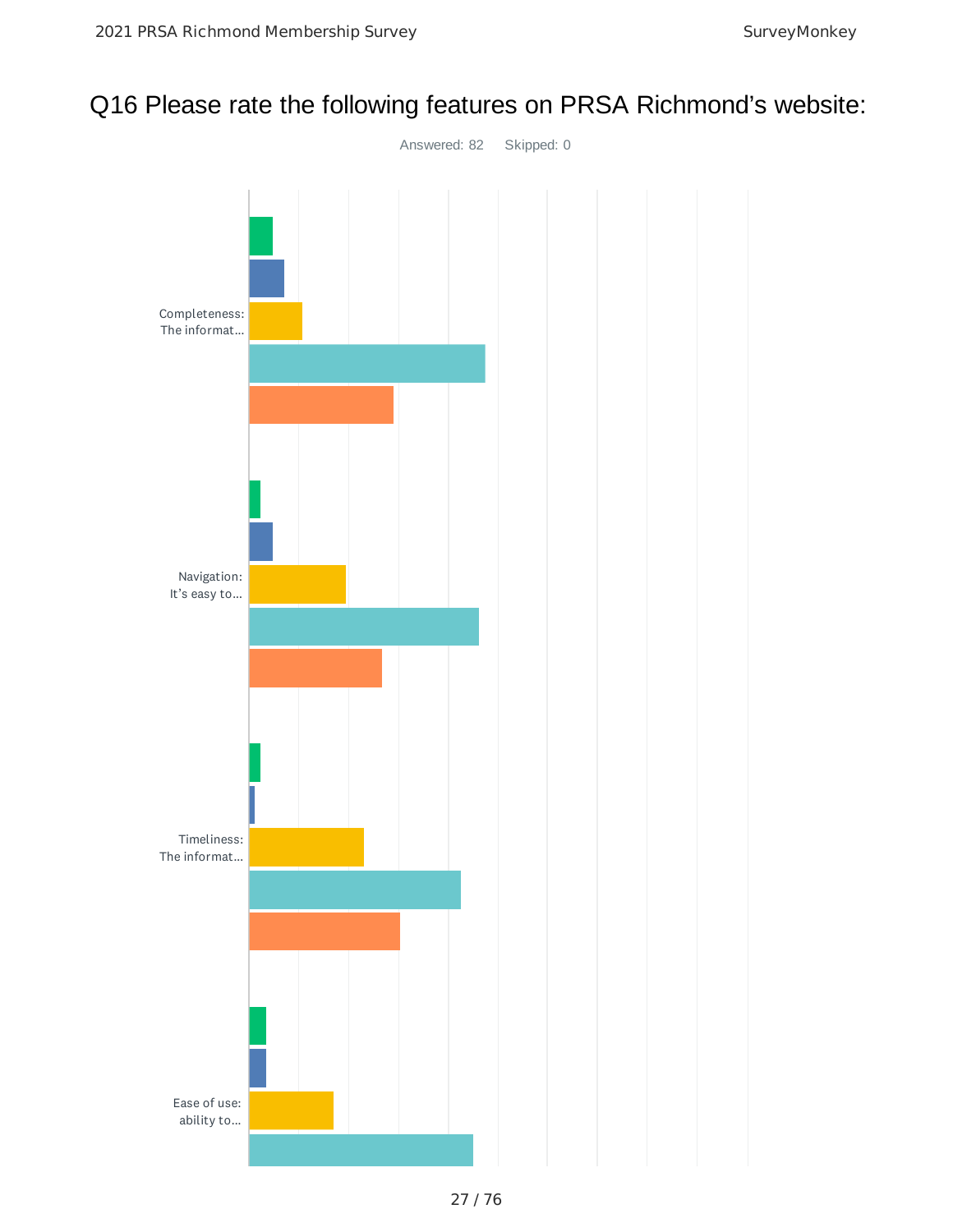

|                                                                                                                                  | <b>UNSURE</b>          | <b>POOR</b> | <b>FAIR</b>  | <b>GOOD</b>  | <b>EXCELLENT</b> | <b>TOTAL</b> | <b>WEIGHTED</b><br><b>AVERAGE</b> |
|----------------------------------------------------------------------------------------------------------------------------------|------------------------|-------------|--------------|--------------|------------------|--------------|-----------------------------------|
| Completeness: The information you need is on<br>the website                                                                      | 4.88%<br>4             | 7.32%<br>6  | 10.98%<br>9  | 47.56%<br>39 | 29.27%<br>24     | 82           | 3.89                              |
| Navigation: It's easy to find what you are<br>looking for                                                                        | $2.44\%$<br>2          | 4.88%<br>4  | 19.51%<br>16 | 46.34%<br>38 | 26.83%<br>22     | 82           | 3.90                              |
| Timeliness: The information is up-to-date                                                                                        | $2.44\%$<br>2          | $1.22\%$    | 23.17%<br>19 | 42.68%<br>35 | 30.49%<br>25     | 82           | 3.98                              |
| Ease of use: ability to search directories,<br>update your member record, register and pay for<br>events, add chapter news, etc. | 3.66%<br>3             | 3.66%<br>3  | 17.07%<br>14 | 45.12%<br>37 | 30.49%<br>25     | 82           | 3.95                              |
| Content: The material is helpful, informative and<br>relevant                                                                    | 2.44%<br>$\mathcal{P}$ | 1.22%       | 15.85%<br>13 | 52.44%<br>43 | 28.05%<br>23     | 82           | 4.02                              |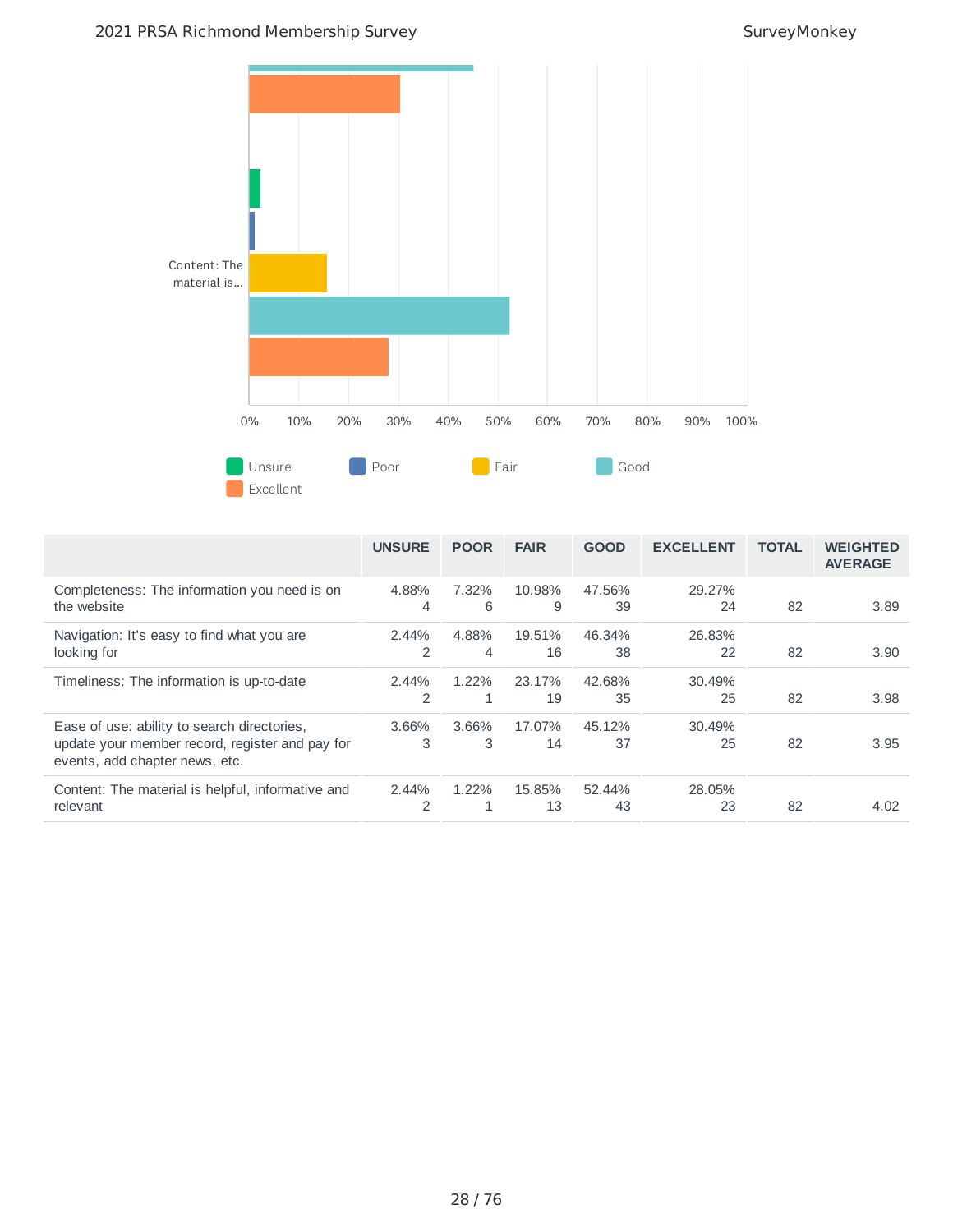### Q17 How regularly do you use social media for PRSA Richmond information?

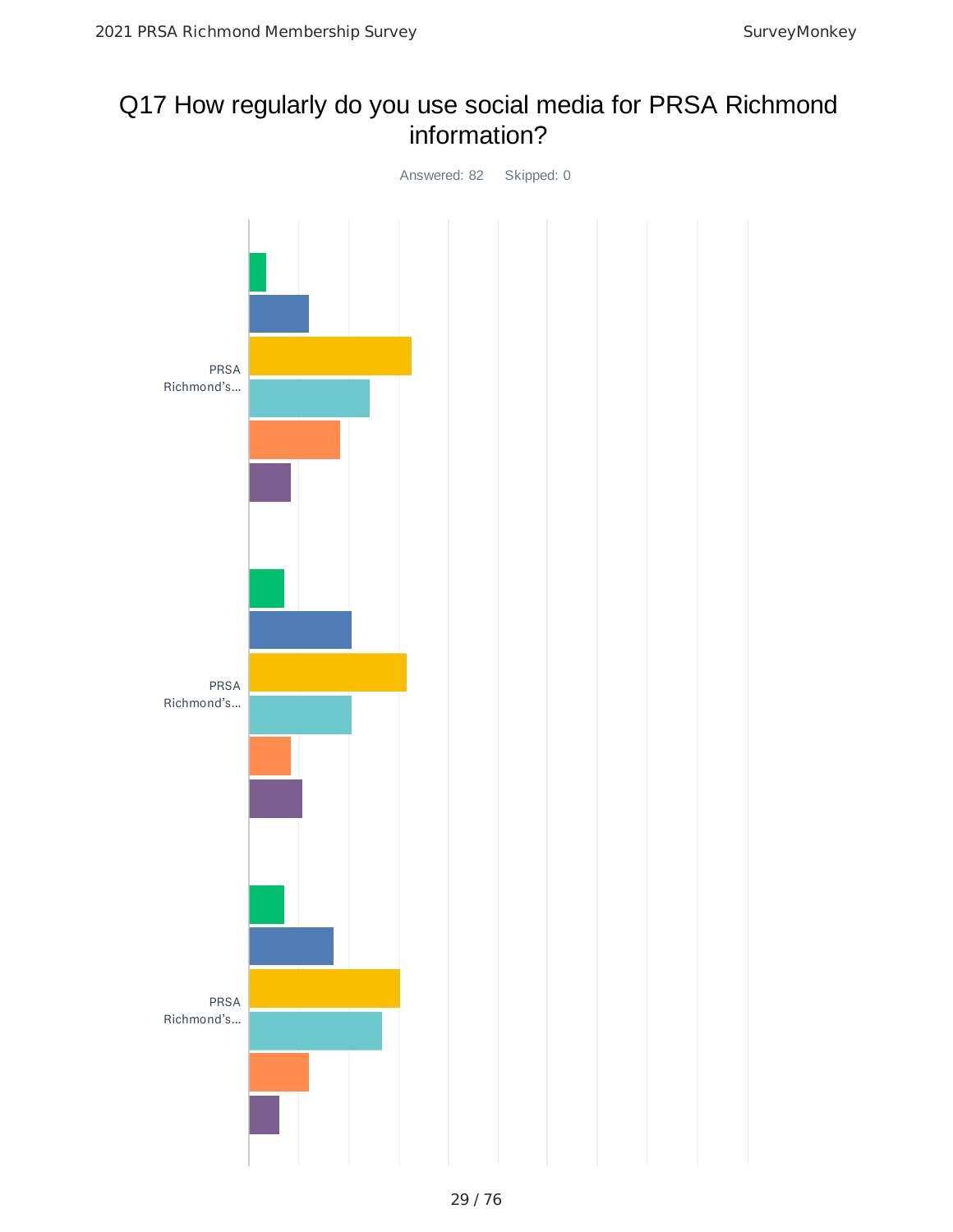

|                                             | <b>UNAWARE OF</b><br><b>EXISTENCE</b> | <b>NEVER</b> | <b>RARELY</b> | <b>SOMETIMES</b> | <b>OFTEN</b> | <b>ALWAYS</b> | <b>TOTAL</b> | <b>WEIGHTED</b><br><b>AVERAGE</b> |
|---------------------------------------------|---------------------------------------|--------------|---------------|------------------|--------------|---------------|--------------|-----------------------------------|
| <b>PRSA Richmond's</b><br>Facebook account  | 3.66%<br>3                            | 12.20%<br>10 | 32.93%<br>27  | 24.39%<br>20     | 18.29%<br>15 | 8.54%         | 82           | 3.67                              |
| PRSA Richmond's<br>Twitter account          | 7.32%<br>6                            | 20.73%<br>17 | 31.71%<br>26  | 20.73%<br>17     | 8.54%        | 10.98%<br>9   | 82           | 3.35                              |
| <b>PRSA Richmond's</b><br>LinkedIn account  | 7.32%<br>6                            | 17.07%<br>14 | 30.49%<br>25  | 26.83%<br>22     | 12.20%<br>10 | 6.10%<br>5    | 82           | 3.38                              |
| <b>PRSA Richmond's</b><br>Instagram account | 8.54%<br>⇁                            | 19.51%<br>16 | 24.39%<br>20  | 23.17%<br>19     | 18.29%<br>15 | 6.10%<br>5    | 82           | 3.41                              |
| #PRSARVA Hashtag                            | 9.88%<br>8                            | 25.93%<br>21 | 19.75%<br>16  | 20.99%<br>17     | 14.81%<br>12 | 8.64%         | 81           | 3.31                              |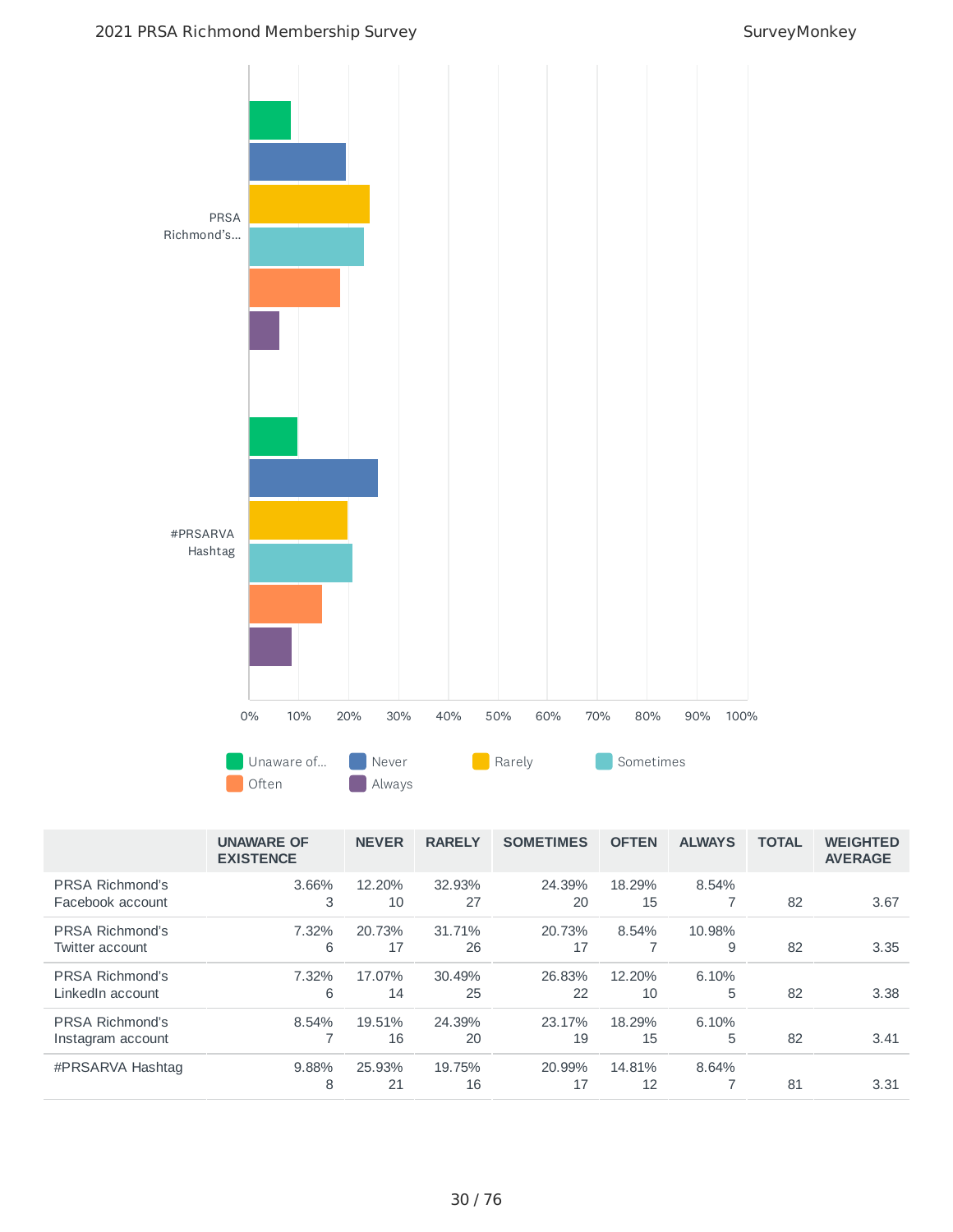## Q18 How informed are you about PRSA Richmond's board activities?



| <b>ANSWER CHOICES</b> | <b>RESPONSES</b> |                |
|-----------------------|------------------|----------------|
| Very Informed         | 24.69%           | 20             |
| Somewhat Informed     | 45.68%           | 37             |
| Neutral               | 8.64%            | $\overline{7}$ |
| Not Very Informed     | 17.28%           | 14             |
| Not Informed At All   | 3.70%            | 3              |
| <b>TOTAL</b>          |                  | 81             |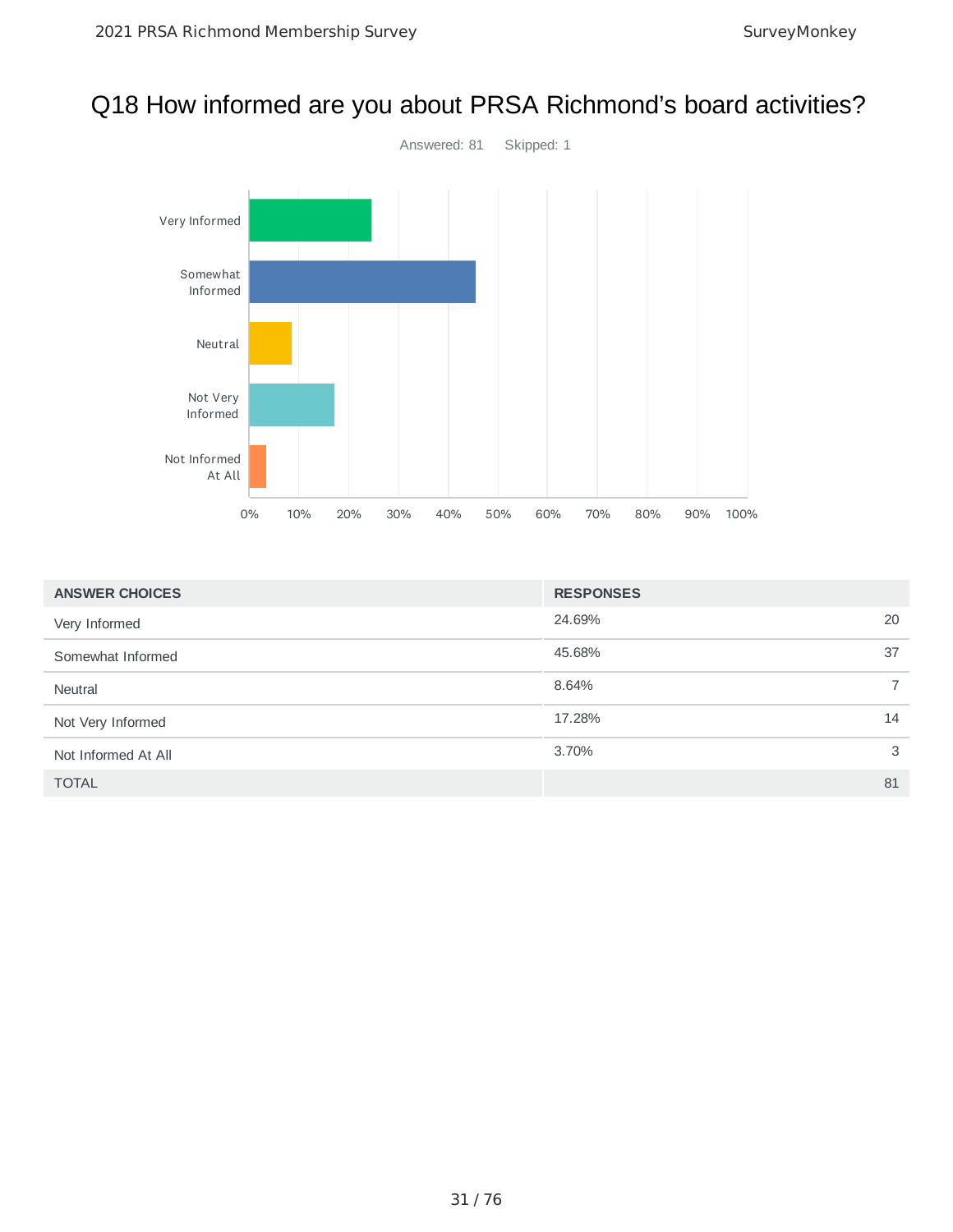### Q19 How informed are you about the PRSA Richmond Foundation's activities?



| <b>ANSWER CHOICES</b> | <b>RESPONSES</b>        |
|-----------------------|-------------------------|
| Very Informed         | 16<br>19.75%            |
| Somewhat Informed     | 45.68%<br>37            |
| Neutral               | 6<br>7.41%              |
| Not Very Informed     | 22.22%<br>18            |
| Not Informed At All   | 4.94%<br>$\overline{4}$ |
| <b>TOTAL</b>          | 81                      |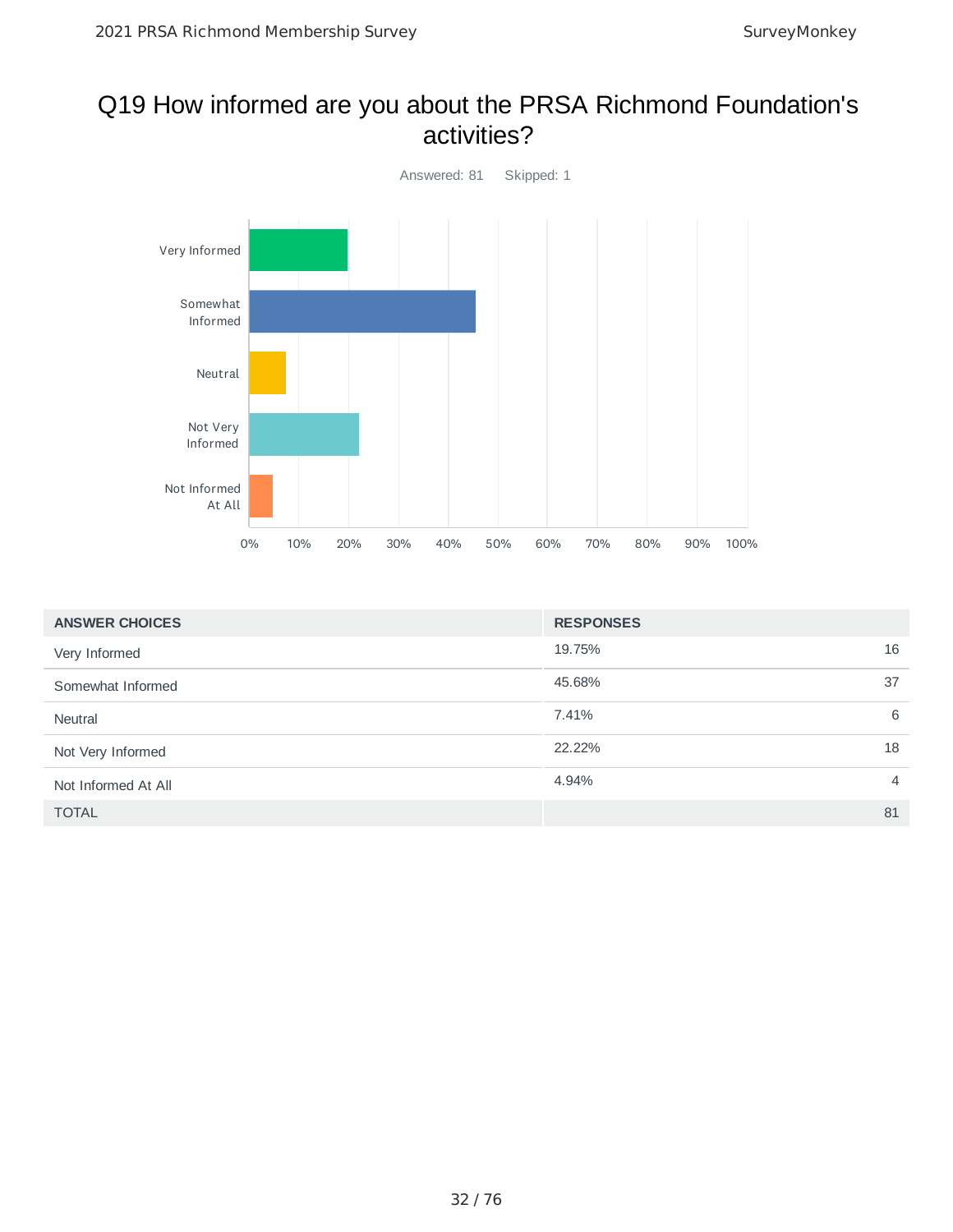## Q20 How well do you feel PRSA Richmond's membership reflects the Central Virginia public relations community?



| <b>ANSWER CHOICES</b> | <b>RESPONSES</b> |    |
|-----------------------|------------------|----|
| Very                  | 45.12%           | 37 |
| Somewhat              | 51.22%           | 42 |
| Not Very              | 3.66%            | 3  |
| Not At All            | 0.00%            | 0  |
| <b>TOTAL</b>          |                  | 82 |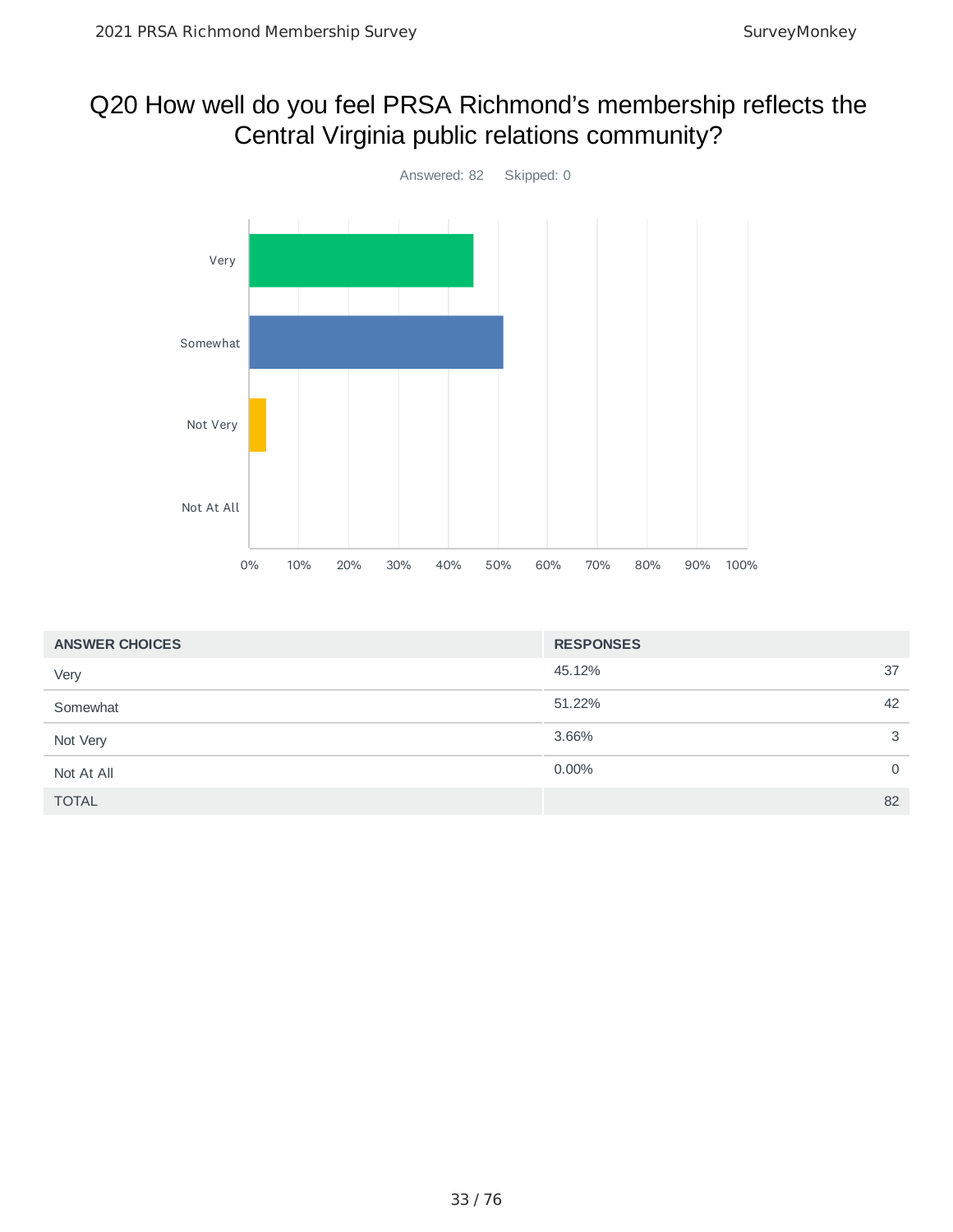

|  |  |  | Q21 Are you a career switcher? |
|--|--|--|--------------------------------|
|--|--|--|--------------------------------|

| <b>ANSWER CHOICES</b> | <b>RESPONSES</b> |    |
|-----------------------|------------------|----|
| Yes                   | 28.05%           | 23 |
| <b>No</b>             | 71.95%           | 59 |
| Total Respondents: 82 |                  |    |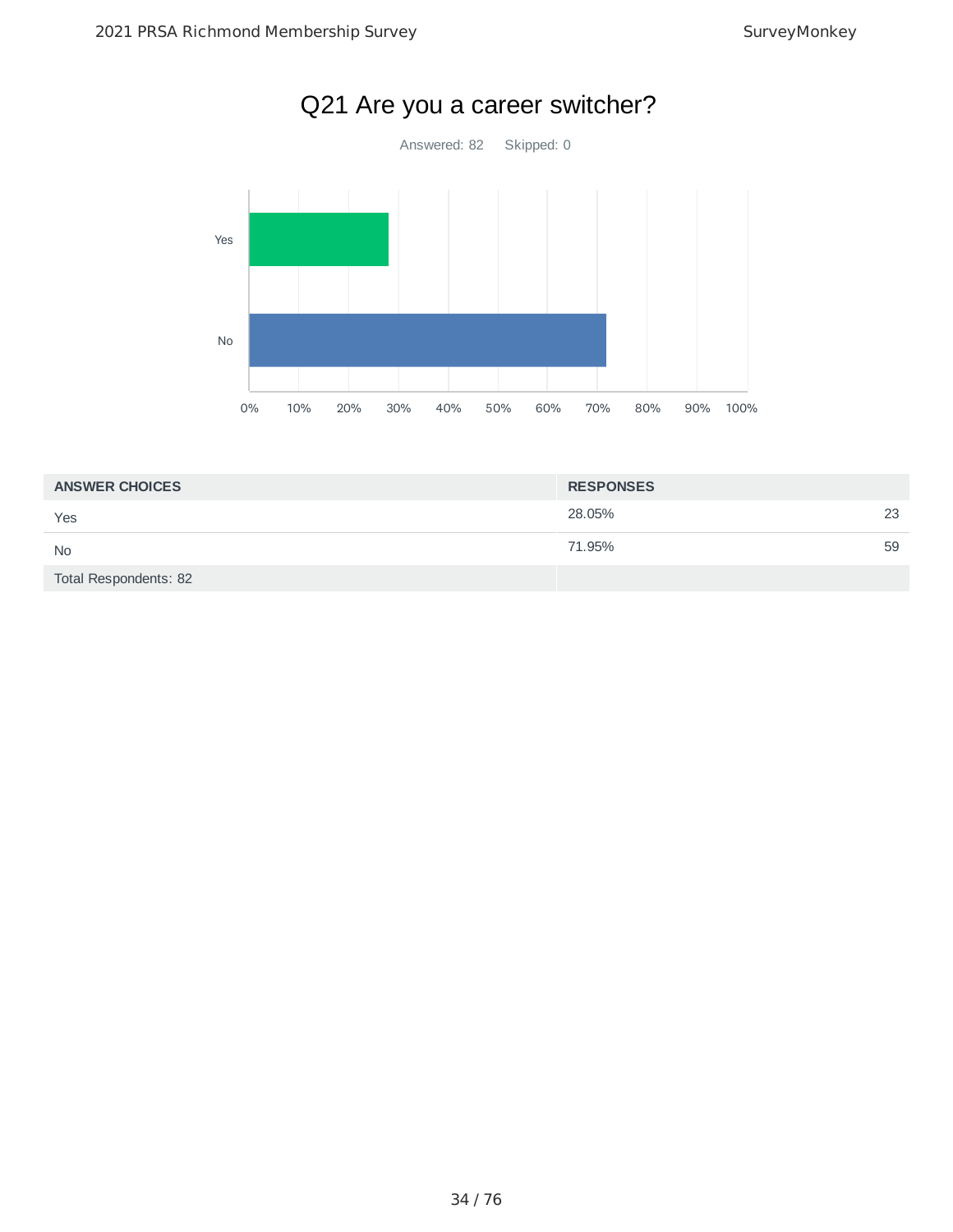#### Q22 How welcomed and included do you feel when at PRSA Richmond events?



| <b>ANSWER CHOICES</b> | <b>RESPONSES</b> |                |
|-----------------------|------------------|----------------|
| Very                  | 48.78%           | 40             |
| Somewhat              | 43.90%           | 36             |
| Not Very              | 4.88%            | $\overline{4}$ |
| Not At All            | 2.44%            | 2              |
| <b>TOTAL</b>          |                  | 82             |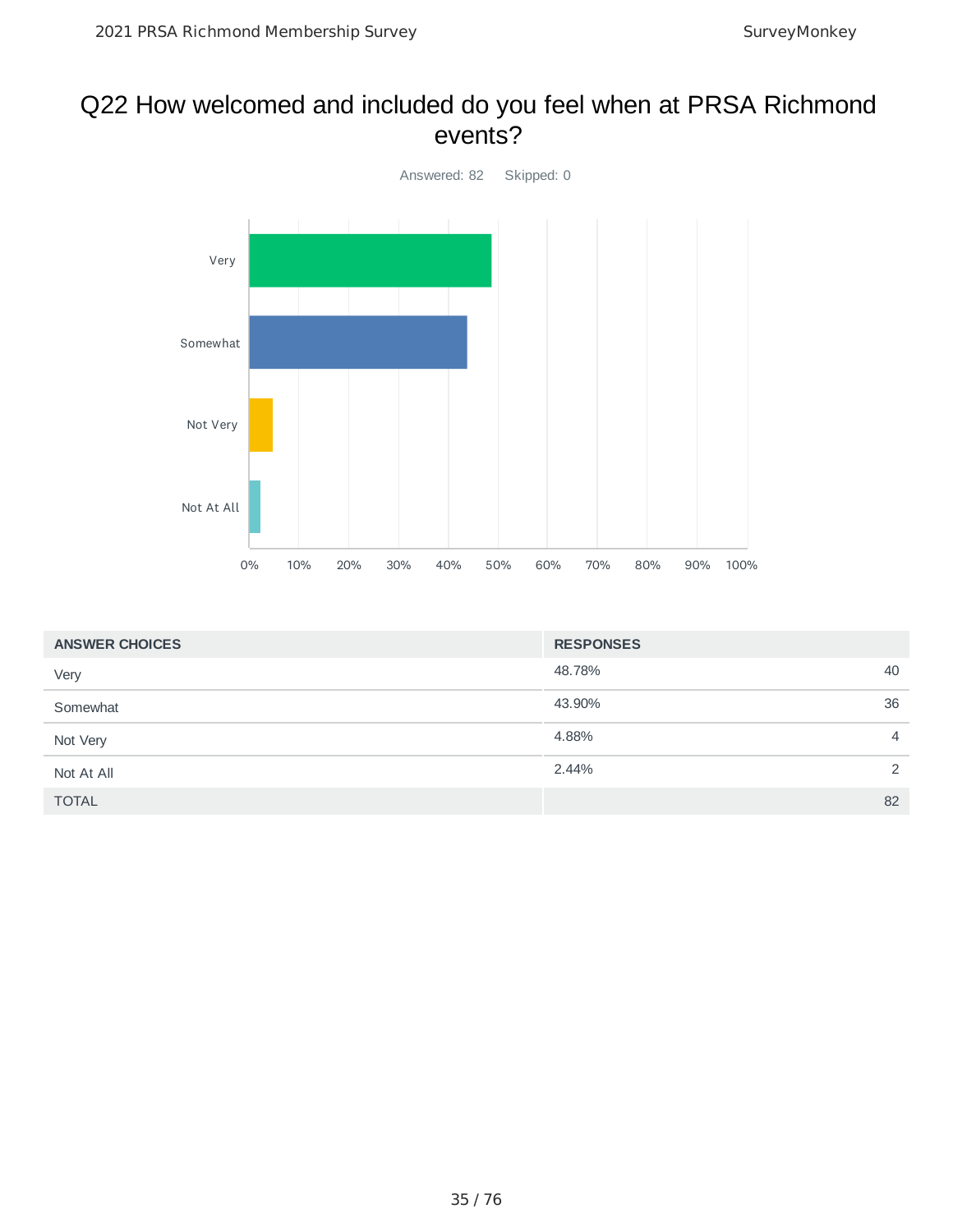#### Q23 How likely are you to renew your PRSA Richmond membership in 2022?



| <b>ANSWER CHOICES</b> | <b>RESPONSES</b> |    |
|-----------------------|------------------|----|
| Very Likely           | 69.51%           | 57 |
| Somewhat Likely       | 23.17%           | 19 |
| Not Very Likely       | 6.10%            | 5  |
| Not Likely At All     | 1.22%            | 1  |
| <b>TOTAL</b>          |                  | 82 |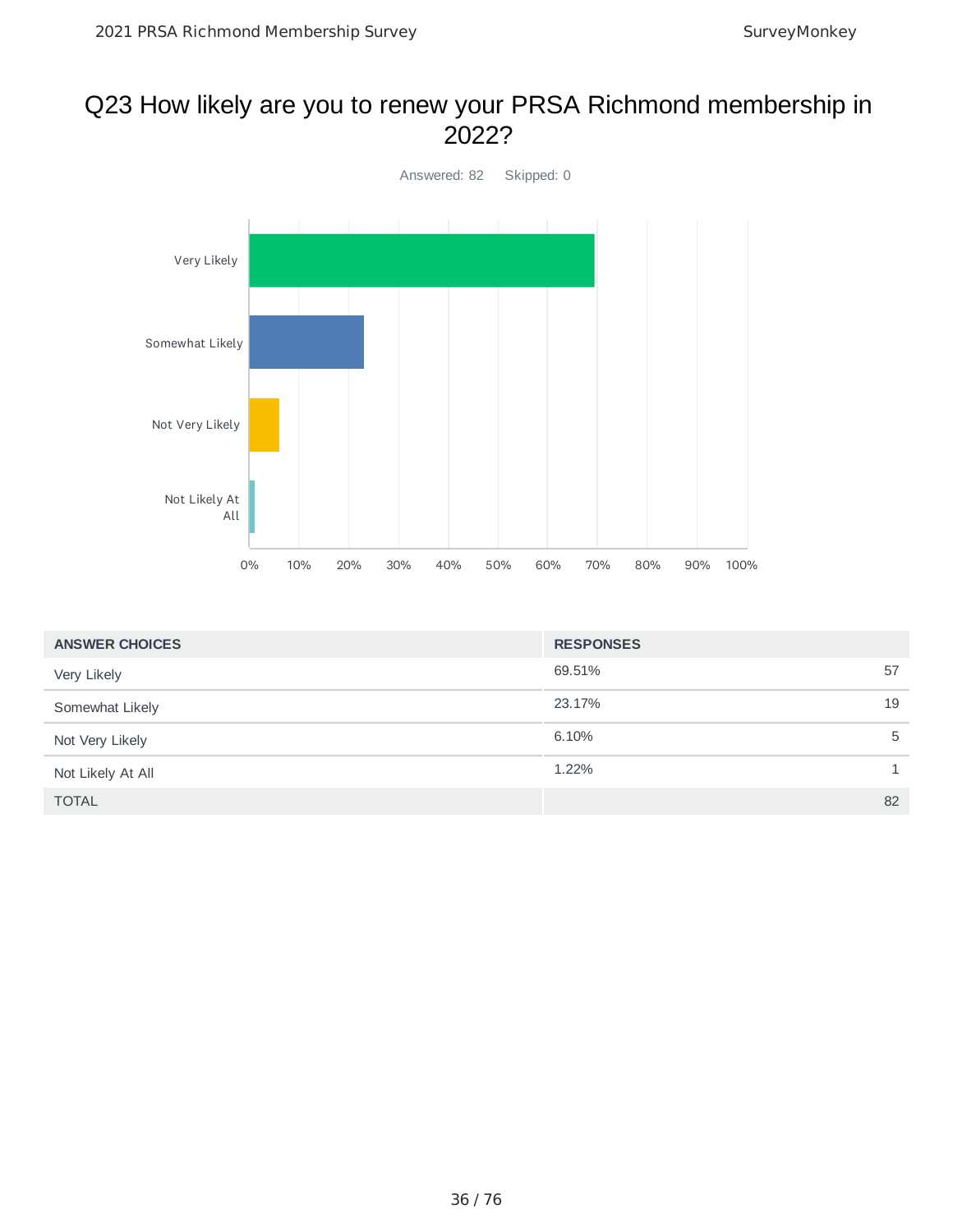## Q24 How important are the following factors on your decision to continue to be a PRSA Richmond member?

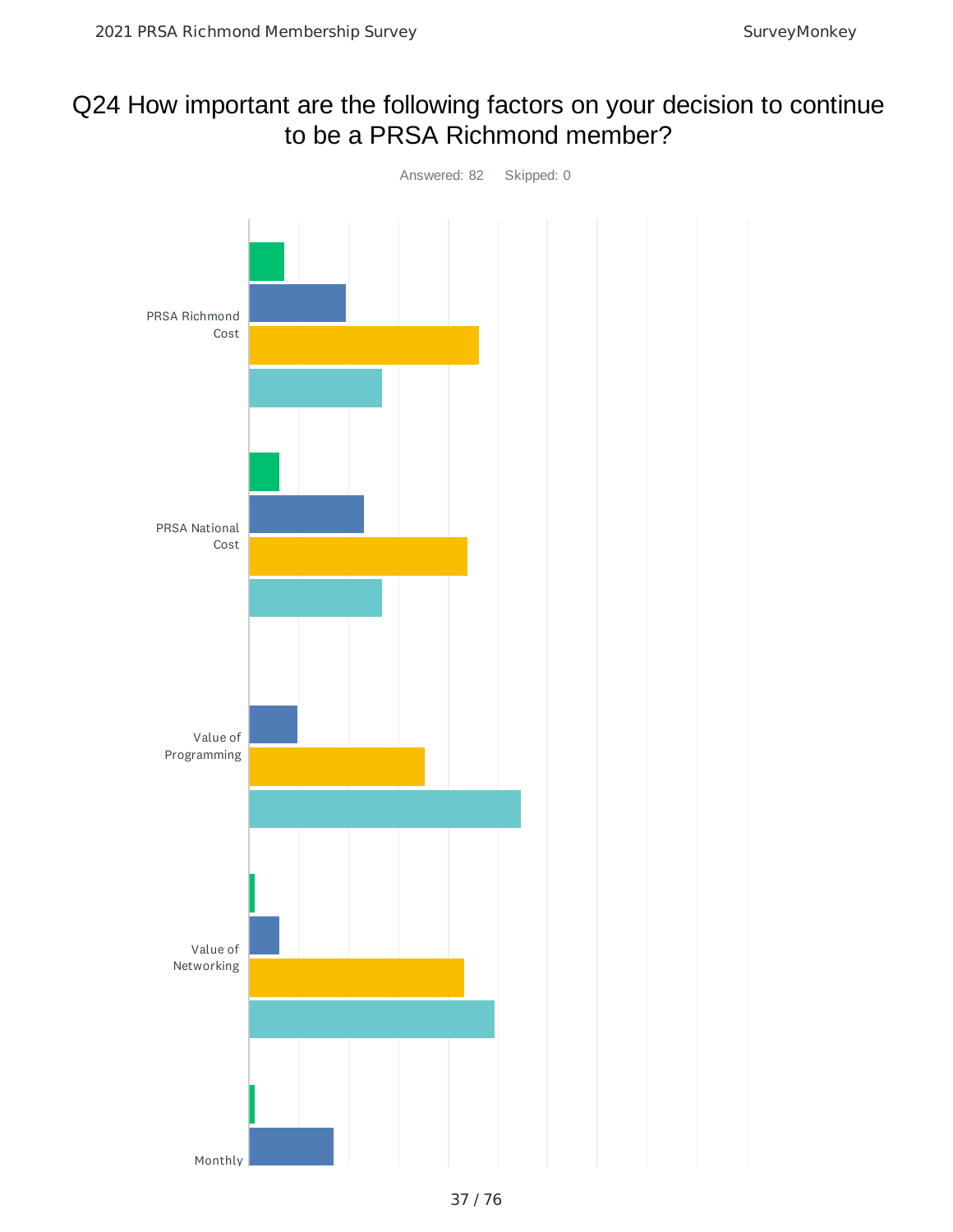#### 2021 PRSA Richmond Membership Survey Survey Survey Monkey



|                                                         | <b>NOT AT</b><br><b>ALL</b> | <b>NOT</b><br><b>VERY</b> | <b>SOMEWHAT</b> | <b>VERY</b>  | <b>TOTAL</b> | <b>WEIGHTED</b><br><b>AVERAGE</b> |
|---------------------------------------------------------|-----------------------------|---------------------------|-----------------|--------------|--------------|-----------------------------------|
| <b>PRSA Richmond Cost</b>                               | 7.32%<br>6                  | 19.51%<br>16              | 46.34%<br>38    | 26.83%<br>22 | 82           | 2.93                              |
| <b>PRSA National Cost</b>                               | 6.10%<br>5                  | 23.17%<br>19              | 43.90%<br>36    | 26.83%<br>22 | 82           | 2.91                              |
| Value of Programming                                    | $0.00\%$<br>$\Omega$        | 9.76%<br>8                | 35.37%<br>29    | 54.88%<br>45 | 82           | 3.45                              |
| Value of Networking                                     | 1.23%<br>$\mathbf{1}$       | 6.17%<br>5                | 43.21%<br>35    | 49.38%<br>40 | 81           | 3.41                              |
| Monthly Luncheon Format (e.g. in-person vs.<br>virtual) | 1.22%                       | 17.07%<br>14              | 42.68%<br>35    | 39.02%<br>32 | 82           | 3.20                              |
| Monthly Luncheon Location                               | 4.94%<br>4                  | 22.22%<br>18              | 45.68%<br>37    | 27.16%<br>22 | 81           | 2.95                              |
| Employer Paying for Membership                          | 12.20%<br>10                | 14.63%<br>12              | 34.15%<br>28    | 39.02%<br>32 | 82           | 3.00                              |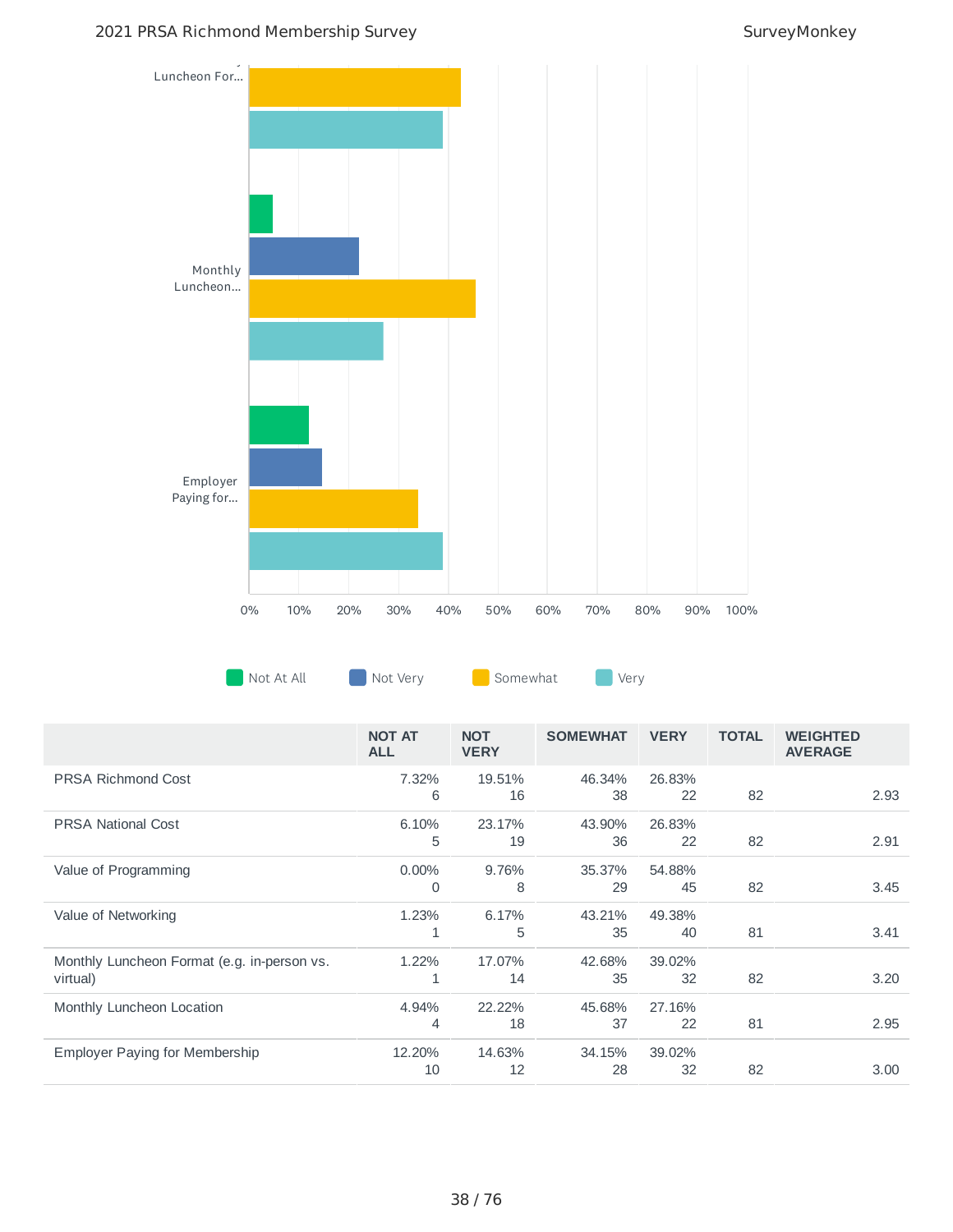# Q25 Does your employer pay for your membership?



| <b>ANSWER CHOICES</b> | <b>RESPONSES</b> |    |
|-----------------------|------------------|----|
| Yes                   | 81.71%           | 67 |
| <b>No</b>             | 18.29%           | 15 |
| <b>TOTAL</b>          |                  | 82 |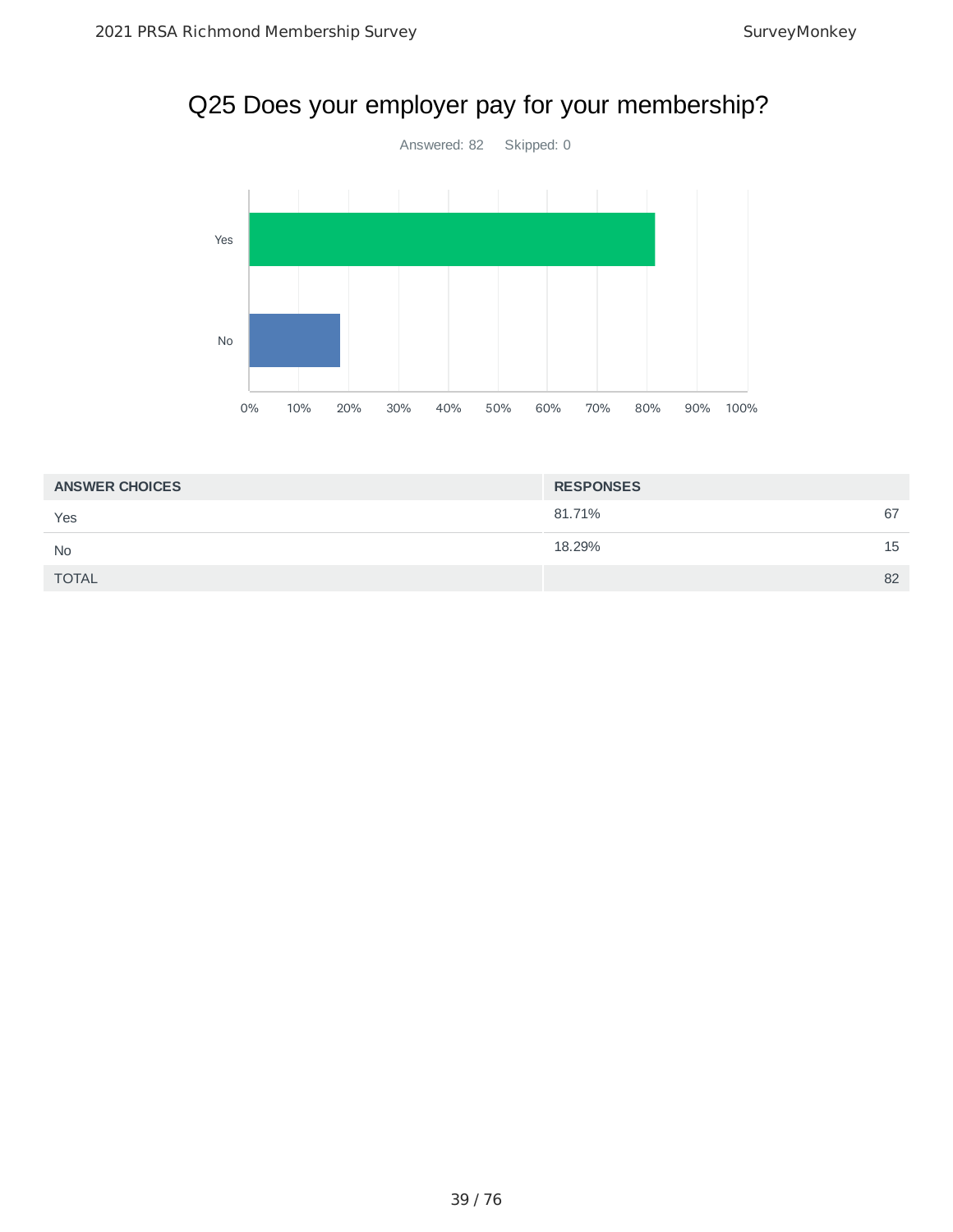## Q26 If your employer did not pay for your PRSA Richmond membership, would you continue to be a member (i.e. payout of your own pocket)



| <b>ANSWER CHOICES</b> | <b>RESPONSES</b> |    |
|-----------------------|------------------|----|
| Yes                   | 77.78%           | 63 |
| <b>No</b>             | 22.22%           | 18 |
| <b>TOTAL</b>          |                  | 81 |
|                       |                  |    |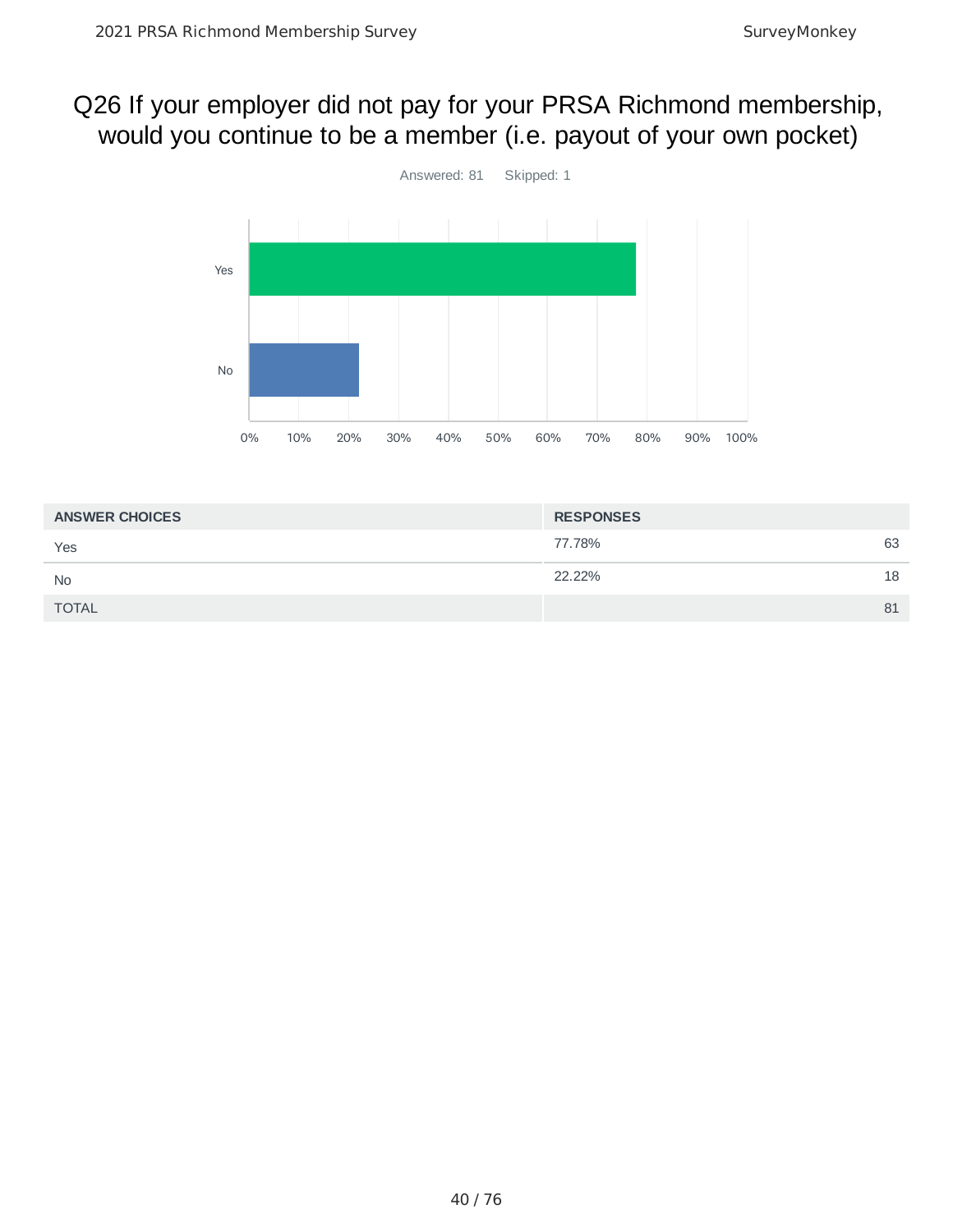### Q27 How likely are you to recommend PRSA Richmond membership to a colleague or PR professional you know?



| <b>ANSWER CHOICES</b> | <b>RESPONSES</b> |             |
|-----------------------|------------------|-------------|
| Very Likely           | 59.76%           | 49          |
| Somewhat Likely       | 34.15%           | 28          |
| Neutral               | 3.66%            | 3           |
| Not Very Likely       | 2.44%            | 2           |
| Not Likely At All     | 0.00%            | $\mathbf 0$ |
| <b>TOTAL</b>          |                  | 82          |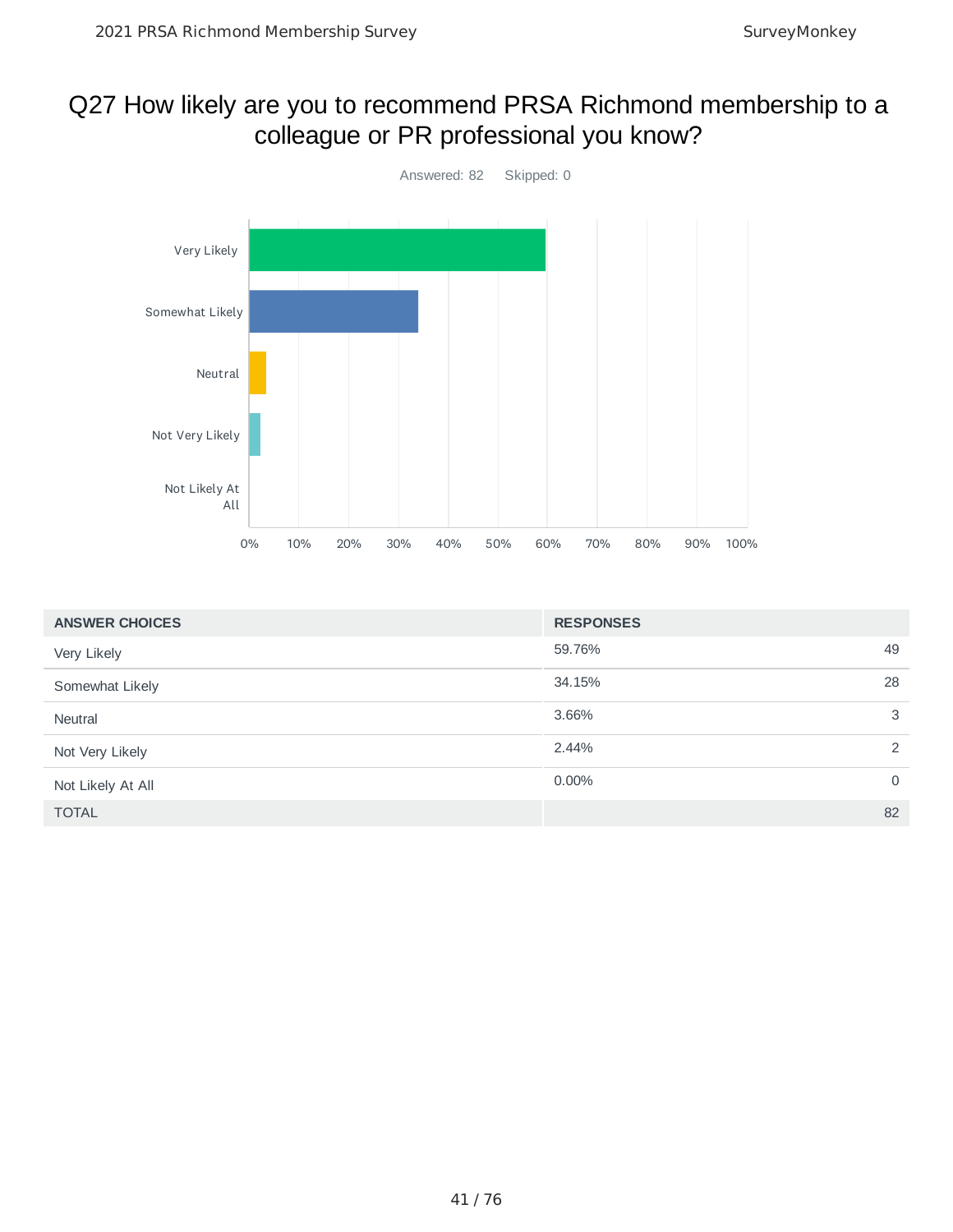# Q28 Why not?

Answered: 45 Skipped: 37

| #  | <b>RESPONSES</b>                                                                      | <b>DATE</b>         |
|----|---------------------------------------------------------------------------------------|---------------------|
| 1  | There is no                                                                           | 12/3/2021 5:08 AM   |
| 2  | n/a                                                                                   | 12/2/2021 4:04 PM   |
| 3  | Because it makes it easier for me                                                     | 12/1/2021 6:39 AM   |
| 4  | You are not only helping us to deliver high quality programs and professionalism      | 12/1/2021 4:51 AM   |
| 5  | no                                                                                    | 12/1/2021 12:41 AM  |
| 6  | no                                                                                    | 11/30/2021 10:51 PM |
| 7  | Membership fees are required for PRSA Richmond members                                | 11/30/2021 9:04 PM  |
| 8  | Because it is too troublesome to join the membership fee collection process.          | 11/30/2021 9:01 PM  |
| 9  | I'm sorry, no why                                                                     | 11/30/2021 4:26 PM  |
| 10 | no                                                                                    | 11/30/2021 2:33 PM  |
| 11 | Is ah                                                                                 | 11/30/2021 1:52 PM  |
| 12 | There is no                                                                           | 11/30/2021 11:36 AM |
| 13 | I recommend the                                                                       | 11/30/2021 11:29 AM |
| 14 | I would recommend it to them                                                          | 11/30/2021 11:21 AM |
| 15 | N <sub>0</sub>                                                                        | 11/30/2021 10:59 AM |
| 16 | Everyone has their own direction and can follow the direction of others               | 11/30/2021 10:56 AM |
| 17 | no                                                                                    | 11/30/2021 10:42 AM |
| 18 | Can make friends have a better experience                                             | 11/30/2021 10:31 AM |
| 19 | N/A                                                                                   | 11/29/2021 3:50 PM  |
| 20 | n/a                                                                                   | 11/24/2021 3:10 PM  |
| 21 | n/a                                                                                   | 11/24/2021 9:24 AM  |
| 22 | n/a                                                                                   | 11/23/2021 9:24 PM  |
| 23 | None                                                                                  | 11/23/2021 1:45 PM  |
| 24 | I selected very likely.                                                               | 11/23/2021 11:13 AM |
| 25 | N/A                                                                                   | 11/23/2021 10:49 AM |
| 26 | n/a                                                                                   | 11/23/2021 10:22 AM |
| 27 | n/a                                                                                   | 11/22/2021 10:44 AM |
| 28 | I would suggest they at least visit as my guest to see if it would be helfpul to them | 11/21/2021 5:24 PM  |
| 29 | N/A                                                                                   | 11/21/2021 10:43 AM |
| 30 | N/A                                                                                   | 11/19/2021 6:51 PM  |
| 31 | N/A                                                                                   | 11/19/2021 3:09 PM  |
| 32 | I would recommend.                                                                    | 11/17/2021 10:56 AM |
| 33 | Just do not learn much beyond what I learn at work or online.                         | 11/16/2021 11:09 AM |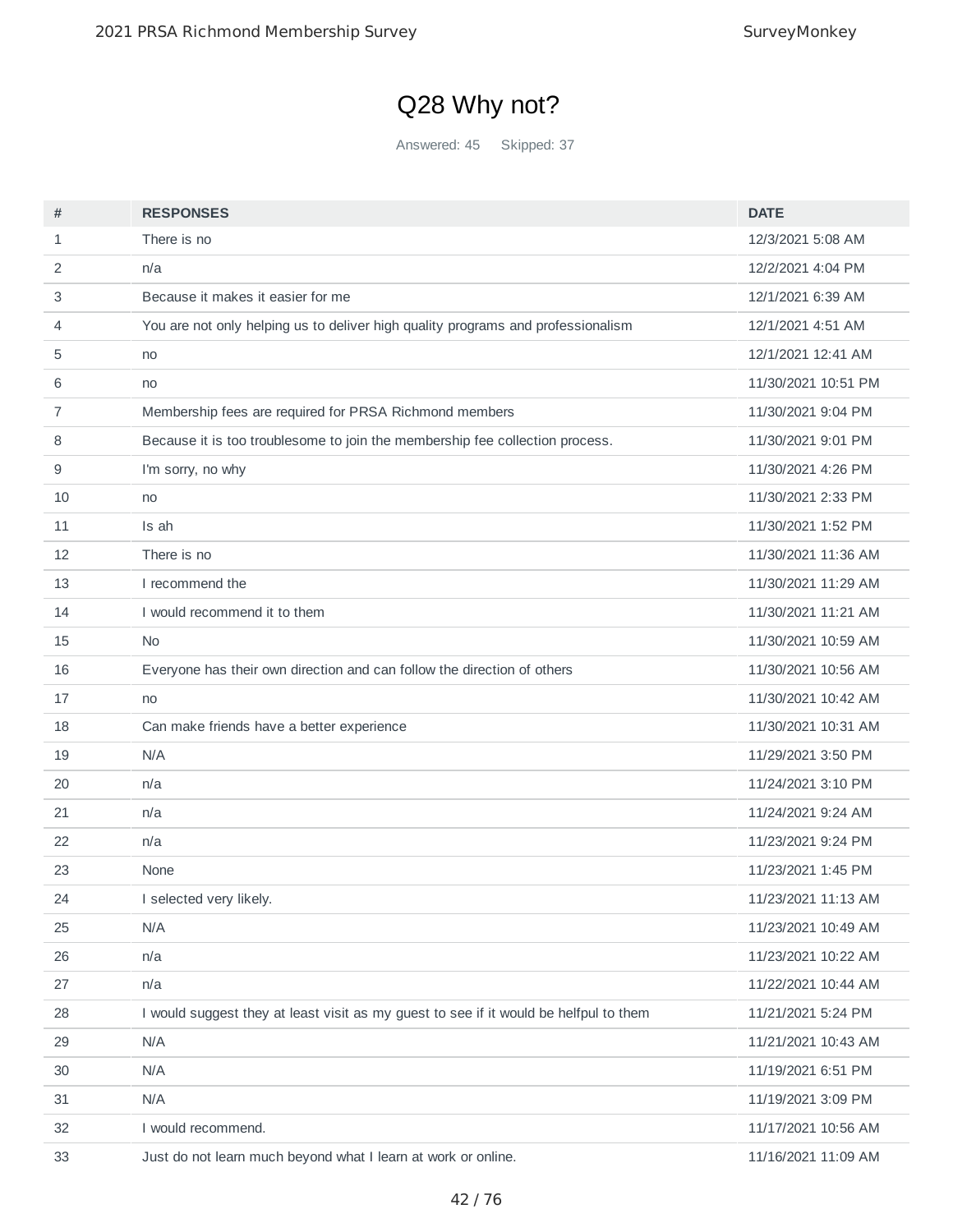| 34 | NA, I checked I AM "very likely"!                                                                                                                       | 11/16/2021 10:28 AM |
|----|---------------------------------------------------------------------------------------------------------------------------------------------------------|---------------------|
| 35 | I actually did recommend it to someone new to the area recently, unprompted, so it's very<br>likely I'll do so again.                                   | 11/15/2021 5:50 PM  |
| 36 | N/A                                                                                                                                                     | 11/15/2021 2:51 PM  |
| 37 | <b>NA</b>                                                                                                                                               | 11/15/2021 2:11 PM  |
| 38 | I consistently recommend that colleagues consider joining PRSA for the networking and<br>programming resources.                                         | 11/15/2021 11:50 AM |
| 39 | definitely did and do!                                                                                                                                  | 11/14/2021 4:21 PM  |
| 40 | The value of PRSA Richmond is the networking and not having in person programming, plus<br>the terrible programming, has really impacted my view point. | 11/13/2021 1:39 PM  |
| 41 | N/a                                                                                                                                                     | 11/13/2021 1:34 AM  |
| 42 | <b>NA</b>                                                                                                                                               | 11/12/2021 4:33 PM  |
| 43 | I think it provides good professional development opportunities as well as good networking<br>opportunities.                                            | 11/12/2021 3:26 PM  |
| 44 | Have yet to find the value                                                                                                                              | 11/12/2021 3:25 PM  |
| 45 | I would                                                                                                                                                 | 11/12/2021 3:21 PM  |
|    |                                                                                                                                                         |                     |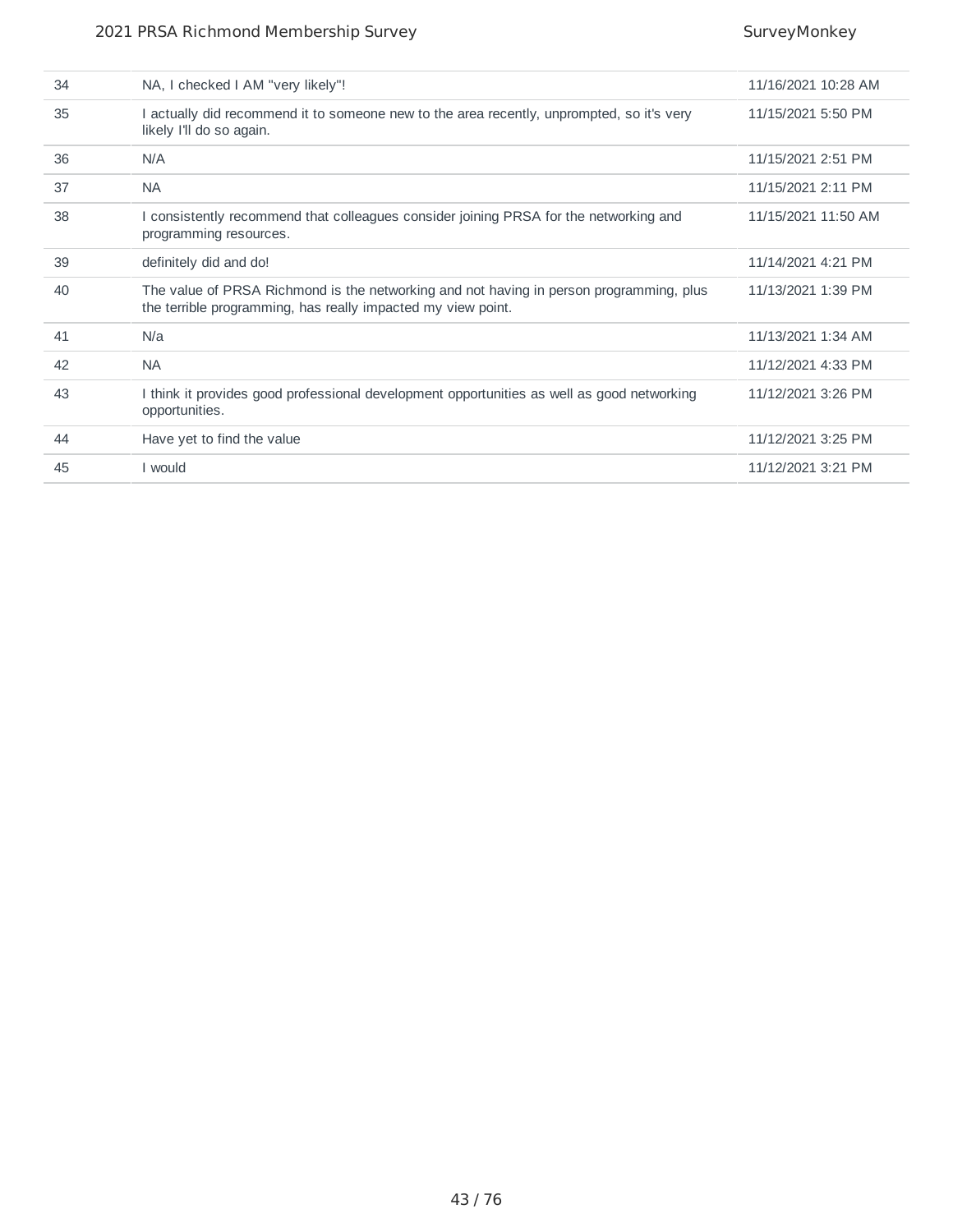

| <b>ANSWER CHOICES</b> | <b>RESPONSES</b> |    |
|-----------------------|------------------|----|
| Very Positive         | 56.79%           | 46 |
| Somewhat Positive     | 29.63%           | 24 |
| Neutral               | 11.11%           | 9  |
| Somewhat Negative     | 1.23%            | 1  |
| Very Negative         | 1.23%            | 1  |
| <b>TOTAL</b>          |                  | 81 |

# Q29 How would you rate PRSA Richmond's reputation?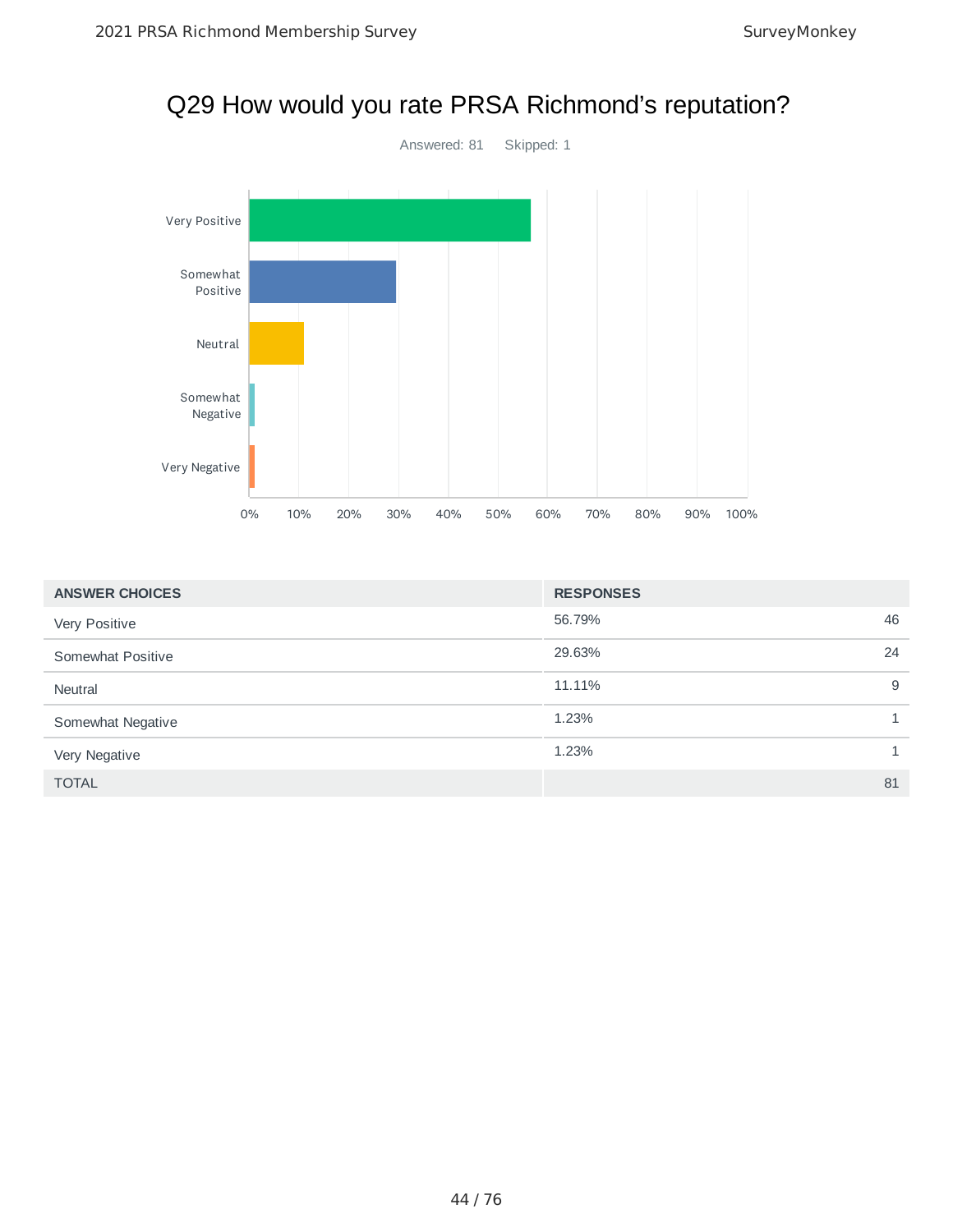## Q30 How strongly do you agree with the following statement: "PRSA Richmond members are seen as leaders within the Richmond PR community."?



| <b>ANSWER CHOICES</b>    | <b>RESPONSES</b>        |
|--------------------------|-------------------------|
| <b>Strongly Agree</b>    | 48.78%<br>40            |
| Agree                    | 37.80%<br>31            |
| Neutral                  | $\overline{7}$<br>8.54% |
| Disagree                 | 3.66%<br>3              |
| <b>Strongly Disagree</b> | 1.22%                   |
| <b>TOTAL</b>             | 82                      |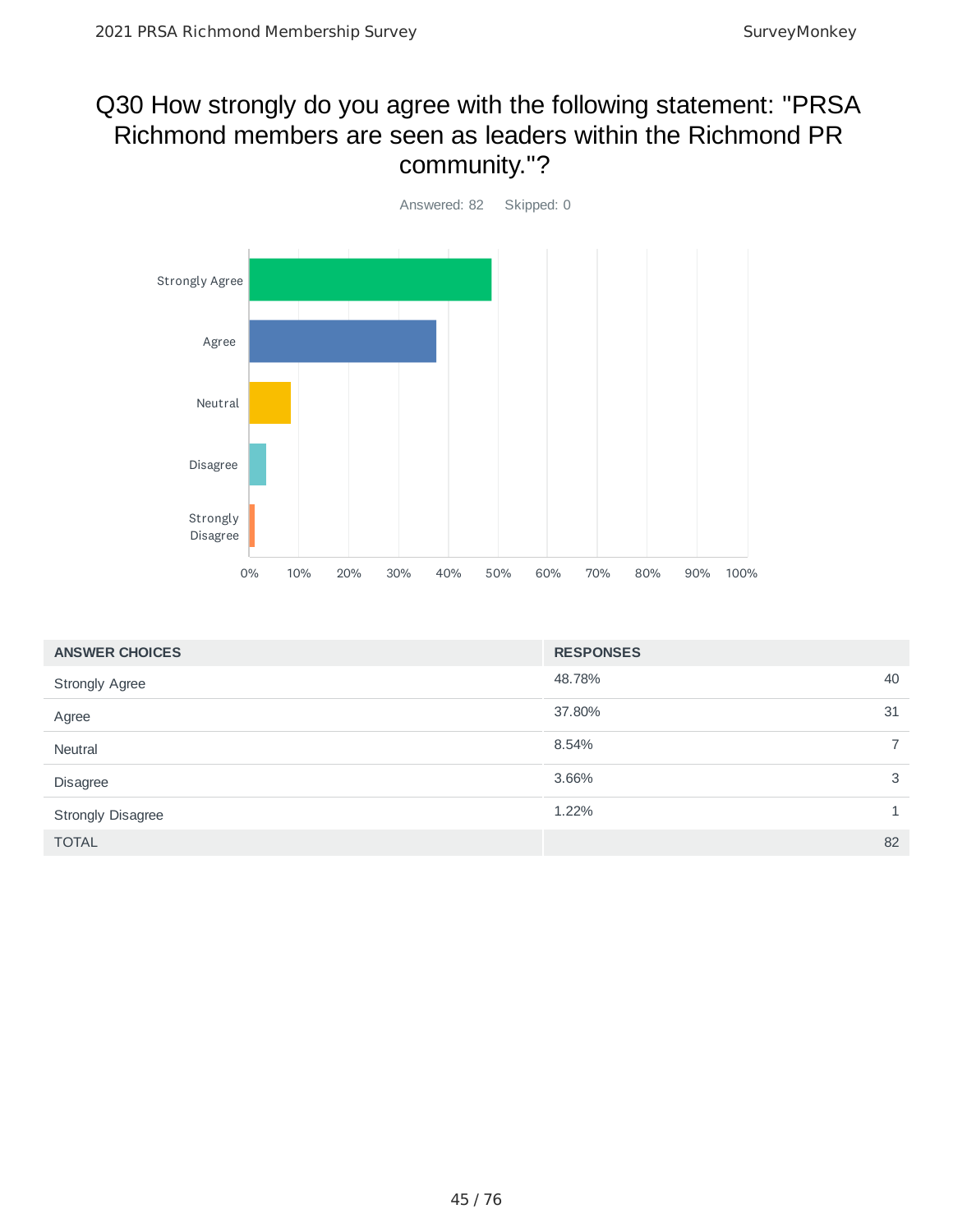Q31 Please rate PRSA Richmond's value compared to other professional associations/organizations in which you are currently or have been a member (example: Ad Club, American Marketing Association, Virginia Association of Fund Raising Executives, ColorComm, National Association of Black Journalists, International Association of Business Communicators):



| <b>ANSWER CHOICES</b>   |                                                            | <b>RESPONSES</b> |                |
|-------------------------|------------------------------------------------------------|------------------|----------------|
|                         | I am not/have not been a member of any other organization. | 26.83%           | 22             |
| <b>Excellent Value</b>  |                                                            | 34.15%           | 28             |
| Good Value              |                                                            | 23.17%           | 19             |
| <b>Neutral</b>          |                                                            | 10.98%           | 9              |
| Not a Very Good Value   |                                                            | 1.22%            | 1              |
| Very Poor Value         |                                                            | 0.00%            | $\overline{0}$ |
| Unsure (please explain) |                                                            | 3.66%            | 3              |
| <b>TOTAL</b>            |                                                            |                  | 82             |
|                         |                                                            |                  |                |
| #                       | <b>UNSURE (PLEASE EXPLAIN)</b>                             | <b>DATE</b>      |                |
|                         |                                                            |                  |                |

| $^+$ | UNJUKE (PLEAJE EAPLAIN)                                    | <b>UAIL</b>         |
|------|------------------------------------------------------------|---------------------|
|      | I am not a member of the other professional organizations. | 11/23/2021 11:13 AM |
|      | Not a member of others                                     | 11/21/2021 10:43 AM |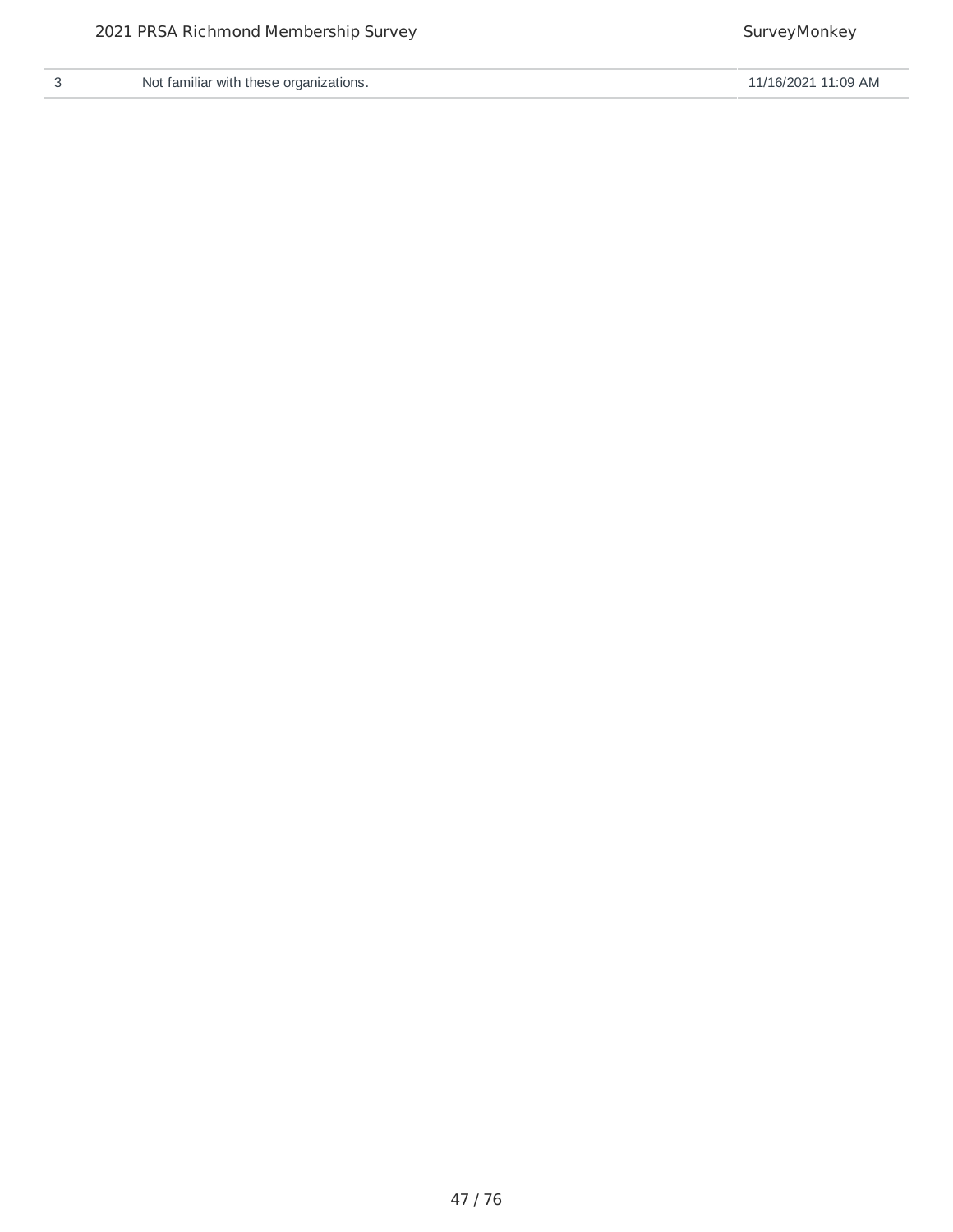## Q32 How strongly do you agree with the following statement: "PRSA Richmond supports a diverse and inclusive environment."?



| <b>ANSWER CHOICES</b>    | <b>RESPONSES</b>     |
|--------------------------|----------------------|
| <b>Strongly Agree</b>    | 40.24%<br>33         |
| Agree                    | 50.00%<br>41         |
| Neutral                  | 8.54%                |
| Disagree                 | 1.22%                |
| <b>Strongly Disagree</b> | 0.00%<br>$\mathbf 0$ |
| <b>TOTAL</b>             | 82                   |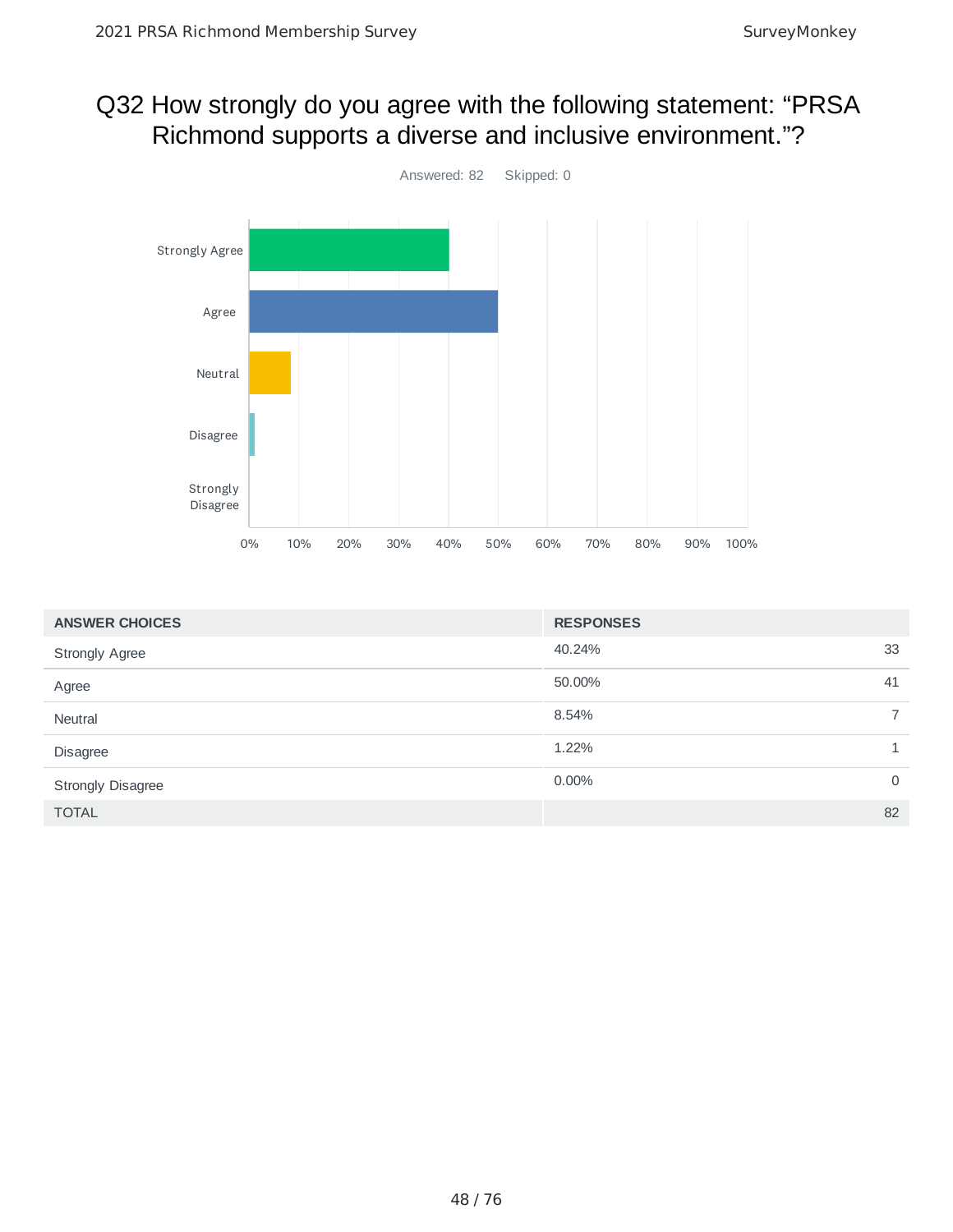### Q33 How strongly do you agree with the following statement: "PRSA Richmond provides resources and information to help me better understand diversity and inclusion within public relations."?



| <b>ANSWER CHOICES</b>    | <b>RESPONSES</b> |             |
|--------------------------|------------------|-------------|
| <b>Strongly Agree</b>    | 33.33%           | 27          |
| Agree                    | 45.68%           | 37          |
| Neutral                  | 20.99%           | 17          |
| Disagree                 | 0.00%            | $\mathbf 0$ |
| <b>Strongly Disagree</b> | 0.00%            | $\mathbf 0$ |
| <b>TOTAL</b>             |                  | 81          |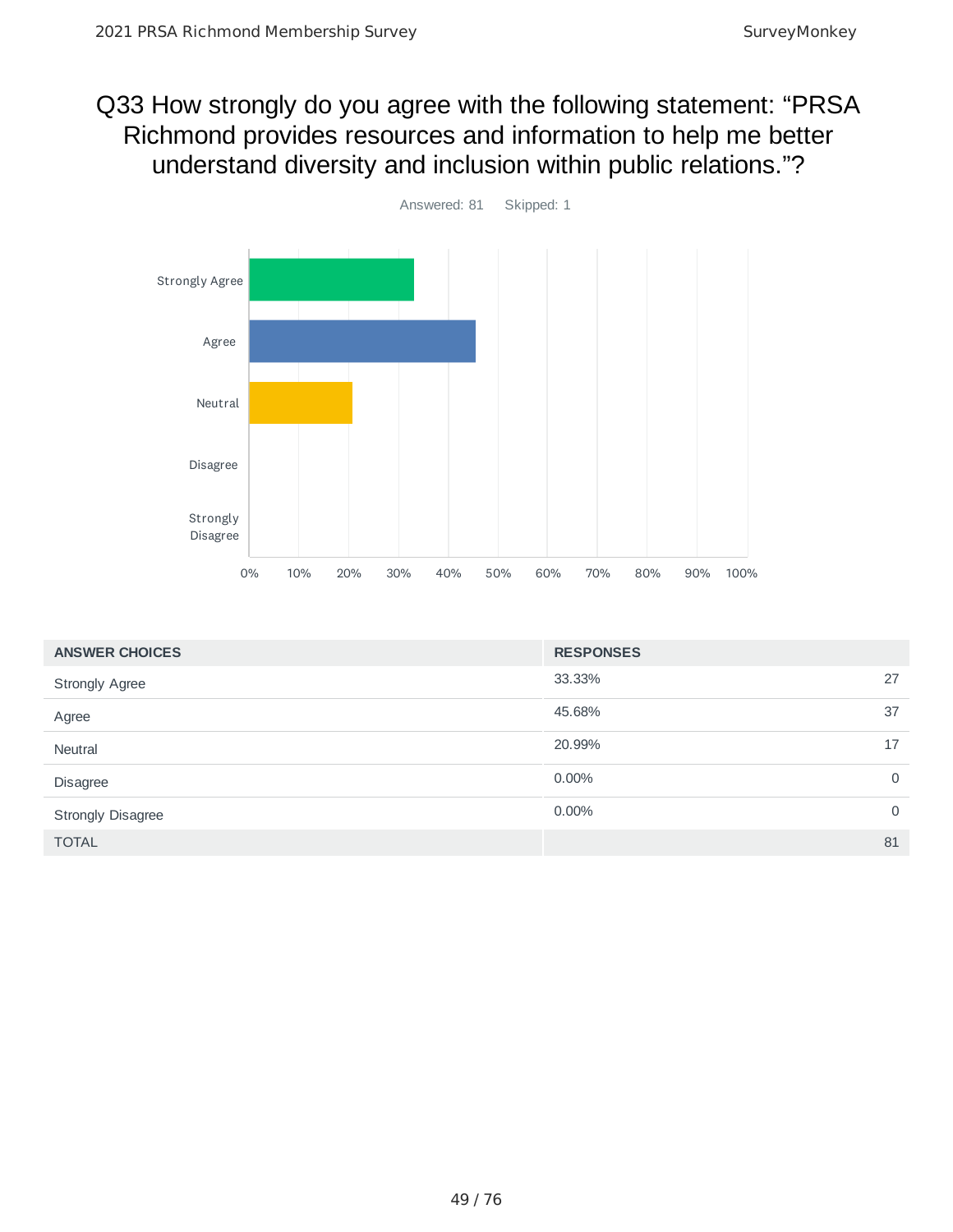## Q34 How familiar are you with the resources PRSA National offers?



| <b>ANSWER CHOICES</b> | <b>RESPONSES</b> |    |
|-----------------------|------------------|----|
| Very Familiar         | 23.17%           | 19 |
| Somewhat Familiar     | 52.44%           | 43 |
| Not Very Familiar     | 20.73%           | 17 |
| Not Familiar at All   | 3.66%            | 3  |
| <b>TOTAL</b>          |                  | 82 |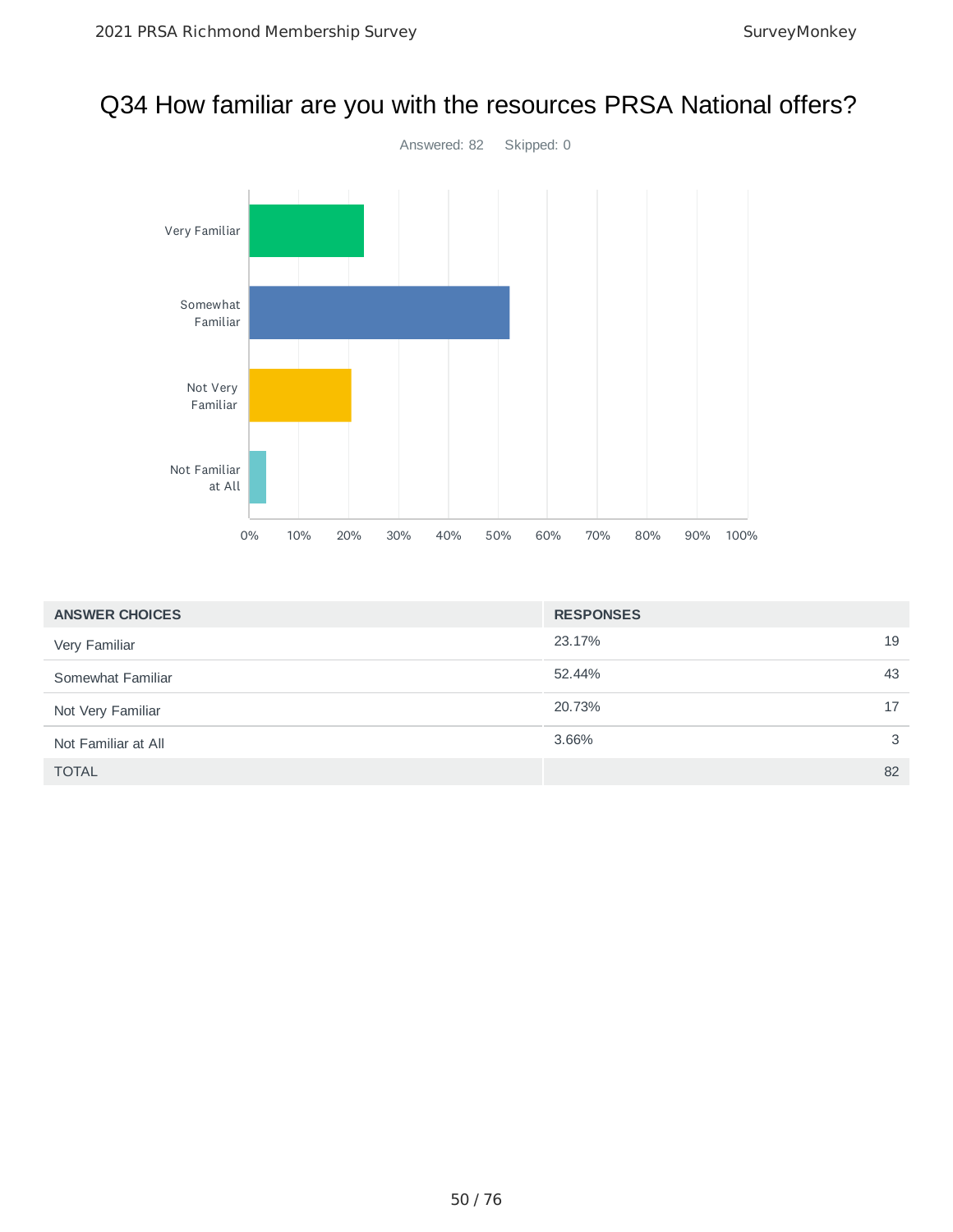### Q35 How long have you been working in public relations and/or communications?



| <b>ANSWER CHOICES</b> | <b>RESPONSES</b> |                |
|-----------------------|------------------|----------------|
| Less than 2 years     | 8.54%            | $\overline{7}$ |
| 2 to 5 years          | 23.17%           | 19             |
| 6 to 10 years         | 8.54%            | $\overline{7}$ |
| 10 to 20 years        | 34.15%           | 28             |
| 20 to 30 years        | 18.29%           | 15             |
| More than 30 years    | 7.32%            | 6              |
| <b>TOTAL</b>          |                  | 82             |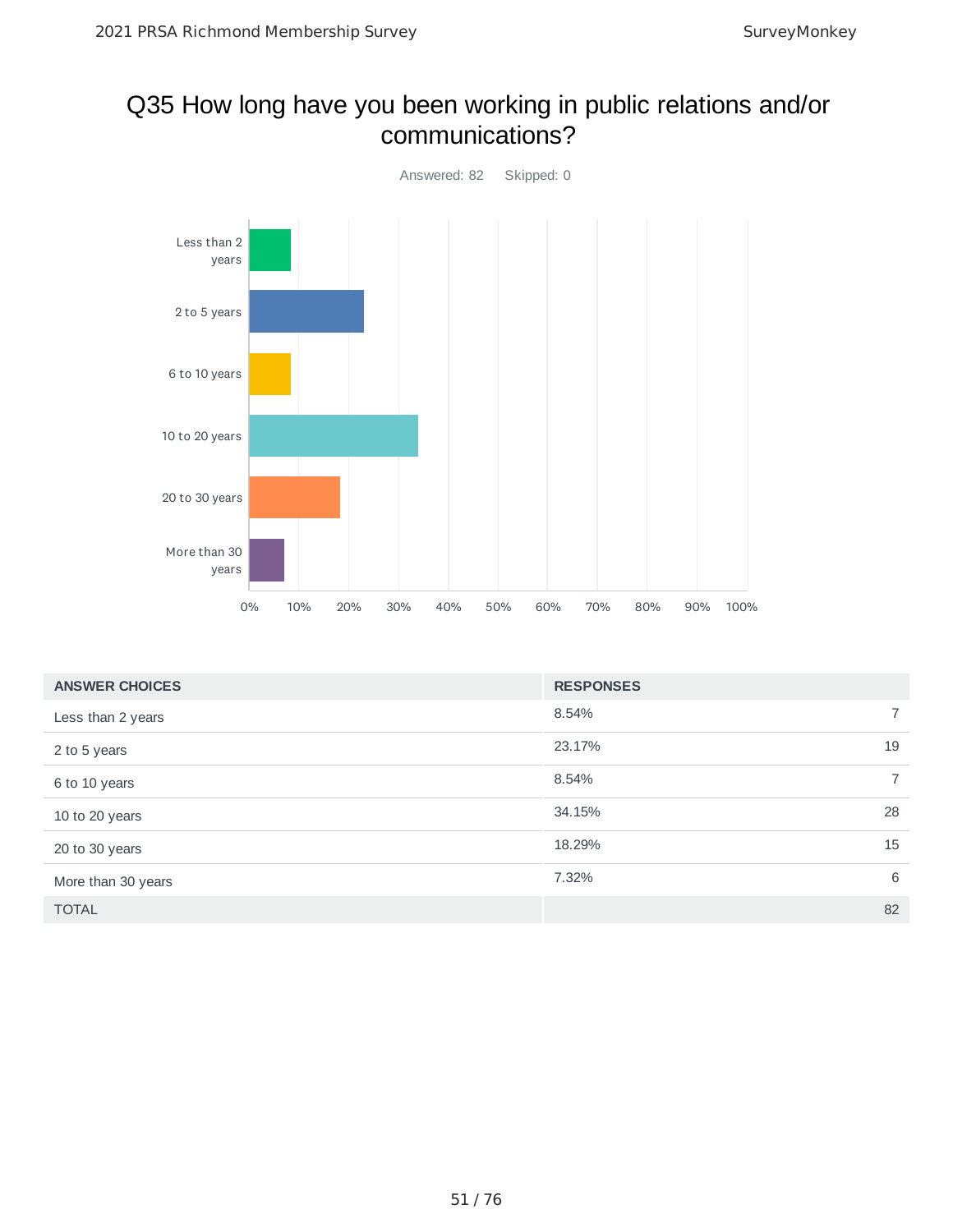

| <b>ANSWER CHOICES</b> | <b>RESPONSES</b> |    |
|-----------------------|------------------|----|
| Less than 2 years     | 13.41%           | 11 |
| 2 to 5 years          | 36.59%           | 30 |
| 6 to 10 years         | 17.07%           | 14 |
| 10 to 20 years        | 21.95%           | 18 |
| 20 to 30 years        | 7.32%            | 6  |
| More than 30 years    | 3.66%            | 3  |
| <b>TOTAL</b>          |                  | 82 |

### Q36 How long have you been a PRSA member?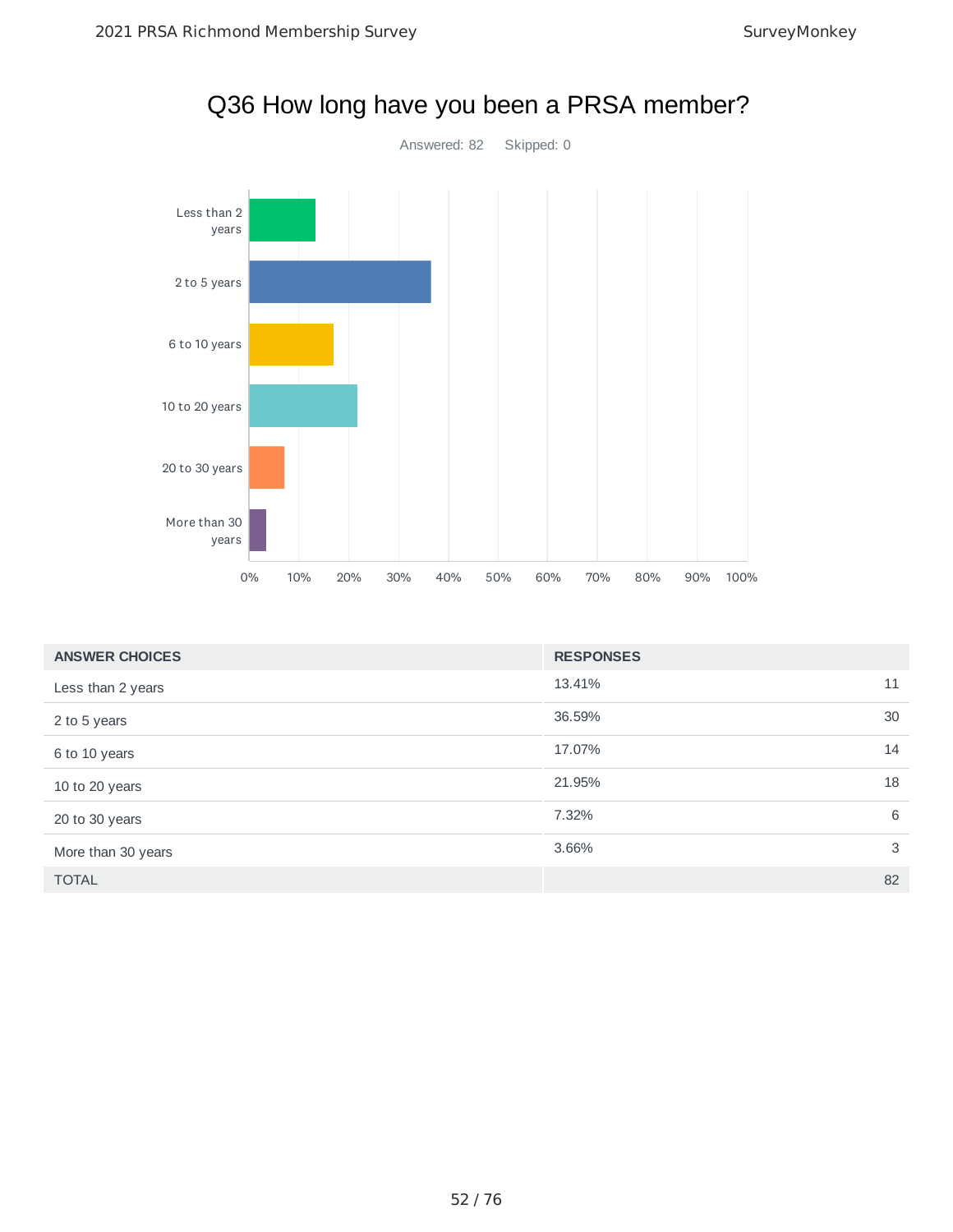

| <b>ANSWER CHOICES</b>    | <b>RESPONSES</b> |    |
|--------------------------|------------------|----|
| Agency                   | 18.29%           | 15 |
| Corporate                | 24.39%           | 20 |
| Government               | 18.29%           | 15 |
| <b>Higher Education</b>  | 12.20%           | 10 |
| Independent Practitioner | 8.54%            | 7  |
| Non-Profit               | 13.41%           | 11 |
| Other (please specify)   | 4.88%            | 4  |
| <b>TOTAL</b>             |                  | 82 |

| # | <b>OTHER (PLEASE SPECIFY)</b> | <b>DATE</b>        |
|---|-------------------------------|--------------------|
|   | <b>Health Care</b>            | 11/19/2021 6:52 PM |
|   | Transportation                | 11/19/2021 3:01 PM |
| 3 | Prefer not to say             | 11/13/2021 1:40 PM |
| 4 | Tourism                       | 11/12/2021 3:25 PM |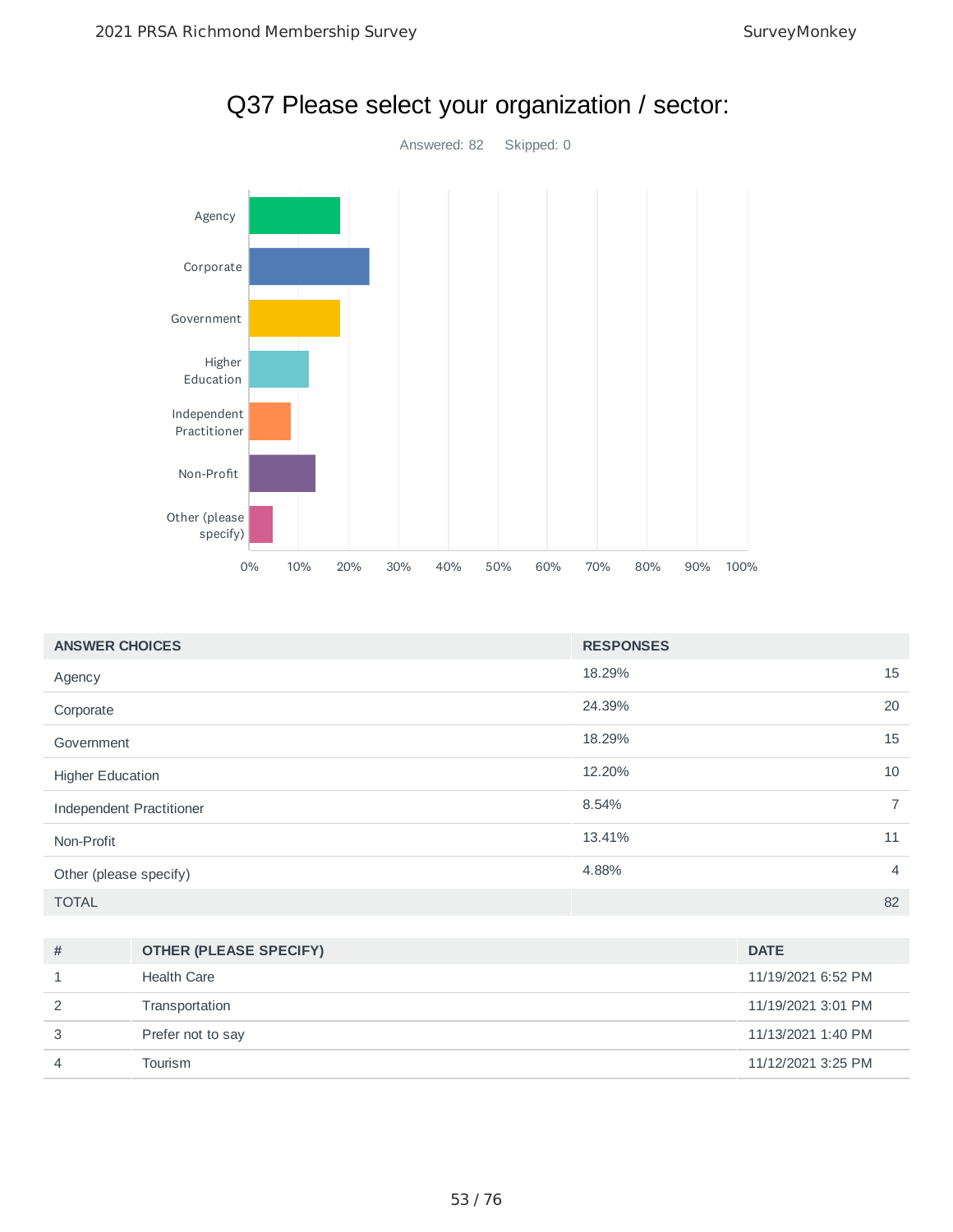

| <b>ANSWER CHOICES</b>     | <b>RESPONSES</b> |                |
|---------------------------|------------------|----------------|
| Male                      | 31.71%           | 26             |
| Female                    | 59.76%           | 49             |
| Transgender               | $0.00\%$         | $\overline{0}$ |
| Non-binary/non-conforming | 1.22%            | $\mathbf{1}$   |
| Other                     | 0.00%            | $\mathbf 0$    |
| Prefer not to identify    | 7.32%            | 6              |
| <b>TOTAL</b>              |                  | 82             |

### Q38 What is your gender?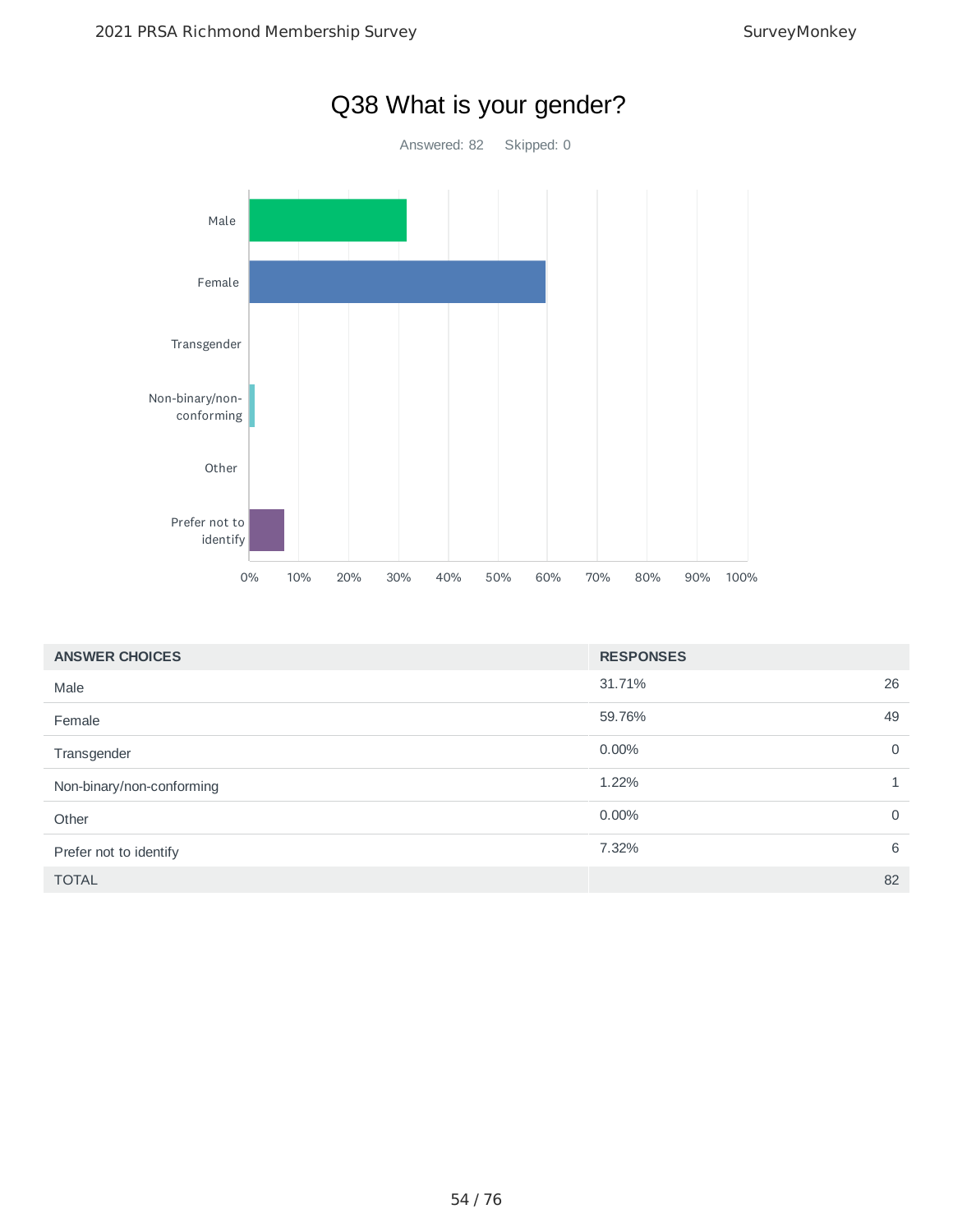

| <b>ANSWER CHOICES</b>  | <b>RESPONSES</b> |                |
|------------------------|------------------|----------------|
| White/Caucasian        | 64.63%           | 53             |
| Black/African-American | 17.07%           | 14             |
| Hispanic/Latino        | 8.54%            | $\overline{7}$ |
| Asian                  | 0.00%            | $\mathbf 0$    |
| American Indian        | 1.22%            | $\mathbf{1}$   |
| Prefer Not to Identify | 8.54%            | $\overline{7}$ |
| Other (please specify) | $0.00\%$         | $\mathbf 0$    |
| <b>TOTAL</b>           |                  | 82             |
|                        |                  |                |

| <b>OTHER (PLEASE SPECIFY)</b> | <b>DATE</b> |
|-------------------------------|-------------|
| There are no responses.       |             |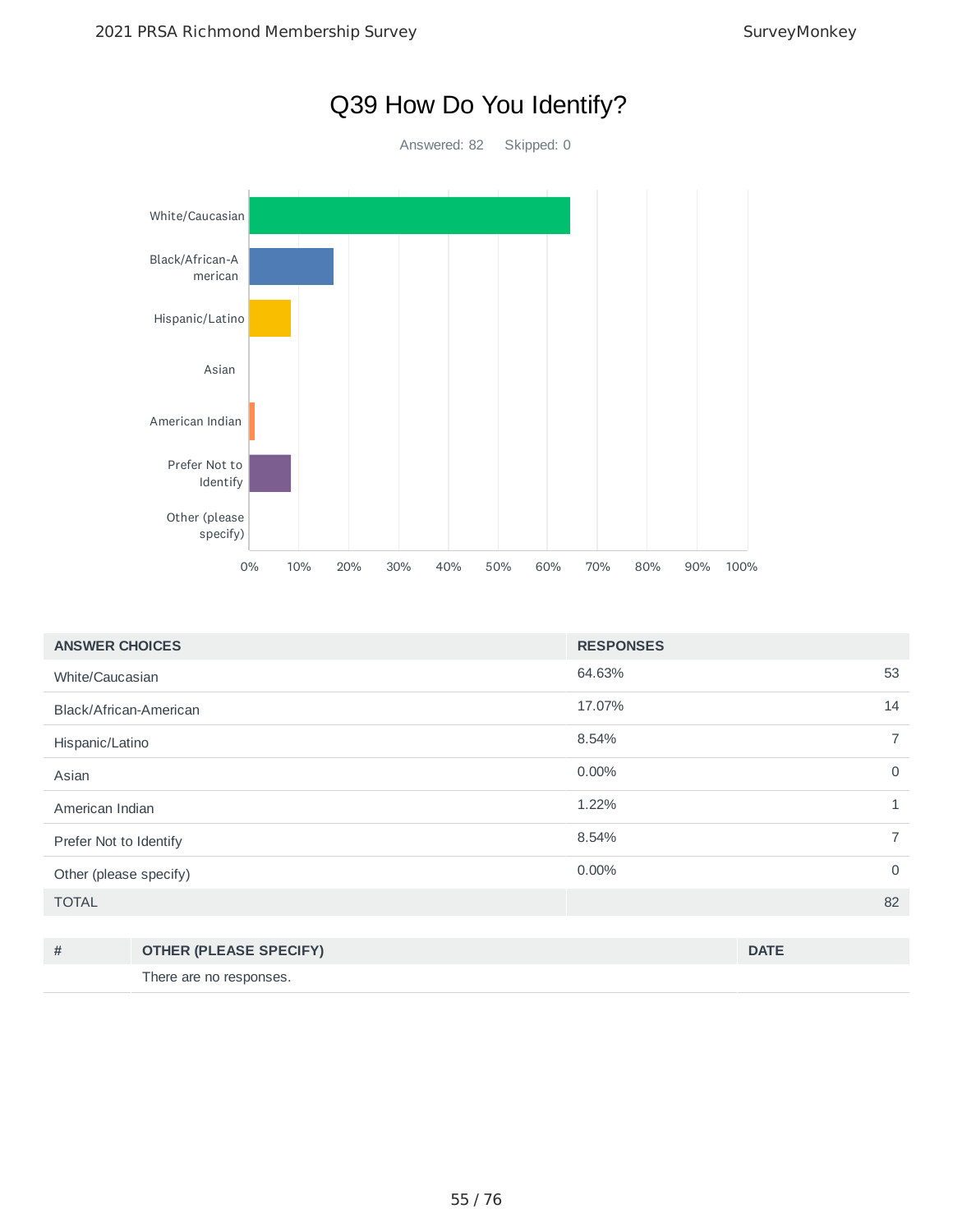

| Q40 Please select your age: |  |  |  |
|-----------------------------|--|--|--|
|-----------------------------|--|--|--|

| <b>ANSWER CHOICES</b> | <b>RESPONSES</b> |    |
|-----------------------|------------------|----|
| 20-29                 | 13.41%           | 11 |
| 30-39                 | 36.59%           | 30 |
| 40-49                 | 24.39%           | 20 |
| 50-59                 | 18.29%           | 15 |
| 60-69                 | 6.10%            | 5  |
| $70+$                 | 1.22%            | 1  |
| <b>TOTAL</b>          |                  | 82 |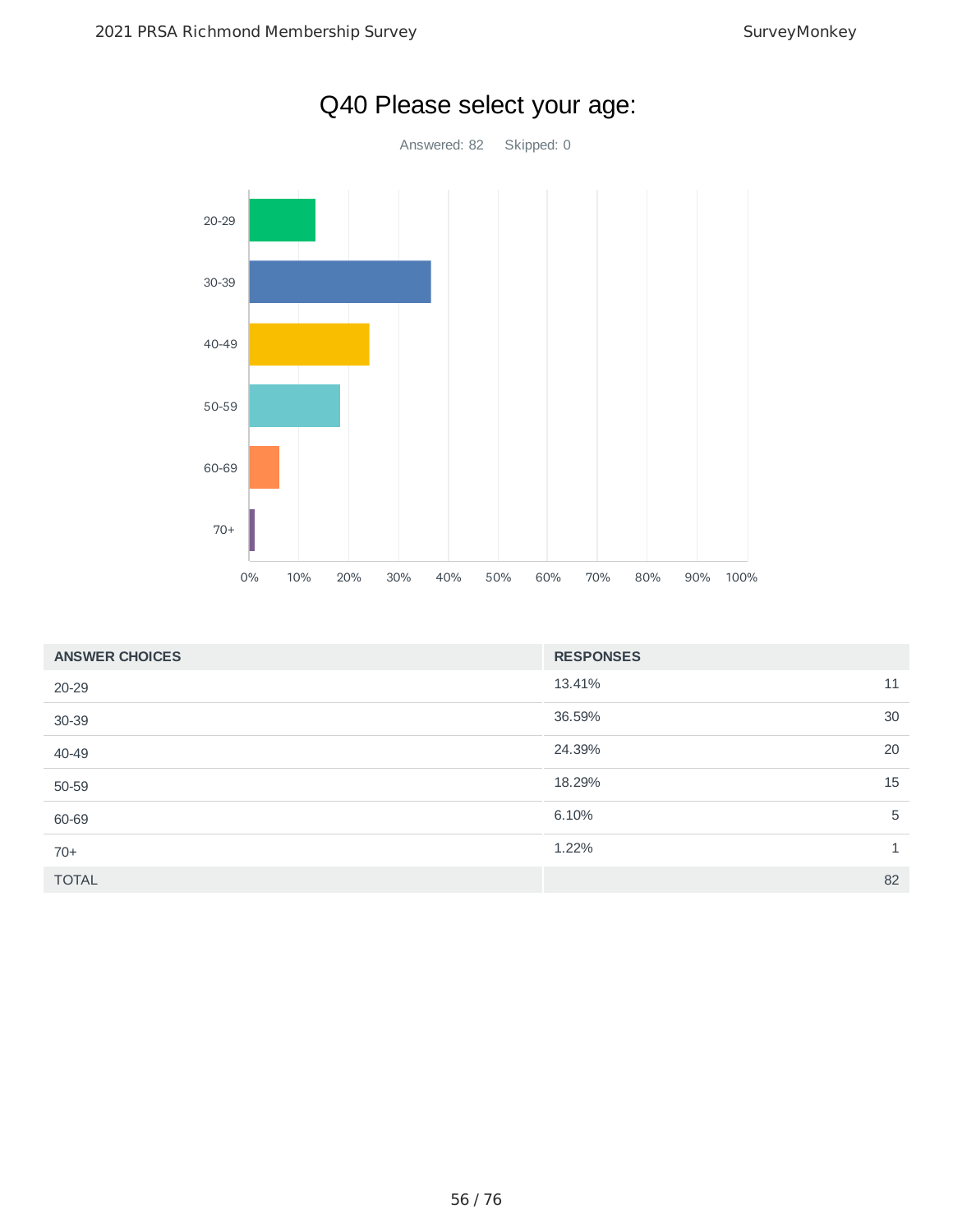## Q41 How can PRSA Richmond help you reach your personal and professional goals?

Answered: 59 Skipped: 23

| #  | <b>RESPONSES</b>                                                                                                                                                                                                                                                                                                                                                        | <b>DATE</b>         |
|----|-------------------------------------------------------------------------------------------------------------------------------------------------------------------------------------------------------------------------------------------------------------------------------------------------------------------------------------------------------------------------|---------------------|
| 1  | continue offering opportunities to learn about new and emerging trends especially in the<br>digital/social media realm                                                                                                                                                                                                                                                  | 12/2/2021 4:04 PM   |
| 2  | Let me know more talents, better clear their own direction                                                                                                                                                                                                                                                                                                              | 12/1/2021 6:39 AM   |
| 3  | Increase my knowledge                                                                                                                                                                                                                                                                                                                                                   | 12/1/2021 6:37 AM   |
| 4  | Mentored in ways that support and enrich their professional, professional and personal lives.<br>It's personal and professional achievements that can take you to the next level                                                                                                                                                                                        | 12/1/2021 4:52 AM   |
| 5  | Actively help                                                                                                                                                                                                                                                                                                                                                           | 12/1/2021 4:30 AM   |
| 6  | no                                                                                                                                                                                                                                                                                                                                                                      | 12/1/2021 12:42 AM  |
| 7  | no                                                                                                                                                                                                                                                                                                                                                                      | 11/30/2021 10:52 PM |
| 8  | PRSA Richmond provides me with the opportunity and funding to achieve my personal and<br>professional goals                                                                                                                                                                                                                                                             | 11/30/2021 9:04 PM  |
| 9  | It gave me the opportunity to work and achieve my goals.                                                                                                                                                                                                                                                                                                                | 11/30/2021 9:01 PM  |
| 10 | Not yet.                                                                                                                                                                                                                                                                                                                                                                | 11/30/2021 4:27 PM  |
| 11 | The first is to have a serious work attitude, which is the first, the second is to maintain hard<br>work, the third is to insist on learning, regardless of the goal is high or low to have the ability to<br>work, the fourth is to be polite to establish a good relationship, the key moment to achieve the<br>goal also need the support of leaders and colleagues. | 11/30/2021 4:27 PM  |
| 12 | More range options. Watch the cameras yourself                                                                                                                                                                                                                                                                                                                          | 11/30/2021 2:33 PM  |
| 13 | Is ah                                                                                                                                                                                                                                                                                                                                                                   | 11/30/2021 1:52 PM  |
| 14 | PRSA Richmond provides resources and information to help me better understand diversity<br>and inclusion within public relations.                                                                                                                                                                                                                                       | 11/30/2021 11:36 AM |
| 15 | More information is available                                                                                                                                                                                                                                                                                                                                           | 11/30/2021 11:29 AM |
| 16 | Gave me a direction                                                                                                                                                                                                                                                                                                                                                     | 11/30/2021 11:22 AM |
| 17 | no                                                                                                                                                                                                                                                                                                                                                                      | 11/30/2021 11:13 AM |
| 18 | Not yet.                                                                                                                                                                                                                                                                                                                                                                | 11/30/2021 11:08 AM |
| 19 | Provide more information                                                                                                                                                                                                                                                                                                                                                | 11/30/2021 11:03 AM |
| 20 | Gave me a lot of advice                                                                                                                                                                                                                                                                                                                                                 | 11/30/2021 10:59 AM |
| 21 | Many valuable suggestions and successful cases                                                                                                                                                                                                                                                                                                                          | 11/30/2021 10:56 AM |
| 22 | PRSA Richmond provides resources and information to help me better understand diversity<br>and inclusion within public relations.                                                                                                                                                                                                                                       | 11/30/2021 10:43 AM |
| 23 | Drive my enthusiasm and development                                                                                                                                                                                                                                                                                                                                     | 11/30/2021 10:31 AM |
| 24 | N/A                                                                                                                                                                                                                                                                                                                                                                     | 11/29/2021 3:50 PM  |
| 25 | continue with programming that is easy to apply in our jobs                                                                                                                                                                                                                                                                                                             | 11/24/2021 3:10 PM  |
| 26 | Continue to communicate with their members about events and professional development<br>opportunities.                                                                                                                                                                                                                                                                  | 11/24/2021 9:24 AM  |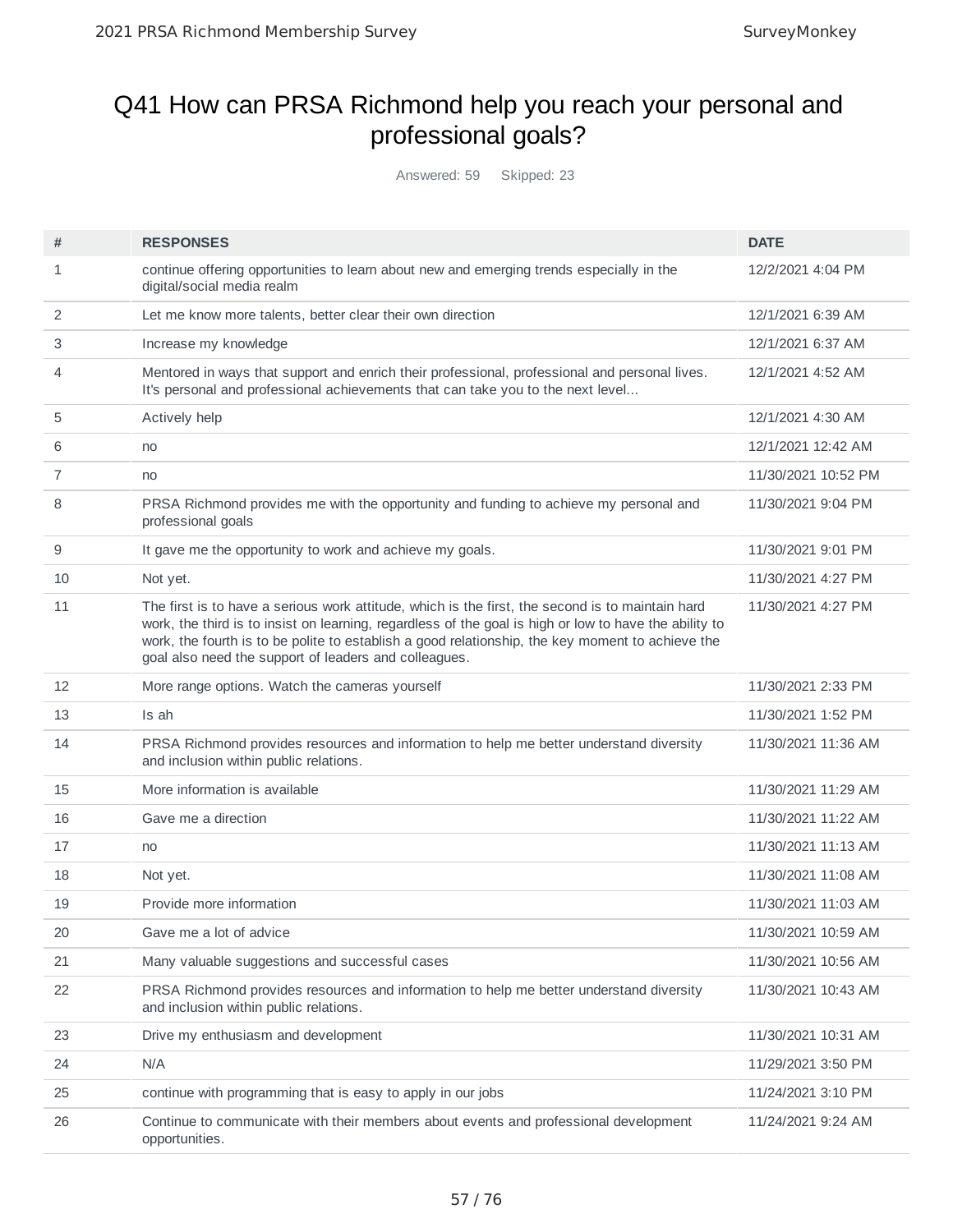#### 2021 PRSA Richmond Membership Survey Survey Monkey

| 27 | n/a                                                                                                                                                                                                                                                                                                                                                                                                                                                                                                                                                                                                                                                                                                       | 11/23/2021 9:24 PM  |
|----|-----------------------------------------------------------------------------------------------------------------------------------------------------------------------------------------------------------------------------------------------------------------------------------------------------------------------------------------------------------------------------------------------------------------------------------------------------------------------------------------------------------------------------------------------------------------------------------------------------------------------------------------------------------------------------------------------------------|---------------------|
| 28 | Provide insights on advancement in PR with more leadership training                                                                                                                                                                                                                                                                                                                                                                                                                                                                                                                                                                                                                                       | 11/23/2021 1:47 PM  |
| 29 | Return to in-person programming including lunches. I'm not getting any benefit on Zoom.                                                                                                                                                                                                                                                                                                                                                                                                                                                                                                                                                                                                                   | 11/23/2021 1:23 PM  |
| 30 | By continuing to provide timely professional development opportunities                                                                                                                                                                                                                                                                                                                                                                                                                                                                                                                                                                                                                                    | 11/23/2021 11:13 AM |
| 31 | Include more development for the senior career professional. Most information has been heard<br>before. How can you push the senior career professional not to feel burnout or status quo.<br>Help/guidance on managing an office with juggling generational differences in approach of work<br>ethic? How to continue to grow when you've been doing this for years                                                                                                                                                                                                                                                                                                                                      | 11/23/2021 10:49 AM |
| 32 | attend sessions                                                                                                                                                                                                                                                                                                                                                                                                                                                                                                                                                                                                                                                                                           | 11/23/2021 10:22 AM |
| 33 | Have more programs reflecting the needs of the community.                                                                                                                                                                                                                                                                                                                                                                                                                                                                                                                                                                                                                                                 | 11/23/2021 10:12 AM |
| 34 | Continue offering quality luncheons.                                                                                                                                                                                                                                                                                                                                                                                                                                                                                                                                                                                                                                                                      | 11/22/2021 11:32 AM |
| 35 | More workshops/training I suppose. To be honest I earned my APR last year and thought it<br>would open more doors for me when I started exploring the job market and it didn't quite have<br>the impact I thought it would, I ultimately ended up taking a more marketing-focused role<br>because that was the best offer I received. That's not entirely on PRSA Richmond to solve and<br>I don't think the chapter has done anything wrong -- I thought the APR material was super<br>relevant and I felt very supported during the journey. I use RPIE in my marketing plans now<br>and they are very well received at the company I work at. So this is not criticism, just an<br>observation I have. | 11/22/2021 10:21 AM |
| 36 | More mixers and free/low-cost networking opportunities.                                                                                                                                                                                                                                                                                                                                                                                                                                                                                                                                                                                                                                                   | 11/22/2021 9:27 AM  |
| 37 | na                                                                                                                                                                                                                                                                                                                                                                                                                                                                                                                                                                                                                                                                                                        | 11/21/2021 5:25 PM  |
| 38 | Keep up the programing and networking!                                                                                                                                                                                                                                                                                                                                                                                                                                                                                                                                                                                                                                                                    | 11/21/2021 10:43 AM |
| 39 | Programs on Thought Leadership                                                                                                                                                                                                                                                                                                                                                                                                                                                                                                                                                                                                                                                                            | 11/19/2021 6:52 PM  |
| 40 | Resources on transitioning into semi retirement/consulting                                                                                                                                                                                                                                                                                                                                                                                                                                                                                                                                                                                                                                                | 11/19/2021 4:11 PM  |
| 41 | Would like to get involved with the board                                                                                                                                                                                                                                                                                                                                                                                                                                                                                                                                                                                                                                                                 | 11/19/2021 3:09 PM  |
| 42 | Keep offering engaging programs and professional development sessions on a variety of<br>communications topics                                                                                                                                                                                                                                                                                                                                                                                                                                                                                                                                                                                            | 11/19/2021 2:46 PM  |
| 43 | you do!                                                                                                                                                                                                                                                                                                                                                                                                                                                                                                                                                                                                                                                                                                   | 11/17/2021 10:56 AM |
| 44 | Wine with lunch please.                                                                                                                                                                                                                                                                                                                                                                                                                                                                                                                                                                                                                                                                                   | 11/16/2021 10:29 AM |
| 45 | Go back to monthly in person luncheons. Offer more professional development programs in<br>person.                                                                                                                                                                                                                                                                                                                                                                                                                                                                                                                                                                                                        | 11/15/2021 6:24 PM  |
| 46 | I plan to engage in an APR boot camp at some point, which I know will help greatly.                                                                                                                                                                                                                                                                                                                                                                                                                                                                                                                                                                                                                       | 11/15/2021 5:50 PM  |
| 47 | N/A                                                                                                                                                                                                                                                                                                                                                                                                                                                                                                                                                                                                                                                                                                       | 11/15/2021 5:06 PM  |
| 48 | More virtual networking opportunities and workshops                                                                                                                                                                                                                                                                                                                                                                                                                                                                                                                                                                                                                                                       | 11/15/2021 2:51 PM  |
| 49 | Continue focusing on programs and workshops                                                                                                                                                                                                                                                                                                                                                                                                                                                                                                                                                                                                                                                               | 11/15/2021 2:12 PM  |
| 50 | Continue (and increasingly) provide information about job skills and related information,<br>especially on information that is helpful but tertiary to my current role: new MarCom<br>technology, event planning, community relations, social media optimization, executive<br>coaching, etc.                                                                                                                                                                                                                                                                                                                                                                                                             | 11/15/2021 11:50 AM |
| 51 | leveraging network, connecting people in different organizations, helping students                                                                                                                                                                                                                                                                                                                                                                                                                                                                                                                                                                                                                        | 11/14/2021 4:22 PM  |
| 52 | HELP members and add value by offering in person programming and diversify program topics<br>that can actually help PR practitioners grow in their careers.                                                                                                                                                                                                                                                                                                                                                                                                                                                                                                                                               | 11/13/2021 1:40 PM  |
| 53 | Offer trainings and "luncheons" at various times - before work, after work and online                                                                                                                                                                                                                                                                                                                                                                                                                                                                                                                                                                                                                     | 11/13/2021 1:35 AM  |
| 54 | Free APR                                                                                                                                                                                                                                                                                                                                                                                                                                                                                                                                                                                                                                                                                                  | 11/12/2021 4:33 PM  |
| 55 | N/A                                                                                                                                                                                                                                                                                                                                                                                                                                                                                                                                                                                                                                                                                                       | 11/12/2021 3:50 PM  |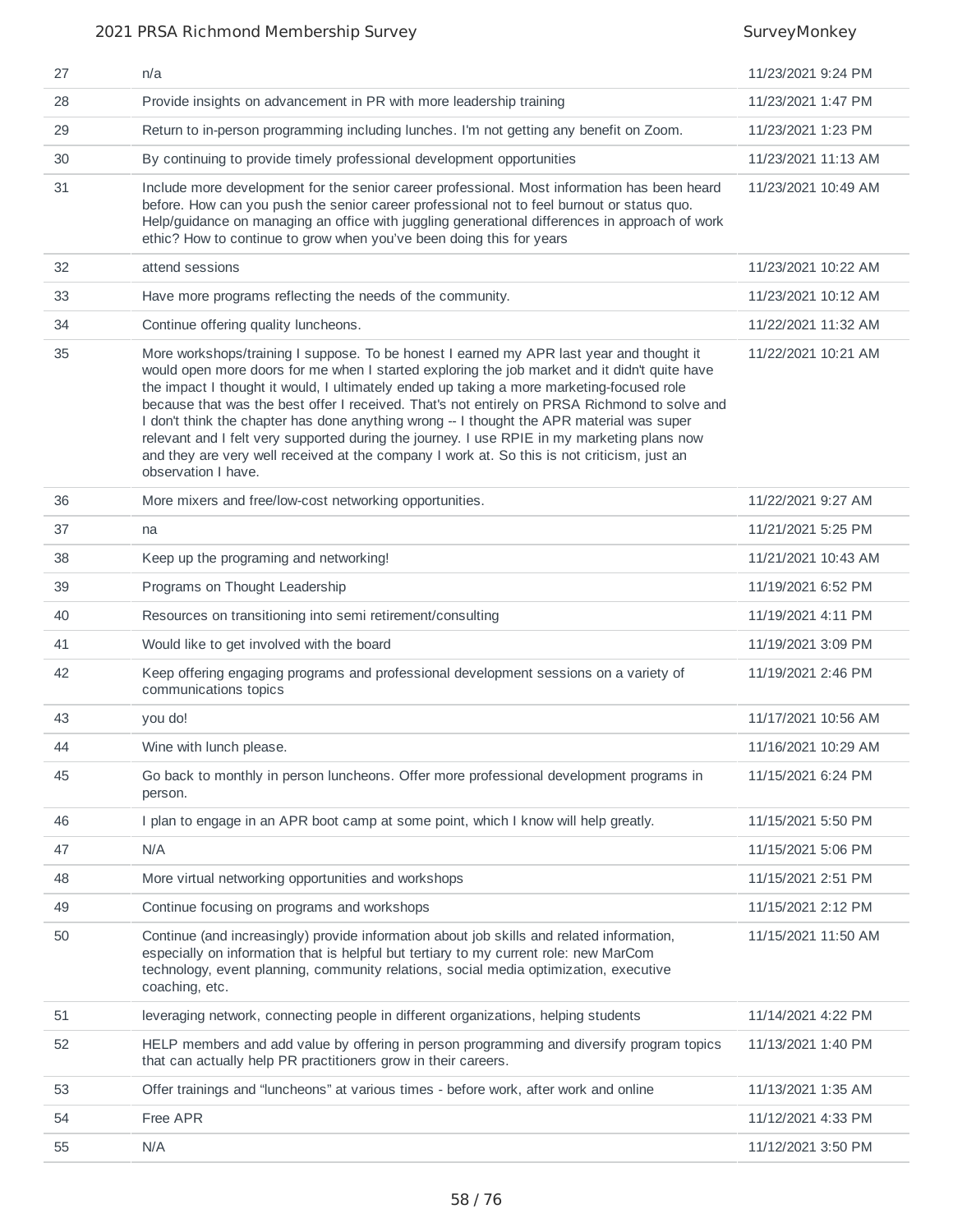#### 2021 PRSA Richmond Membership Survey Survey Survey Monkey

| 56 | Networking opportunities, boost young professional events to create a stronger network with<br>similar professionals                                   | 11/12/2021 3:36 PM |
|----|--------------------------------------------------------------------------------------------------------------------------------------------------------|--------------------|
| 57 | Continue to provide programs that support maintaining my APR. Continue to provide<br>opportunities to network (in-person) with other PR professionals. | 11/12/2021 3:27 PM |
| 58 | Networking                                                                                                                                             | 11/12/2021 3:25 PM |
| 59 | n/a                                                                                                                                                    | 11/12/2021 3:21 PM |
|    |                                                                                                                                                        |                    |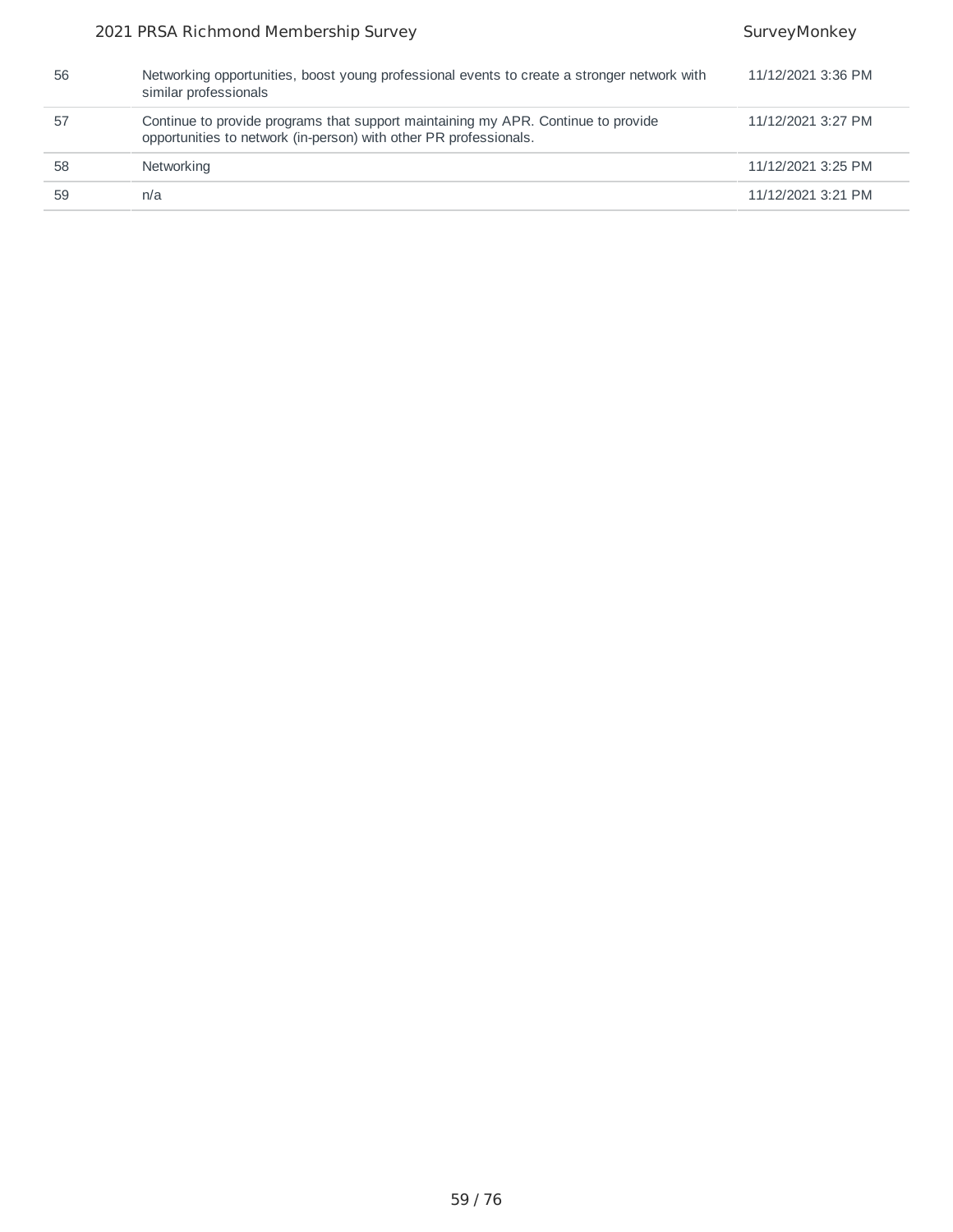## Q42 What suggestions do you have to make PRSA Richmond more valuable and relevant to its members?

Answered: 57 Skipped: 25

| #  | <b>RESPONSES</b>                                                                                                                                                                 | <b>DATE</b>         |
|----|----------------------------------------------------------------------------------------------------------------------------------------------------------------------------------|---------------------|
| 1  | n/a                                                                                                                                                                              | 12/2/2021 4:04 PM   |
|    |                                                                                                                                                                                  |                     |
| 2  | Not yet                                                                                                                                                                          | 12/1/2021 6:39 AM   |
| 3  | Not suggest                                                                                                                                                                      | 12/1/2021 6:37 AM   |
| 4  | We, on the board of directors and members of PRSA Richmond, believe that everyone is<br>valuable to the organization. We are committed and committed to making this organization | 12/1/2021 4:52 AM   |
| 5  | no                                                                                                                                                                               | 12/1/2021 4:30 AM   |
| 6  | no                                                                                                                                                                               | 12/1/2021 12:42 AM  |
| 7  | no                                                                                                                                                                               | 11/30/2021 10:52 PM |
| 8  | I propose to increase PRSA Richmond entry conditions                                                                                                                             | 11/30/2021 9:04 PM  |
| 9  | Increased eligibility to join PRSA Richmond                                                                                                                                      | 11/30/2021 9:01 PM  |
| 10 | Not yet.                                                                                                                                                                         | 11/30/2021 4:27 PM  |
| 11 | Temporarily no                                                                                                                                                                   | 11/30/2021 4:27 PM  |
| 12 | PRSA Richmond provides resources and information to help me better understand diversity<br>and inclusion within public relations.                                                | 11/30/2021 2:33 PM  |
| 13 | Is ah                                                                                                                                                                            | 11/30/2021 1:52 PM  |
| 14 | Temporarily no                                                                                                                                                                   | 11/30/2021 11:36 AM |
| 15 | I don't have any good suggestions right now, okay                                                                                                                                | 11/30/2021 11:29 AM |
| 16 | Increase the number of dinners for members                                                                                                                                       | 11/30/2021 11:22 AM |
| 17 | no                                                                                                                                                                               | 11/30/2021 11:13 AM |
| 18 | Not yet.                                                                                                                                                                         | 11/30/2021 11:08 AM |
| 19 | Membership fees are reduced                                                                                                                                                      | 11/30/2021 11:03 AM |
| 20 | Use it often.                                                                                                                                                                    | 11/30/2021 10:59 AM |
| 21 | It's pretty good and perfect for me                                                                                                                                              | 11/30/2021 10:56 AM |
| 22 | Temporarily no                                                                                                                                                                   | 11/30/2021 10:43 AM |
| 23 | Better product experience                                                                                                                                                        | 11/30/2021 10:31 AM |
| 24 | N/A                                                                                                                                                                              | 11/29/2021 3:50 PM  |
| 25 | Make the LinkedIn page a public page and not a group. That is where much of our target<br>audience is on social. I would love to tag the chapter often.                          | 11/24/2021 3:10 PM  |
| 26 | More of fun and engaging presence on Instagram                                                                                                                                   | 11/24/2021 9:24 AM  |
| 27 | n/a                                                                                                                                                                              | 11/23/2021 9:24 PM  |
| 28 | None                                                                                                                                                                             | 11/23/2021 1:47 PM  |
| 29 | Return to in-person programming. Improve on program topics and speakers, who can bring<br>more relevance. No more Covid topics. Move on with tactical, doable.                   | 11/23/2021 1:23 PM  |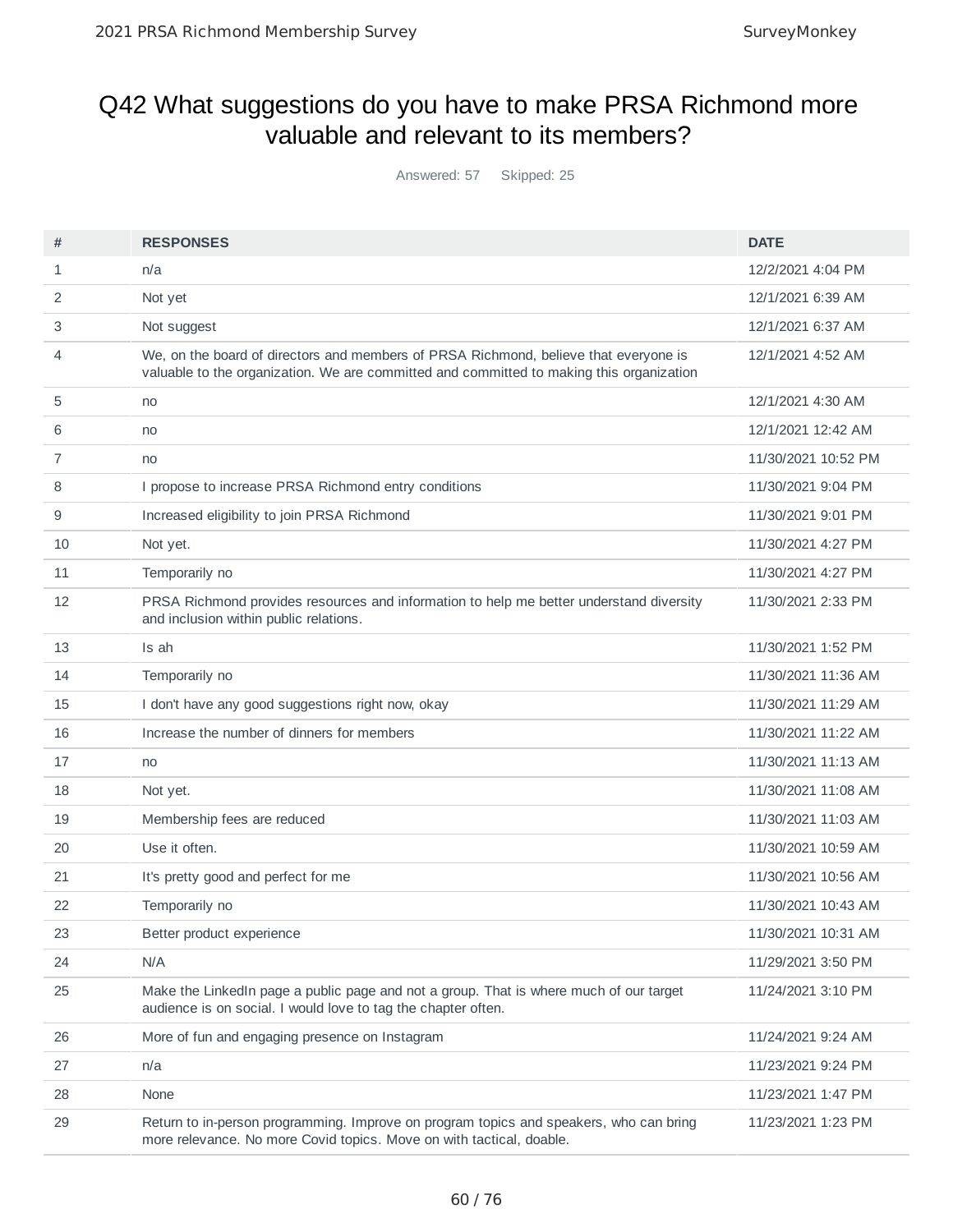#### 2021 PRSA Richmond Membership Survey Survey Survey SurveyMonkey 30 By continuing to provide timely professional development opportunities 11/23/2021 11:13 AM One day professional development retreat. Speakers who can tell what they did wrong and how they recovered as to always having people tell what they do right. Individuals who can speak to lessons learned and how they've grown from mistakes etc 11/23/2021 10:49 AM n/a 11/23/2021 10:22 AM Perhaps a mentoring program that pairs long-term members with young professionals. 11/23/2021 10:12 AM Move the luncheons back to in-person 11/22/2021 11:32 AM N/A 11/22/2021 10:21 AM It's doing so well already. 11/22/2021 9:27 AM na 11/21/2021 5:25 PM N/A 11/19/2021 6:52 PM Spotlighting members more frequently in communications, connecting with other professional organizations in Richmond that are tied in with the creative fields 11/19/2021 4:11 PM Host a communicators' conference? Or host a workshop on Fellow PRSA 11/19/2021 3:09 PM n/a 11/19/2021 2:46 PM 42 none 11/17/2021 10:56 AM Keep doing what you're doing! 11/16/2021 10:29 AM See answer to question 41. 11/15/2021 6:24 PM I think PRSA Richmond does a great job providing value and relevance to its members. 11/15/2021 5:50 PM N/A 11/15/2021 5:06 PM Everything is great 11/15/2021 2:51 PM Staying on top of emerging trends, attracting reputable speakers, return to in person events 11/15/2021 2:12 PM I highly value PRSA's commitment to ethics, D&I, and other morally necessary topics. However, some focus on those topics seems to be overtaking the need to also be focusing on our marketplace skills in an ever-changing digital world. We all need resources to be leading out our peers and our organizations in these areas. I'd like to see more balance in the focus we give to topics, and an increase in the attention we give boosting our marketplace skillsets. 11/15/2021 11:50 AM 50 keep aggressively moving DEI initiatives forward 11/11/12021 4:22 PM Reconsider the value that members are getting by being part of the organization. 11/13/2021 1:40 PM 52 Show how we can join the board. 15 AM Show how we can join the board. 11/13/2021 1:35 AM Fredericksburg satellite location 11/12/2021 4:33 PM N/A 11/12/2021 3:50 PM Bring back in-person monthly luncheons. I have not attended a Zoom luncheon. 11/12/2021 3:27 PM N/A 11/12/2021 3:25 PM n/a 11/12/2021 3:21 PM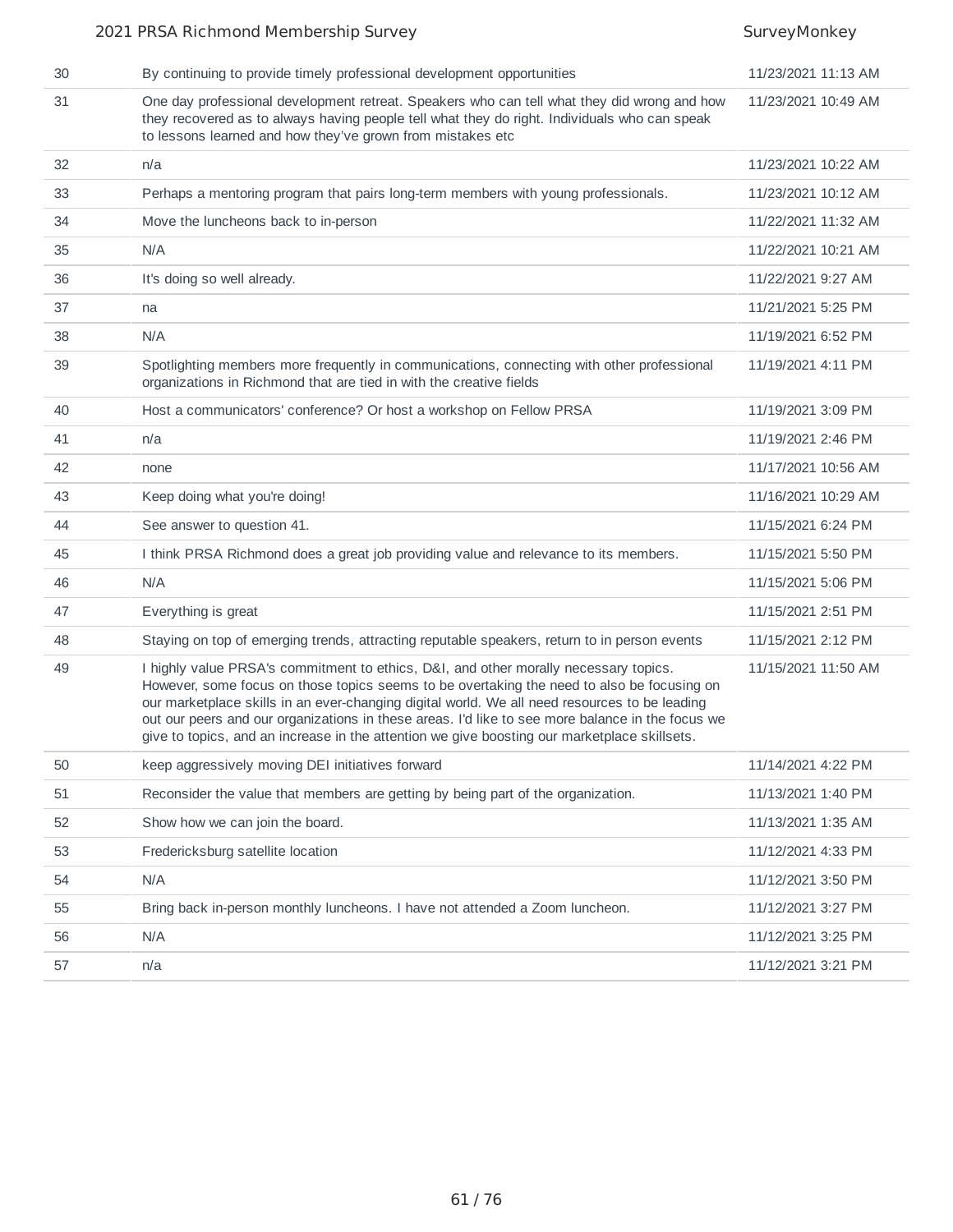## Q43 If you have any additional comments about PRSA Richmond or this survey, please enter them here:

Answered: 52 Skipped: 30

| #  | <b>RESPONSES</b>                                                               | <b>DATE</b>         |
|----|--------------------------------------------------------------------------------|---------------------|
| 1  | n/a                                                                            | 12/2/2021 4:04 PM   |
| 2  | Very good                                                                      | 12/1/2021 6:39 AM   |
| 3  | Not suggest                                                                    | 12/1/2021 6:37 AM   |
| 4  | In order to achieve our goals, we need to accurately measure where we are now. | 12/1/2021 4:52 AM   |
| 5  | no                                                                             | 12/1/2021 12:42 AM  |
| 6  | no                                                                             | 11/30/2021 10:52 PM |
| 7  | The survey was perfect.                                                        | 11/30/2021 9:04 PM  |
| 8  | I'm happy with them all.                                                       | 11/30/2021 9:01 PM  |
| 9  | Not yet.                                                                       | 11/30/2021 4:27 PM  |
| 10 | No opinion                                                                     | 11/30/2021 4:27 PM  |
| 11 | Temporarily no                                                                 | 11/30/2021 2:33 PM  |
| 12 | Is ah                                                                          | 11/30/2021 1:52 PM  |
| 13 | Oh, not yet                                                                    | 11/30/2021 11:36 AM |
| 14 | I have nothing better to say                                                   | 11/30/2021 11:29 AM |
| 15 | Very good survey                                                               | 11/30/2021 11:22 AM |
| 16 | no                                                                             | 11/30/2021 11:13 AM |
| 17 | Not yet.                                                                       | 11/30/2021 11:08 AM |
| 18 | nothing                                                                        | 11/30/2021 11:03 AM |
| 19 | <b>No</b>                                                                      | 11/30/2021 10:59 AM |
| 20 | I feel very good and I will continue to follow what I am very interested in    | 11/30/2021 10:56 AM |
| 21 | Temporarily no                                                                 | 11/30/2021 10:43 AM |
| 22 | NO.                                                                            | 11/30/2021 10:31 AM |
| 23 | N/A                                                                            | 11/29/2021 3:50 PM  |
| 24 | recommend that board presidents have their APR as much as possible             | 11/24/2021 3:10 PM  |
| 25 | N/a                                                                            | 11/24/2021 9:24 AM  |
| 26 | n/a                                                                            | 11/23/2021 9:24 PM  |
| 27 | None                                                                           | 11/23/2021 1:47 PM  |
| 28 | I'm hesitant to renew until we return to in-person lunches.                    | 11/23/2021 1:23 PM  |
| 29 | I have no additional comments at this time                                     | 11/23/2021 11:13 AM |
| 30 | n/a                                                                            | 11/23/2021 10:22 AM |
| 31 | n/a                                                                            | 11/22/2021 11:32 AM |